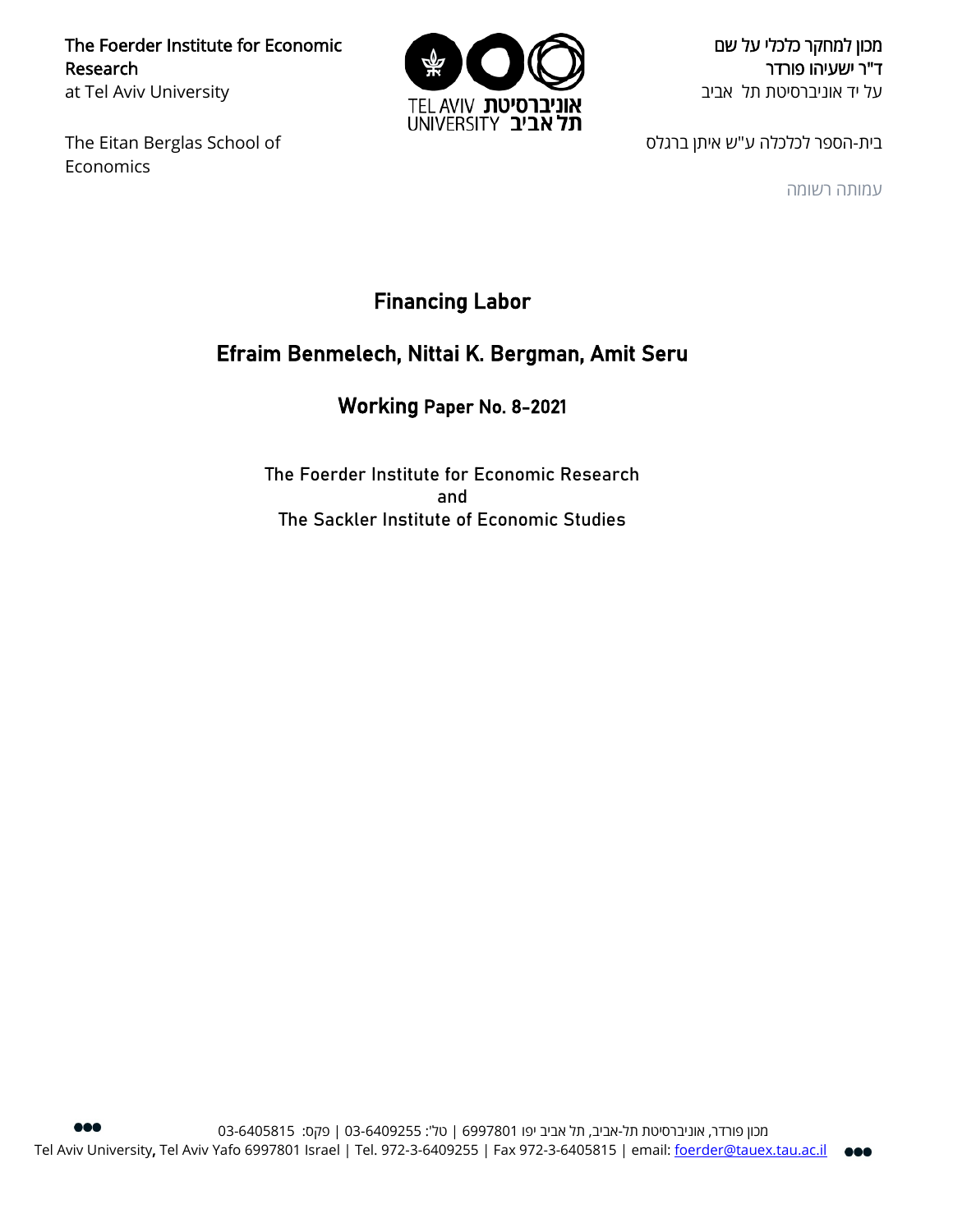# Financing Labor

Efraim Benmelech Kellogg School of Management, Northwestern University, and NBER Nittai Bergman Berglas School of Economics, Tel Aviv University

# Amit Seru

Stanford GSB, Hoover, and NBER

Financial market imperfections can have significant impact on employment decisions of firms. We illustrate the economic importance of this channel by showing that employment decisions are constrained by firms' financial health and liquidity. Our main analysis uses a collage of three 'quasiexperiments' to trace the effects of finance on employment. The results suggest that financial constraints and the availability of credit play an important role in firm-level employment decisions, as well as aggregate unemployment outcomes.

We thank Alex Edmans (the editor) and an anonymous referee for excellent comments on our paper. We also thank Rajesh Aggarwal, George-Marios Angeletos, Bo Becker, Frederico Belo, Philip Bond, John Boyd, Lauren Cohen, Emmanuel Farhi, Edward Glaeser, Steven Kaplan, Anil Kashyap, Larry Katz, Owen Lamont, Marco Pagano, Andrei Shleifer, Alp Simsek, Jeremy Stein, Tracy Wang, Ivan Werning, Toni Whited and seminar participants at The Einaudi Institute for Economics and Finance in Rome, Harvard Economics Department, Harvard Law School, Stanford Institute for Theoretical Economics 2011 meeting, University of Minnesota Carlson School of Management and University of Virginia (Darden) for useful comments. We thank Joe Peek for providing us guidance in constructing the data on Japanese-affiliated banks. We also thank Eduardo Davila and Yu Xu for excellent research assistance. Bergman thanks the Pinhas Sapir Center for financial support. All errors are our own.

Efraim Benmelech, The Kellogg School of Management, Northwestern University, 2001 Sheridan Rd., Evanston, IL 60208. E-mail: ebenmelech@kellogg.northwestern.edu. Nittai Bergman, Tel Aviv University, P.O. Box 39040, Tel Aviv 6997801, Israel. E-mail: nbergman@tauex.tau.ac.il. Amit Seru, Stanford Graduate School of Business and Hoover Institution 655 Knight Way Stanford, CA 94305. E-mail: aseru@stanford.edu.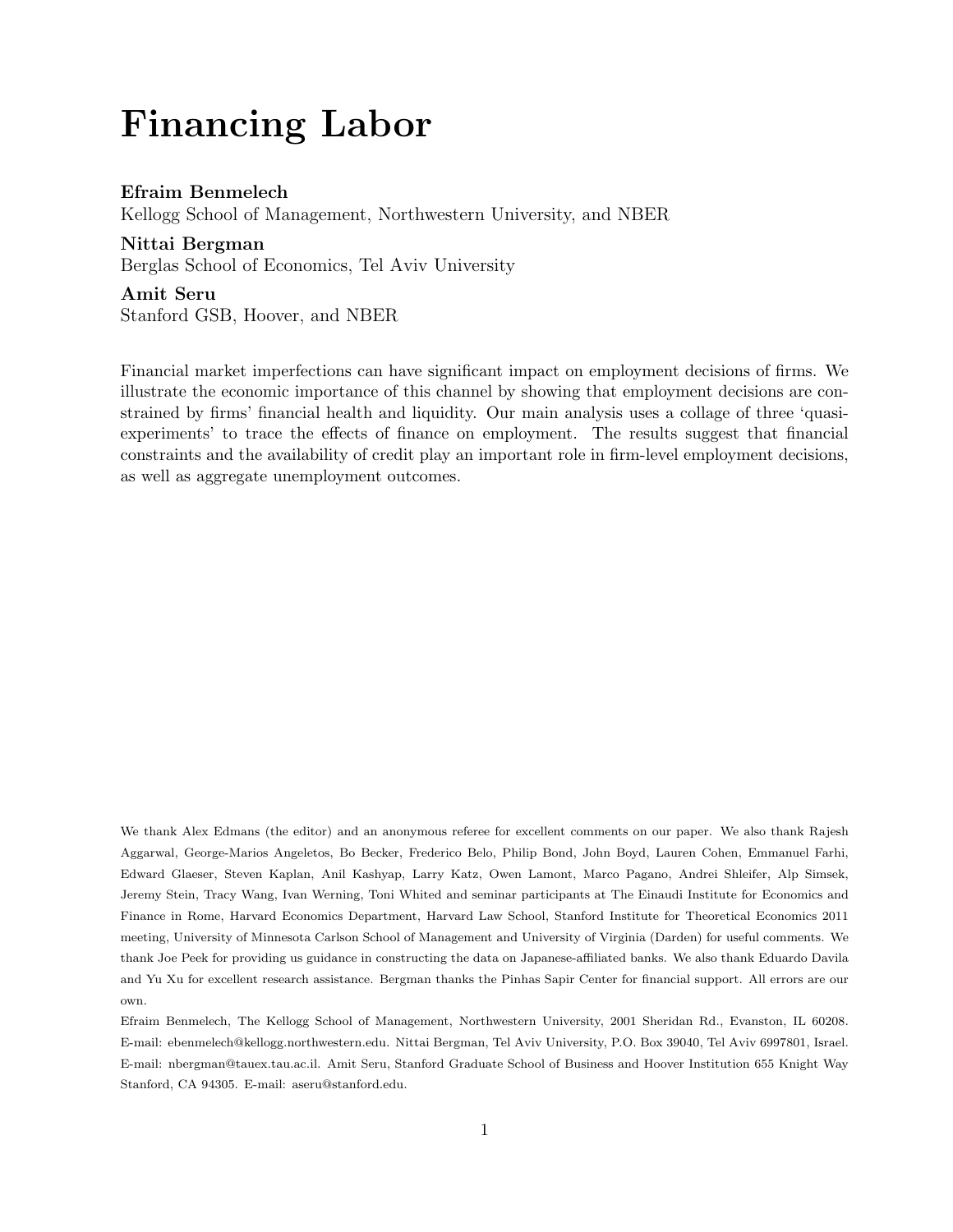# 1. Introduction

For more than eighty years – since the great depression of the 1920s – one of the key problems of macroeconomics has been the explanation of unemployment. More recently, following the recent financial crisis and economic recession, there has been an increasing interest in understanding the cyclical behavior of unemployment and in particular its relation to financial constraints and the availability of financing. While the empirical relation between financial constraints and corporate investment has been studied extensively (for a survey, see, e.g., Stein (2003)), comparatively little was known about the role that financial constraints and the availability of finance play in determining the level of unemployment and its propagation over time. Our NBER working paper (released in  $2011$ <sup>1</sup> and several subsequent studies that built on our work have filled this gap. These studies have substantially extended our understanding of the ways in which financial constraints affect firm-level employment (Chodorow-Reich (2014), Duygan-Bump, Levkov, and Montoriol-Garriga (2015), Falato and Liang (2016), Giroud and Mueller (2017), and Benmelech, Frydman, and Papanikolaou (2019)). Such understanding is crucial, as counter-cyclicality in the cost of external finance (e.g. Bernanke and Gertler (1995)) may create financial accelerator effects that amplify variation in employment levels over the business cycle.

One might naively argue that labor requires no external financing, as firms can fund labor costs from the revenue that workers produce. In particular, to the extent that hiring labor is profitable, it is also self-financing. Consequently, employment decisions should be immune to external financing. However, theoretically, the cost and availability of external finance should affect firm employment decisions for a number of reasons. First, if payments to labor are incurred before revenues are received, and the firm is unable to finance this mismatch with internal resources, it will need external finance (see, for example, Greenwald and Stiglitz (1988)). As such, when the ability to finance this labor-cash flow mismatch deteriorates, firm employment should fall.<sup>2</sup>

Second, frictions in capital markets will also affect firm employment decisions when labor is not solely a variable factor of production but rather has a fixed, or quasi-fixed cost component (see, for example, Oi (1962), Farmer (1985), Hamermesh (1989), and Hamermesh and Pfann (1996)). As first described in Oi (1962), such fixed costs include investments associated with hiring and training

<sup>&</sup>lt;sup>1</sup>This paper is an updated and revised version of our NBER working paper, Benmelech, Bergman and Seru (2011).

<sup>&</sup>lt;sup>2</sup>The argument that firms must finance labor payments before revenues are received is similar to that found in the literature on financial constraints and inventory investment: firms must finance inventory investment during the production process before revenues are received.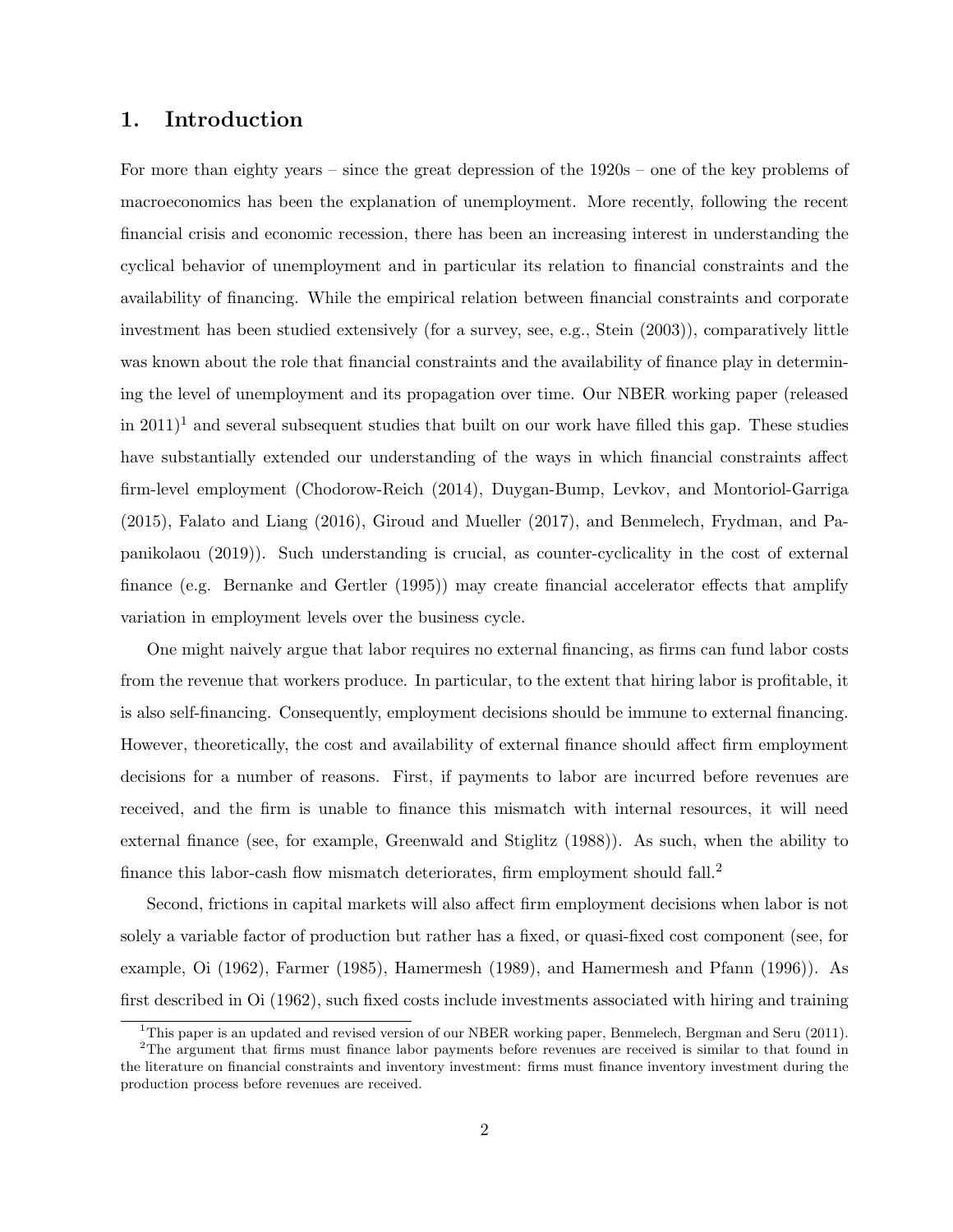activities. Finally, the availability of external finance may affect employment indirectly through its impact on firm level investment. That is, in the presence of capital market frictions, investment is limited by the availability of internal funds, and employment is adjusted to the decline in capital due to complementarity between labor and capital.

Testing for a causal effect of financial constraints on firm employment decisions is complicated by identification concerns of endogeneity and measurement error similar to those found in the investment-to-cash flow literature.<sup>3</sup> The main concern among these is the concern that variables measuring firms' financial health – such as net worth, firm leverage, earnings, and sales – may also correlate with firms' demand for labor. Similarly, variables measuring availability of finance and fluctuations in the wedge between the cost of external and internal funds, such as credit spreads and CDS rates, may also be correlated with demand for firms' final product and hence influence its demand for labor. These alternative explanations suggest that employment could be negatively correlated with empirical measures of costly external finance even in a frictionless Neoclassical setting.

In this paper we analyze the relation between finance and labor using several empirical strategies previously employed in the financial constraints and finance-growth literatures that were developed to alleviate these identification concerns. We provide evidence from three 'quasi-experiments' in our main analysis that enables better identification of the effects of finance on employment.

First, we follow the approach in Almeida et al. (2012) by using a 'maturing-debt' empirical strategy which exploits heterogeneity in the maturity of long-term debt across firms. The empirical tests examine whether firms with long-term debt maturing in a particular year reduce their labor force by more than firms who do not face the need to refinance maturing long-term debt. We find a negative and statistically significant relation between maturing long-term debt and the change in the number of firm employees. That is, consistent with the presence of financial frictions, when firms have a large amount of maturing debt they often adjust by reducing their labor force. The economic magnitudes are significant: for example, we find that firms that have maturing debt that requires refinancing and that amounts to at least 5% of the firm's total assets reduce employment by approximately six percent relative to the unconditional mean.

We further hypothesize that the effect of maturing long-term debt will be particularly important among financially weak firms. Raising external finance will be more costly for these firms and they

 ${}^{3}$ See, for example, Hubbard (1998), Roberts and Whited (2012), and Stein (2003).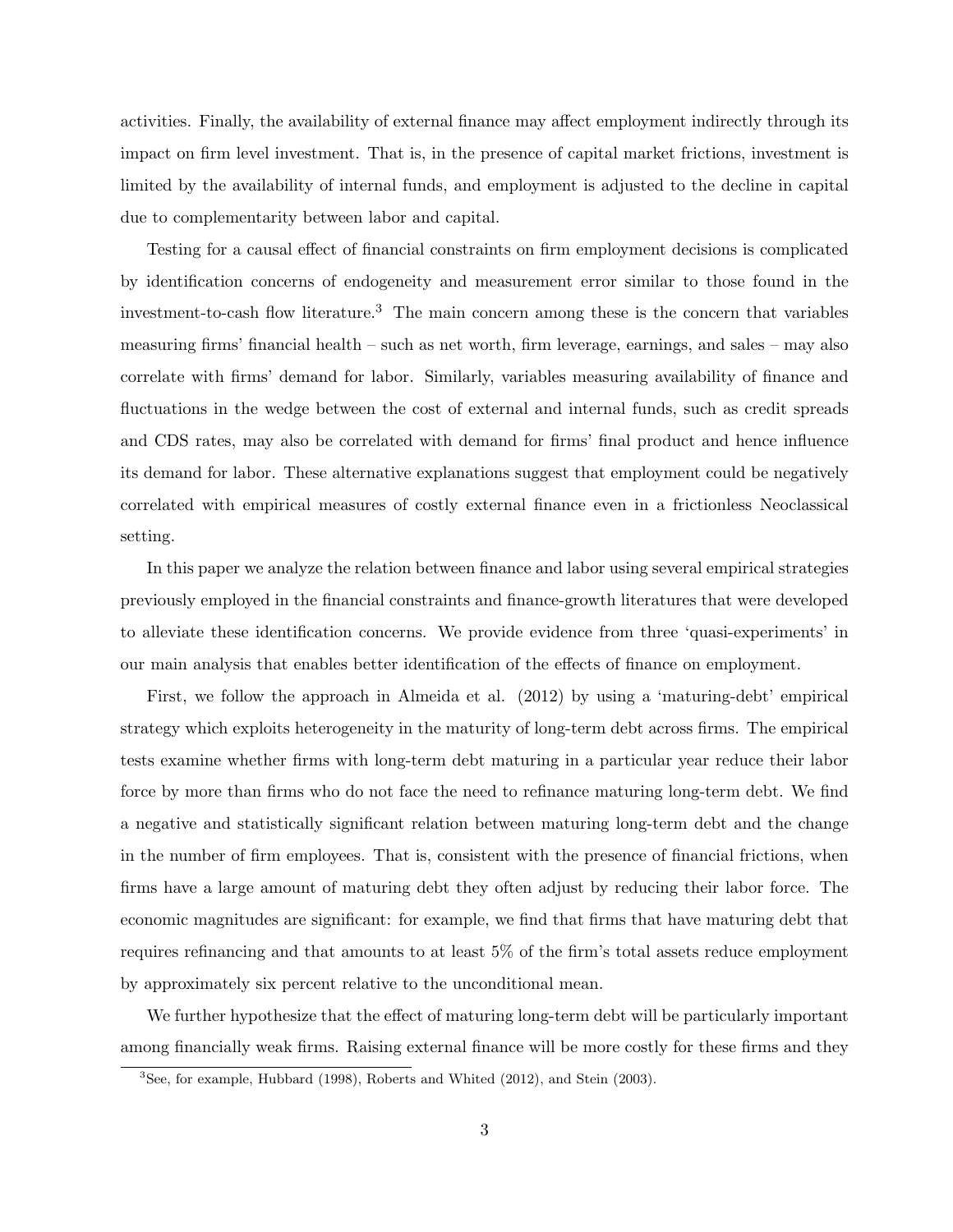may also lack a cash cushion that can be used to buffer episodes of illiquidity, as in the case of long-term debt rollovers. We find that the effect of maturing long-term debt on the change in the number of employees is indeed higher for firms that are more likely to be financially constrained, as proxied by firms with lower interest coverage ratios. Auxiliary tests using measures of credit availability in the economy provide additional support for these patterns.

In a second quasi-experiment we analyze the impact of bank deregulation on state-level unemployment rates. Our methodology follows Jayaratne and Strahan (1996) which utilizes the introduction of state-level bank deregulation laws across the United States. During the mid 1970s states began to deregulate local banks by removing restrictions on both intrastate and interstate bank branching. Deregulation allowed bank holding companies to consolidate their subsidiaries into branches and to open new branches within state lines. Furthermore, states passed laws allowing out-of-state banks to purchase banks within the state. If bank deregulation relaxes financial constraints and leads to more efficient capital allocation, we expect that following such deregulation, state level unemployment will drop. Consistent with such a finance-labor link, we find that post-deregulation of both intra and inter state branching laws, states did indeed experience a statistically and economically significant drop in their unemployment rates. Using a differencein-difference specification we show that the introduction of intrastate bank deregulation laws is associated with a drop of between 0.45 and 0.86 percentage points in the state unemployment rate. These findings are similar to those in Beck et al, (2010) who exploit intrastate branching deregulation. Similarly, the introduction of inter-state bank deregulation laws, which enabled banks to open branches across state lines, decreases state unemployment rates by between 0.84 and 1.14 percentage points.

Finally, in the third quasi-experiment we analyze how a negative shock to bank loan supply adversely affects unemployment rates. We follow Peek and Rosengren (2000) by exploiting a loan supply shock transmitted by Japanese banks to markets in the United States. As a result of the dramatic decline in real estate prices in Japan during the 1990s and the concurrent negative shock to Japanese bank balance sheets, U.S. affiliates of Japanese banks contracted loan supply in U.S. markets. This shock was arguably exogenous to local U.S. market conditions and yet affected Japanese bank operations in the United States. Since Japanese bank penetration in real estate markets was quite substantial in many localities in the U.S., a withdrawal of loan supply stemming from losses arising due to market conditions in Japan would involve substantial disruptions to credit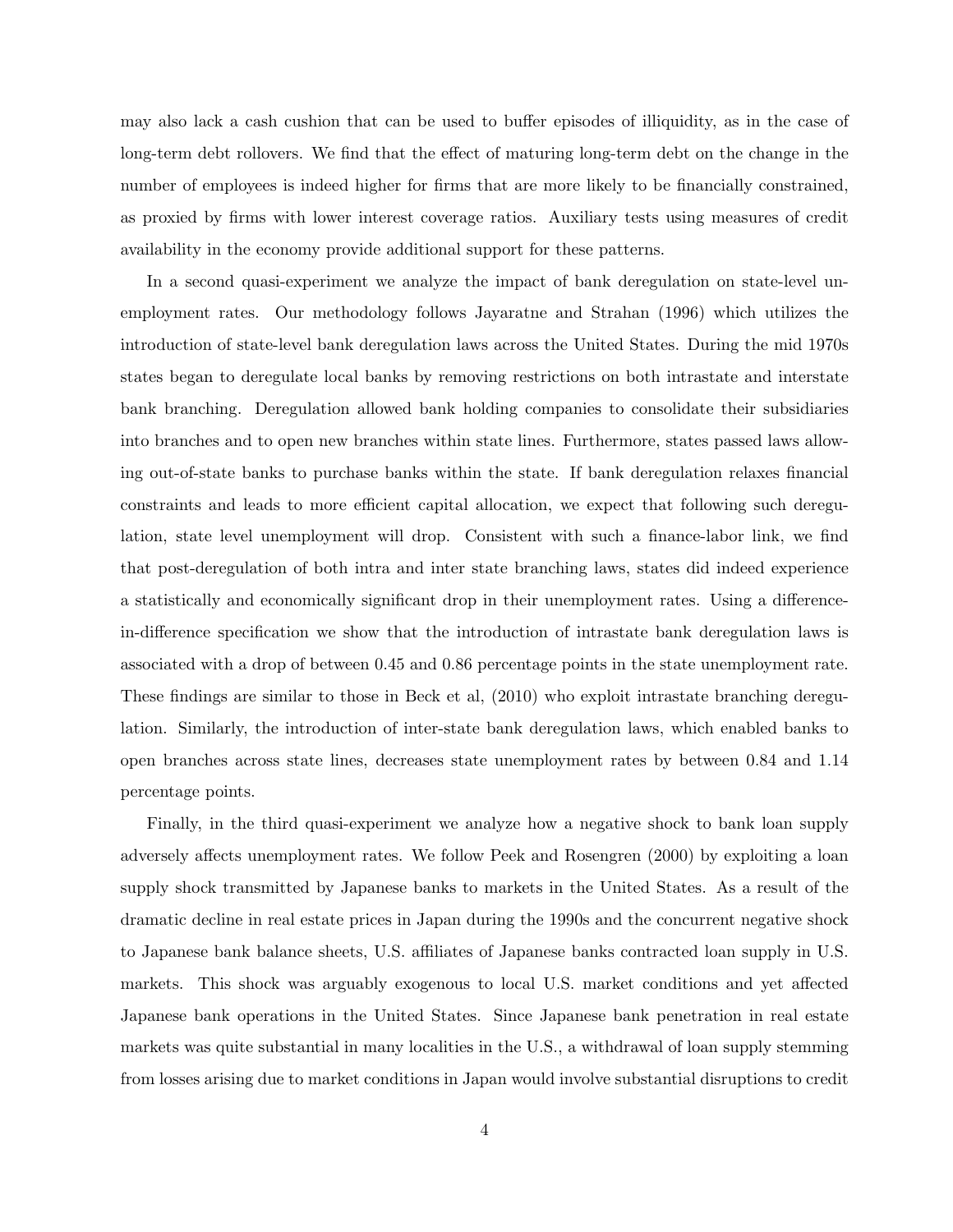availability. By focusing on U.S. lending markets with large Japanese bank market presence, we can thus analyze the effect of credit supply on local lending and unemployment.

As in Peek and Rosengren, we find that lending by Japanese affiliated banks did indeed decline in the U.S. concurrently with the large declines in real estate values in Japan in the early 1990s. Instrumenting for Japanese bank losses using real estate market movements in Japan, we find that Japanese-affiliated banks located in the U.S. contracted real-estate lending concurrently with losses stemming from operations in Japan. Using this result as a first stage in a two-stage least square specification, we find a significant link between finance and unemployment: unemployment increases by about one percentage point in MSAs where there was a contraction in Japanese affiliated bank lending following the real estate decline in Japan from 1993 to 1995. These are large effects. As a back of the envelope calculation, we use these estimates to calculate the effect on unemployment caused by the negative loan supply shock that resulted from the real-estate price drop in the United States during the Great Recession. Under the assumption that our estimates are externally valid, about 38 percent of the unemployment increase during the Great Recession could be explained by the contraction in loan supply.

To verify that shocks to Japanese real estate values do not vary with demand-side effects in the U.S., we also conduct a placebo test in which we instrument for non-Japanese affiliated bank lending using the Japanese real estate index. Consistent with a supply-side story affecting only Japanese-affiliated banks in the U.S., we find no evidence of a relation between innovations in Japanese real estate values and changes to lending by non-Japanese affiliated banks in the U.S in the first stage of the regression or between unemployment and instrumented non-Japanese affiliated bank lending in the second stage of the regression.

Taken together, our collage of findings are consistent with the view that finance is an important determinant of both firm-level employment decisions as well as aggregate-level unemployment rates. As financial constraints become binding, firms need to adjust both inputs of production – capital and labor. While much prior research has focused on thxe effect of financial constraints on capital formation, our empirical results suggest that financial constraints seem to affect labor as well.

Our paper is related to two strands of literature. First, it is connected to the vast literature examining the impact of credit market imperfections and investment behavior. It is also related to a growing literature on labor, employment, and financial constraints (for early contributions, see Pagano and Volpin, 2008; Pagano, 2010; Campello, Graham, and Harvey, 2010, and Benm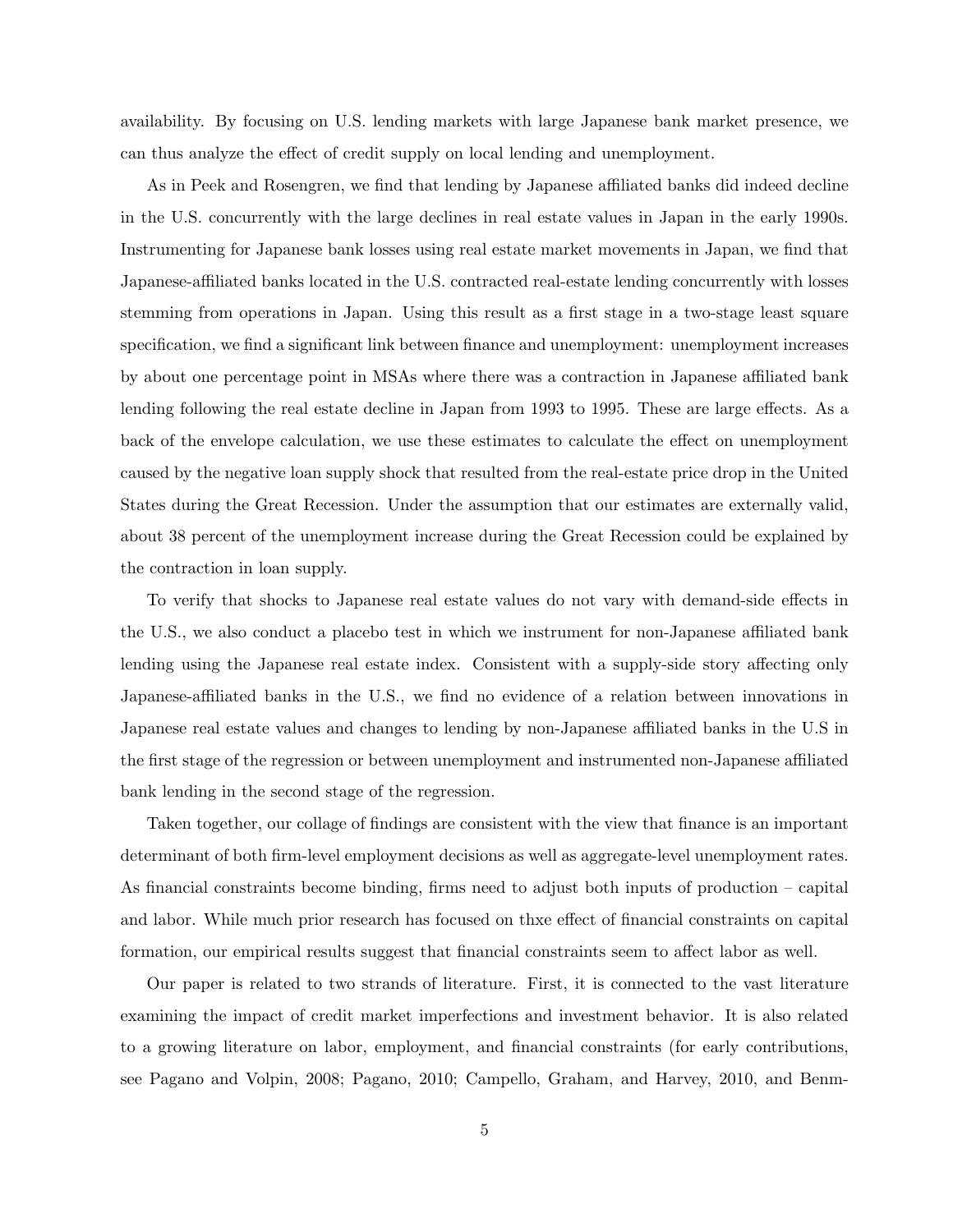elech, Bergman, and Seru, 2011). Additional examples include Michaels, Page and Whited (2019), Chodorow-Reich (2014), Duygan-Bump, Levkov, and Montoriol-Garriga (2015), Falato and Liang (2016), and Benmelech, Frydman, and Papanikolaou (2019). We discuss related studies in both of these areas when we describe our results.

The rest of the paper is organized in the following manner. Section 1 displays the analysis using maturing long-term debt, section 2 presents the evidence on the effect of banking deregulation on unemployment, and section 3 discusses the effect of Japan's real estate decline on unemployment in the U.S. in the early 1990s. Section 4 concludes.

# 2. The Effects of Maturing Long-term Debt on Employment

We follow the 'maturing-debt' approach first introduced by Almeida et al. (2012) by using an empirical strategy which exploits heterogeneity in maturity of long-term debt across firms. Our empirical tests examine whether firms with long-term debt maturing in a particular year reduce their labor force by more than those firms not facing the need to refinance maturing long-term debt. Since external capital is costly (e.g., Myers and Majluf, 1984), we hypothesize that firms which must refinance large amounts of maturing long-term debt will adjust their real activity and reduce employment.

The identification strategy hinges on the assumption that variation in the amount of long-term debt maturing in any given year is exogenous to corporate outcomes in that particular year. To lend credence to this assumption, the identification strategy relies on exploiting debt that was issued a number of years before the year of interest. For example, we examine employment of firms which in year t have a large amount of maturing debt issued at least two, three, or four years prior to  $t$ and compare it to firms that have a small amount of debt maturing in year  $t$ . Since this portion of the maturing debt was issued a good deal prior to the year of maturity, variation in its level is arguably exogenous to the market conditions and the investment opportunities that prevail when the debt eventually becomes due.

# 2.1 Data and Summary Statistics

Compustat reports the amount of long-term debt payable in more than one year through more than five years from firms' fiscal year end. We collect this data on the amount of future maturing debt. Specifically, we utilize Compustat variables  $dd3$ ,  $dd4$ , and  $dd5$  that represent, respectively,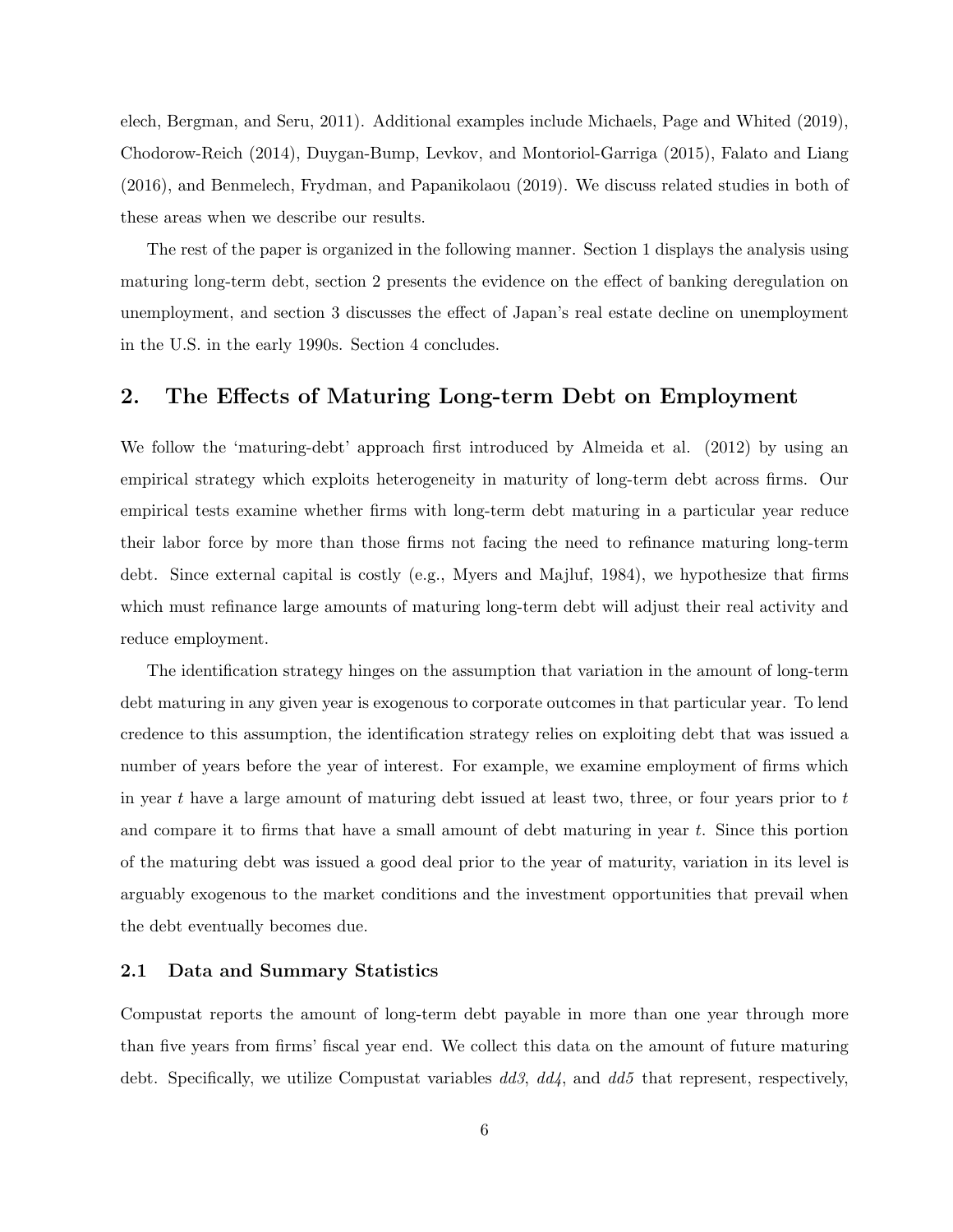the amount of long-term debt maturing three, four, and five years after the annual reporting date. To measure the maturing debt structure of a firm in a particular year we construct lagged values of these debt maturity variables:  $l2$ -dd3 is the two-year lag of dd3,  $l3$ -dd4 is the three year lag of  $dd4$  and  $\mu$ - $dd5$  is the four year lag of  $dd5$ . By construction, these variables measure the amount of long-term debt issued at least two, three, or four years before the base year and maturing in the upcoming year. For example, at year t,  $l2_d d3$  measures the amount of long-term debt maturing at  $t+1$  that was issued *before* year  $t-2$ . We scale the lagged variables by beginning of year assets.

Next, we construct dummy variables that take on the value of one for those firms for which long-term debt coming due in the upcoming year and issued at least  $t$  years ago is larger than 5 percent of total assets. We also define equivalent dummy variables using 10 and 15 percent threshold levels. These variables capture whether a firm has a significant amount of long term debt maturing in the upcoming year that requires refinancing. By examining debt that was issued before the year of analysis, we alleviate concerns that the level of maturing debt co-moves with other market variables or firm characteristics that have a direct impact on employment decisions.

Table 1 provides summary statistics for the maturing debt variables. As can be seen, the average amount of debt coming due in the upcoming year with an original maturity of greater than two, three, and four years equals on average 2.7, 2.5, and 2.5 percent of assets, respectively. We next define dummy variables that take the value of one if the maturing debt exceeds 5, 10, and 15 percent of the firm's total assets. As the table shows, 13.6 percent of firm-year observation have refinancing requirements that exceed 5 percent of total assets and that were issued at least two years before the year in which the debt comes due. Turning to higher levels of maturing debt, Table 1 shows that 5.3 percent of firm-year observations in the sample must refinance maturing long-term debt that was issued at least two years before the current year and that exceeds 10 percent of total assets. Similarly, in 2.7 percent of our sample, firms need to refinance maturing long-term debt that is higher than 15 percent of total assets.

We supplement our maturing debt variables with firm-level data from the Compustat Annual Industrial Files. We use these files to collect information on all non-financial firms during the years 1975–2019 with non-missing observations for the dependent and independent variables in the analysis. In addition to balance sheet and income statement information, Compustat also reports the number of workers employed by a firm. We define our main dependent variable as the annual percentage change in the number of employees at the firm level. To construct our sample,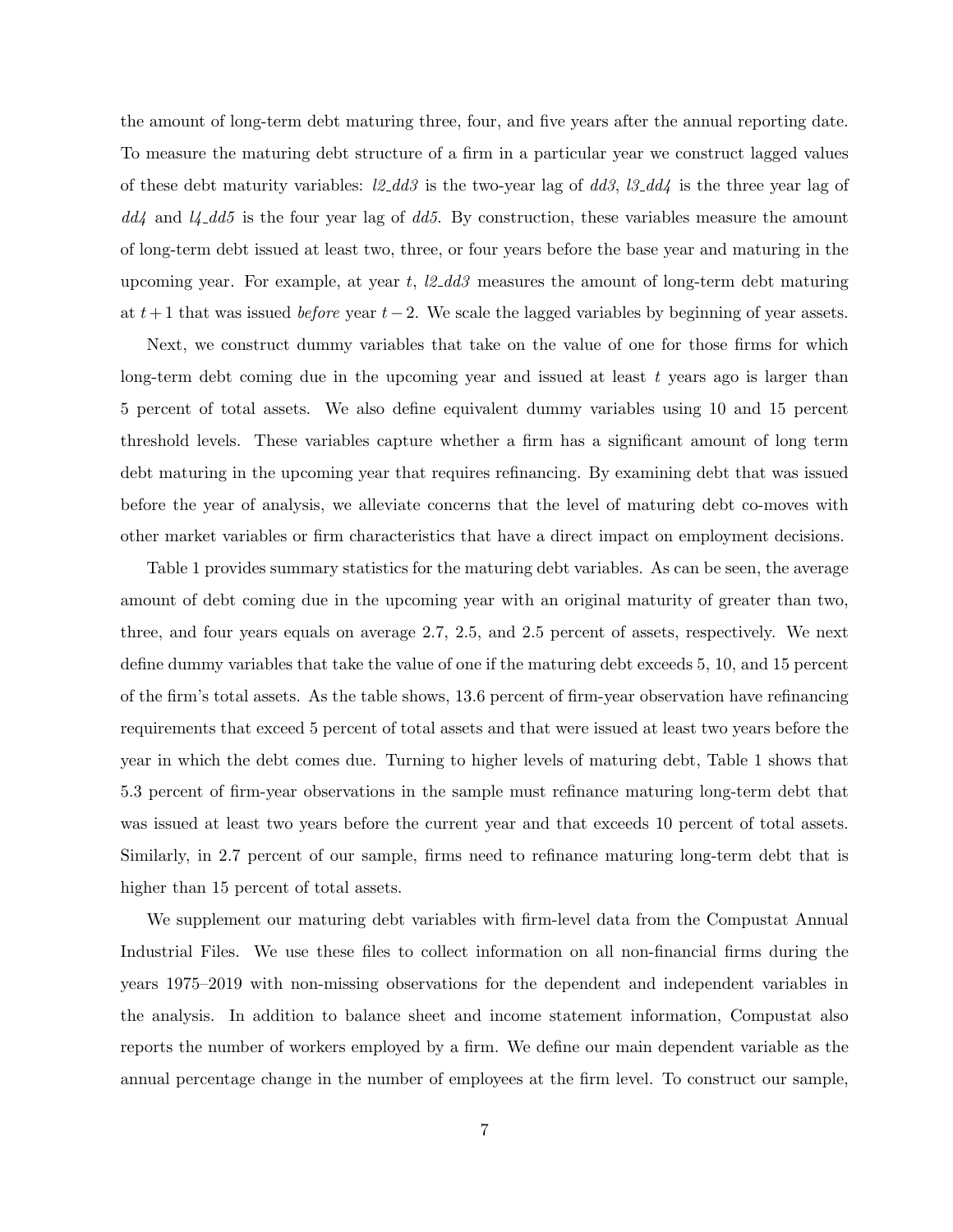we eliminate firms with less than 500 employees and, additionally, trim all variables by removing outliers at the 1st and 99th percentiles.<sup>4</sup> This results in a sample of  $39,706$  firm-year observations. All dollar figures are adjusted for inflation using the Consumer Product Index.

Table 2 reports descriptive statistics on the characteristics of the firms in the sample. The mean number of employees is 10,684, the median is 3,400. Since we drop observations with less than 500 employees, the number of employees ranges from 500 to 123,600. The mean annual percentage change in the number of employees,  $\%\Delta{employes}$ , is 5.239% (median=1.497%) and ranges from -72.7% to 233.1%. The mean percentage change in investment,  $\%\Delta$ *investment*, is 21.7%, while the level of investment (measured as investment scaled by beginning of period assets, or  $I/K$ ) is 0.075, which is similar to the magnitudes found in studies of investment and financial constraints (see e.g., Rauh, 2006). The table also provides descriptive statistics on additional explanatory variables used in the analysis. We include the variables pertaining to firm size (in logs), Tobin's Q (proxied by market-to-book ratio), leverage, liquidity (measured as cash and marketable securities scaled by assets), asset maturity, profitability, a dummy for whether the firm has a credit rating, and interest coverage. Appendix A provides detailed information on the definitions of the variables used in the paper, their construction, and their data sources.

## 2.2 Baseline Results

In order to test the effects of maturing debt on employment we estimate the following baseline regression specification:

$$
\% \Delta employees_{it} = \alpha + \beta_{LT} \times (Long\ term\ debt\ due)_{it}/Assets_{it-1} + \mathbf{X}_{it-1}\lambda + \mathbf{y}_{t}\theta + \mathbf{z}_{it}\psi + \epsilon_{it}, \quad (1)
$$

where the dependent variable: % $\Delta$ *employees* is the annual percentage change in the number of employees within a firm. Long term debt due<sub>it</sub> / Assets<sub>it−1</sub> is one of the variables described above that measures the ratio of long-term debt maturing in year  $t + 1$  and issued two, three, or four years prior to year t to the beginning of year book value of firm assets.  $\mathbf{X}_{it-1}$  is a vector of firm specific control variables. These include lagged values of the firm market-to-book ratio, firm internal liquidity,  $Liquidity_{it-1}$ , the log of the book value of firm assets, firm leverage, asset maturity, and profitability. All regressions include year fixed effects,  $y_t$ , and depending on the specification

<sup>&</sup>lt;sup>4</sup>We use the 500 employee threshold to be consistent with the definition of small/large business in the U.S. Our results are not driven by this choice.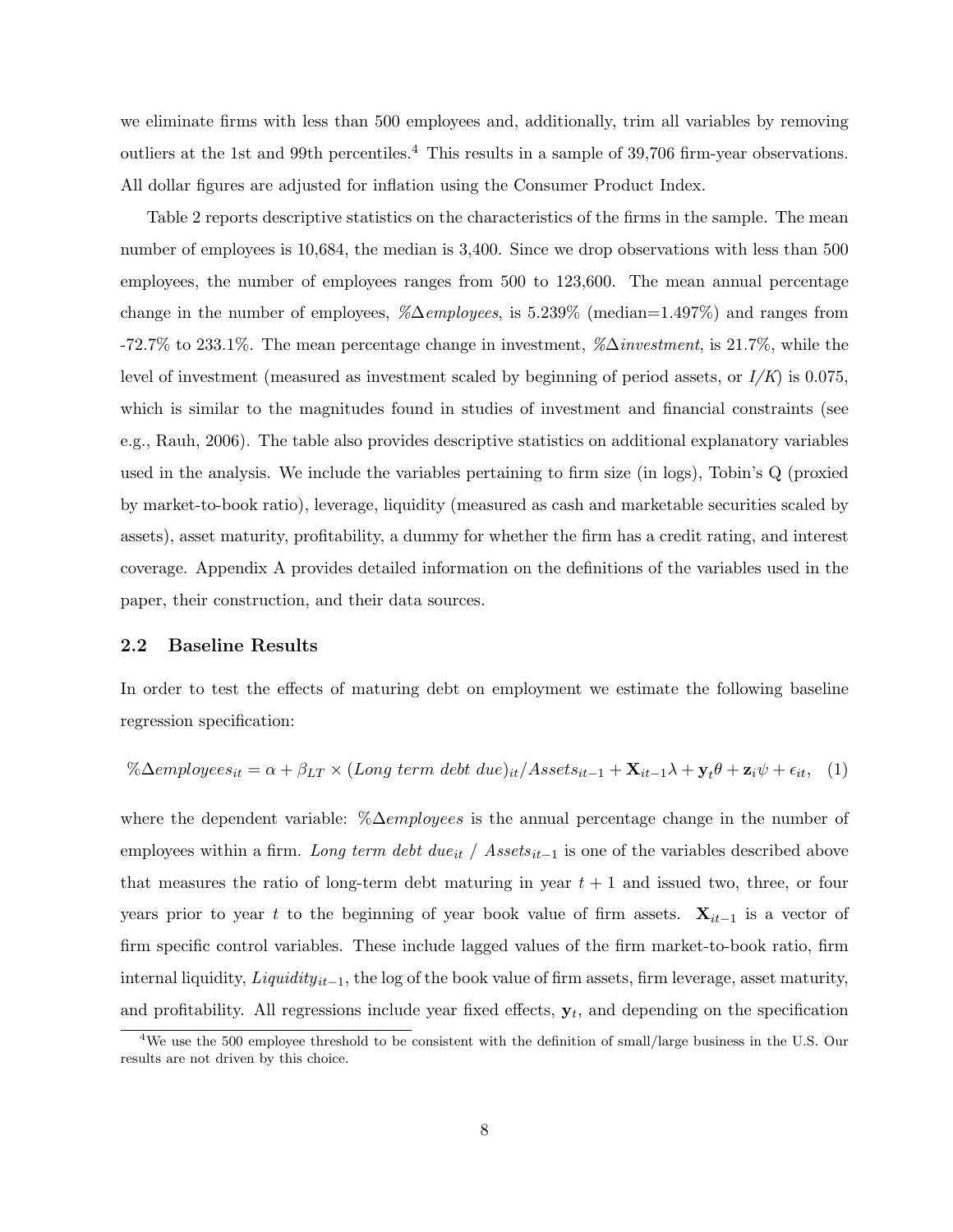also include either four-digit SIC fixed effects or firm fixed-effects, denoted by the vector z. All regressions are estimated with heteroscedasticity robust standard errors that are clustered by firm.

We start by estimating the effects of long-term debt maturing in year  $t + 1$  and issued at least two, three, or four years prior to year  $t$  that is greater than 5 percent of the book value of firm assets on firm employment. The results are reported in Table 3. As column 1 demonstrates, we find a negative and statistically significant relation between the maturing long-term debt variable and the change in the number of firm employees after controlling for measures of Tobin's Q, liquidity, size, leverage, asset maturity, profitability and year and 4-digit SIC effects. The coefficient of -0.064 (statistically significant at the one percent level) implies that firms that have maturing debt that requires refinancing and that amounts to at least 5% of the firm's total assets reduce the number of their employees by close to six percent relative to the unconditional mean. That is, consistent with the presence of financial frictions, when firms have a large amount of debt coming to maturity which must be refinanced, part of their adjustment occurs through a reduction in labor force. As column 2 shows, this negative relation holds when we include firm-fixed effects as well (coefficient=-0.055, statistically significant at the five percent level).

Next, we further lag the maturing debt variable to ensure that the original debt issuance decisions did not coincide in time with employment decisions. As columns 3 and 4 demonstrate, the effect of maturing long-term debt is negative and statistically significant when we study the effect of debt issued at least three years before the base year.  $\beta_{LT}$  is -0.096 (significant at the one percent-level) when we include industry fixed-effects compared to -0.039 (significant at the five percent level) when we control for firm fixed-effects. Likewise, even when we lag debt issuance by four years (columns 5 and 6), focusing, therefore, on debt issued at least four years prior to the base year, we find that the effect of maturing debt on employment is negative and significant when we include industry fixed-effects  $(-0.079 \text{ and } -0.012 \text{ for industry or firm fixed-effects, respectively}).$ 

It should be noted that while we focus our attention on maturing long-term debt as the key explanatory variable in our regressions, we obtain similar coefficients and magnitudes for the financial variables – leverage, liquidity and profitability – as in the investment and financial constraints literature. In this sense, we are 'over controlling' in these regressions, capturing separate effects of cash flow, cash holdings, and leverage, while studying the effect of debt that needs to be rolled-over on the change in the number of employees.

Examining the control variables, we find that the firm market-to-book ratio is positively related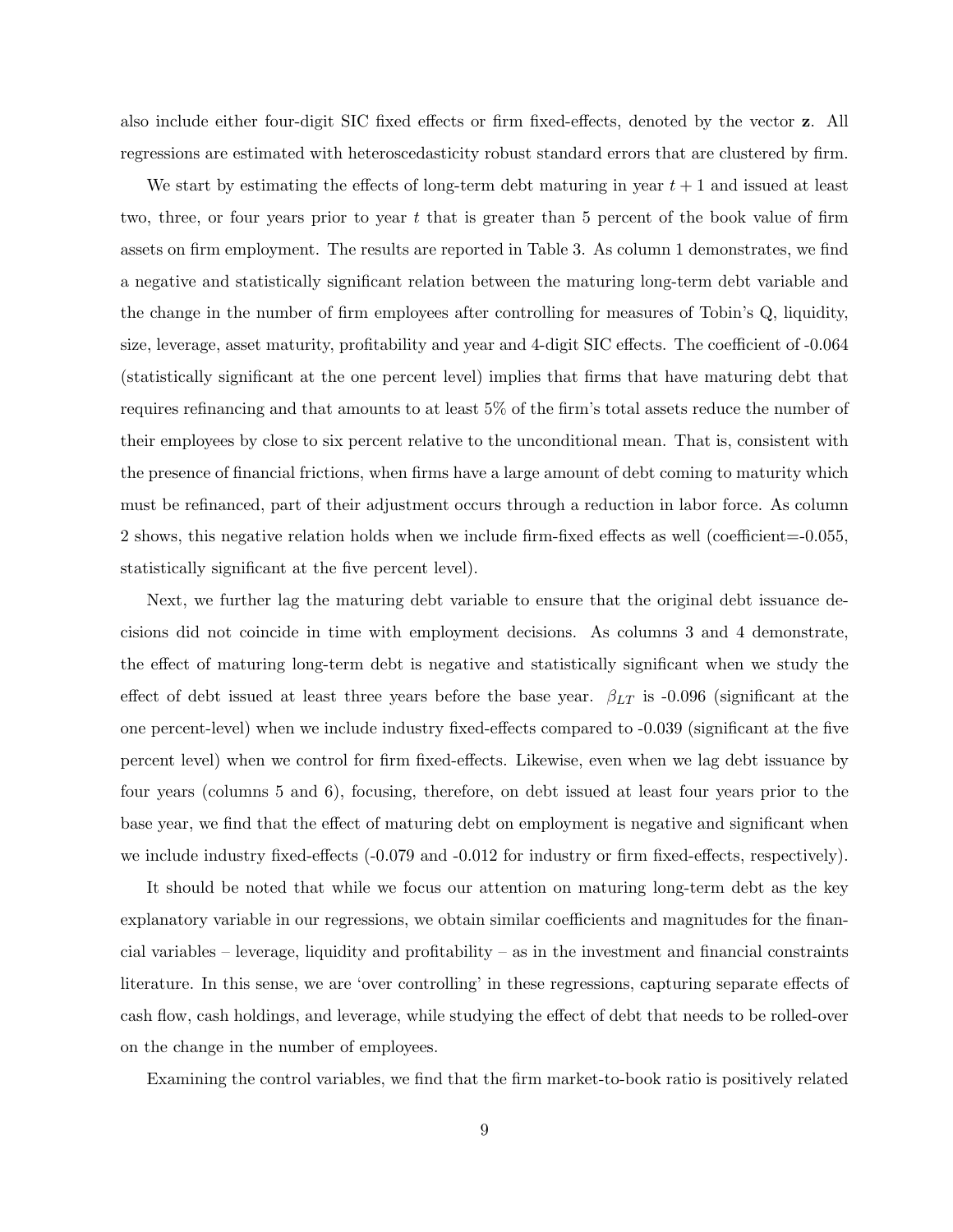to employment growth, as would be expected. Consistent with Kashyap, Lamont, and Stein (1994), we also find a positive relation between firm internal liquidity and the change in firm employment levels. In addition, we find that increased leverage predicts lower employment growth in the firm fixed effects regressions. This could be driven by the fact that firms in distress increase their leverage ratios, or alternatively, reflect firms' decision to reduce their labor force when faced with large future liabilities. We note, though, that the negative relation between the long-term debt maturity variables and the reduction in the labor force does not simply reflect a leverage effect, as the results hold even after controlling for leverage.

Taken together, the findings are consistent with the view that financial constraints are potentially an important determinant of firm-level employment decision. These results are related to Bakke and Whited (2012) that find, among other variables, a statistical relation between employment growth and mandatory pension contributions. Likewise, these findings are also similar in spirit to Campello, et al. (2011) who use survey evidence to show that credit lines served to ease the impact of the recent financial crisis on a battery of corporate decisions such as investment, R&D, and employment.

#### 2.3 Does Capital Adjustment Drive Our Labor Findings?

One potential interpretation of the findings is that our results regarding employment decisions are driven solely by capital adjusting to financial constraints. Financial constraints, according to this view, do not affect labor directly since, unlike capital, labor does not require much financing. Instead, as in the financial constraints literature, investment is limited by the availability of internal funds, and labor, in turn, is adjusted for the decline in capital. That is, the sensitivity of labor to maturing debt stems from the omission of investment from the regressions and not from an intrinsic need to finance labor; Financial constraints cause firms to disinvest which leads to reductions in their labor force due to labor-capital complementarities.<sup>5</sup>

This alternative view hinges on the notion that while capital requires upfront investment to smooth the lumpiness associated with fixed costs, labor expenses are variable costs that are paid out of cash flow. An extreme variant of this story is the case in which labor is fully paid with the completion of a transaction – for example as in the case of waiters, bellhops, or realtors – and hence labor hoarding, hiring, and firing, will be unaffected by financing needs.

<sup>5</sup>Garmaise (2008) analyzes capital-labor decisions of financially constrained firms using small businesses data.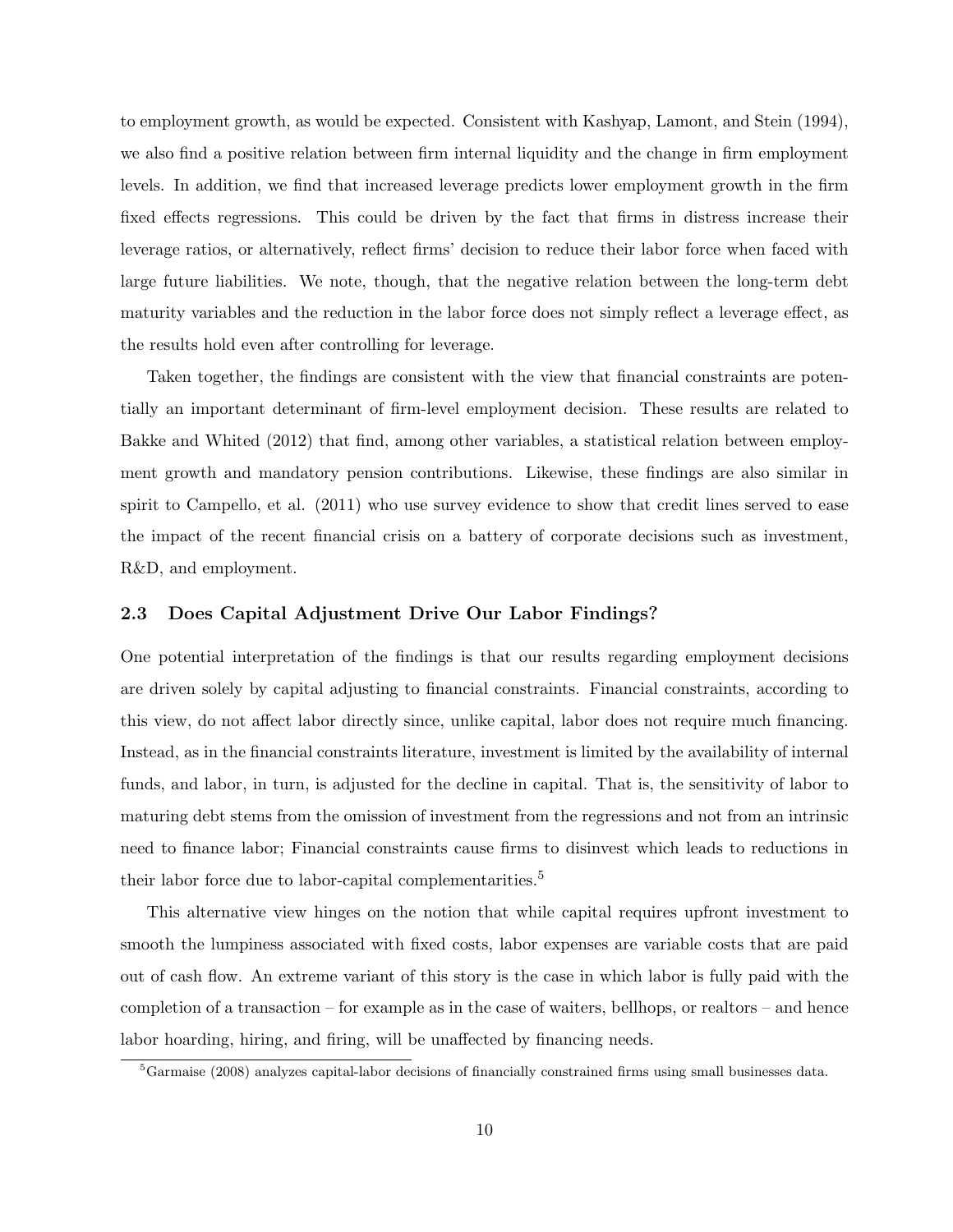In most production activities, however, labor is not paid only upon the sale of goods in the market, but rather needs to be financed throughout the production process. This is particularly the case in manufacturing industries as opposed to services.<sup>6</sup> Further, the theoretical argument for labor representing solely a variable cost is not widely accepted. Research in labor economics has suggested that labor is not a variable factor of production but rather a fixed, or at least quasi-fixed, factor (see, e.g., Oi, 1962; Hamermesh, 1989; Hamermesh and Pfann, 1996). This argument has been suggested first by Oi (1962) who writes:

The cyclical behavior of labor markets reveals a number of puzzling features for which there are no truly satisfying explanations.  $[\ldots]$  I believe that the major impediment to rational explanations for these phenomena lies in the classical treatment of labor as a purely variable factor. In this paper I propose a short-run theory of employment which rests on the premise that labor is a quasi-fixed factor. The fixed employment costs arise from investments by firms in hiring and training activities.<sup>7</sup>

We argue that labor has fixed-costs aspects that require financing to bridge the difference between upfront costs and revenues. Put differently, if upfront labor-related costs are incurred prior to the realization of cash flow, the timing mismatch between cash outflows and inflows will generate a financing requirement.<sup>8</sup>

In order to test the alternative explanation that capital adjustments are fully responsible for the sensitivity of employment changes to financial constraints, we directly include contemporane*ous* changes in investment (% $\Delta$ *investment*) as well as the concurrent level of scaled investment (Investment/Assets<sub>t-1</sub>) in our baseline regression specification (1). Results are reported in Table 4. If labor responds to changes in cash-flows indirectly, only through complementarities between labor and capital, then controlling for concurrent measures of investment should fully absorb this effect and  $\beta_{LT}$  in these regressions should be equal to zero.

Table 4 presents the results. First, as the table shows, both the change in investment and concurrent investment are positively and significantly correlated with employment change, suggesting that capital and labor indeed move together, most likely due to the demand for production factors

 $6$ The argument that labor must be financed is similar to that found in the literature on financial constraints and inventory investment: firms must finance inventory investment during the production process.

 $7$ See Oi (1962) page 538.

<sup>8</sup>One simple example of labor creating a financing requirement is the case of aviation engineers designing a new aircraft model. Since years may pass until the product is first sold on the market, engineer wages must be financed.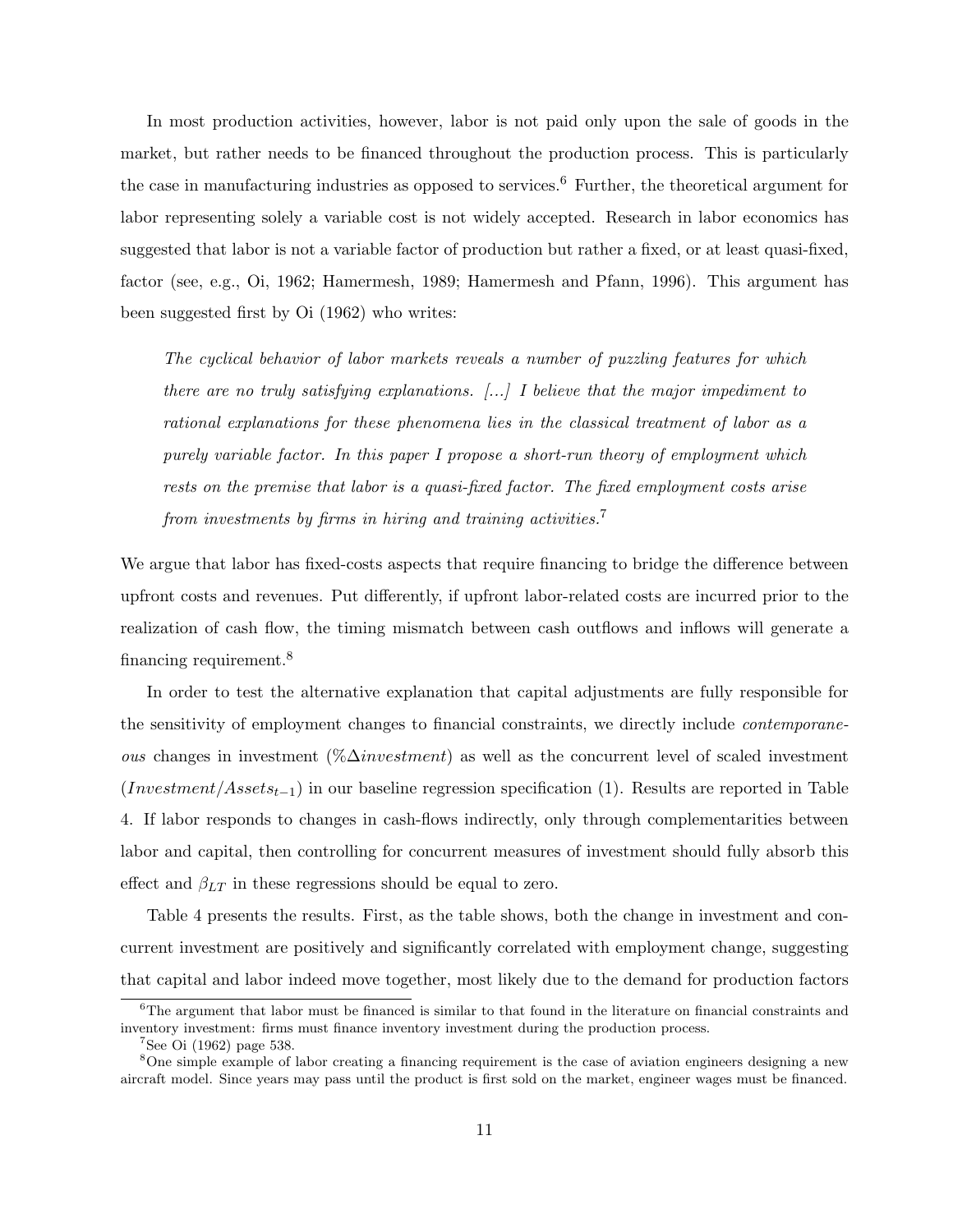and capital-labor complementarities. Moreover, including the change in investment and concurrent investment raises the Adjusted R-Squared in the regressions from, for example, 0.12 in Column 1 of Table 3 to 0.33 in Column 1 of Table 4, suggesting that indeed the level and the change of investment are important determinants of employment at the firm level. Importantly, though, the results show that controlling for the contemporaneous change in investment ( $\% \Delta investment$ ) as well as the concurrent level of scaled investment  $(Investment/Assets_{t-1})$  barely affects the economic significance of our main findings. Our results continue to hold after taking into account capital adjustment, which suggests that labor-capital complementarities are not the driving force behind our findings.

One concern with the estimates reported in Table 4 is that the contemporaneous change in investment, %∆investment, is endogenous and is determined simultaneously with %∆employees. To further alleviate the concern that our results are driven entirely by a complementarity between capital and labor we stratify the sample by levels of capital intensity and show that our results continue to hold in firms with low capital intensity.

In particular, we calculate aggregate PP&E and total assets at the 4-digit SIC industry level for each year and define industry-year tangibility as total industry PP&E divided by total industry assets in a given year. Next, we assign firms into tangibility terciles based on their firm-level tangibility relative to the industry-based tangibility terciles.<sup>9</sup> Table 5 reports the results of the tangibility-stratified regressions and shows that the effect of maturing debt on employment holds also in low capital intensity firms.

To summarize, we find that labor is sensitive to maturing long-term debt even after accounting for contemporaneous changes in investment levels across different thresholds of maturing long-term debt. Moreover, maturing long-term debt affects employment in firms with both high and low capital intensity. Our analysis therefore suggests that the potential effect of financial constraints on employment is unlikely to be driven solely by an accompanying change in investment in response to these constraints.

<sup>&</sup>lt;sup>9</sup>Note that since we define the tangibility terciles at the industry level, the number of firms across terciles is not equal since the distribution of firms across industries is not uniform.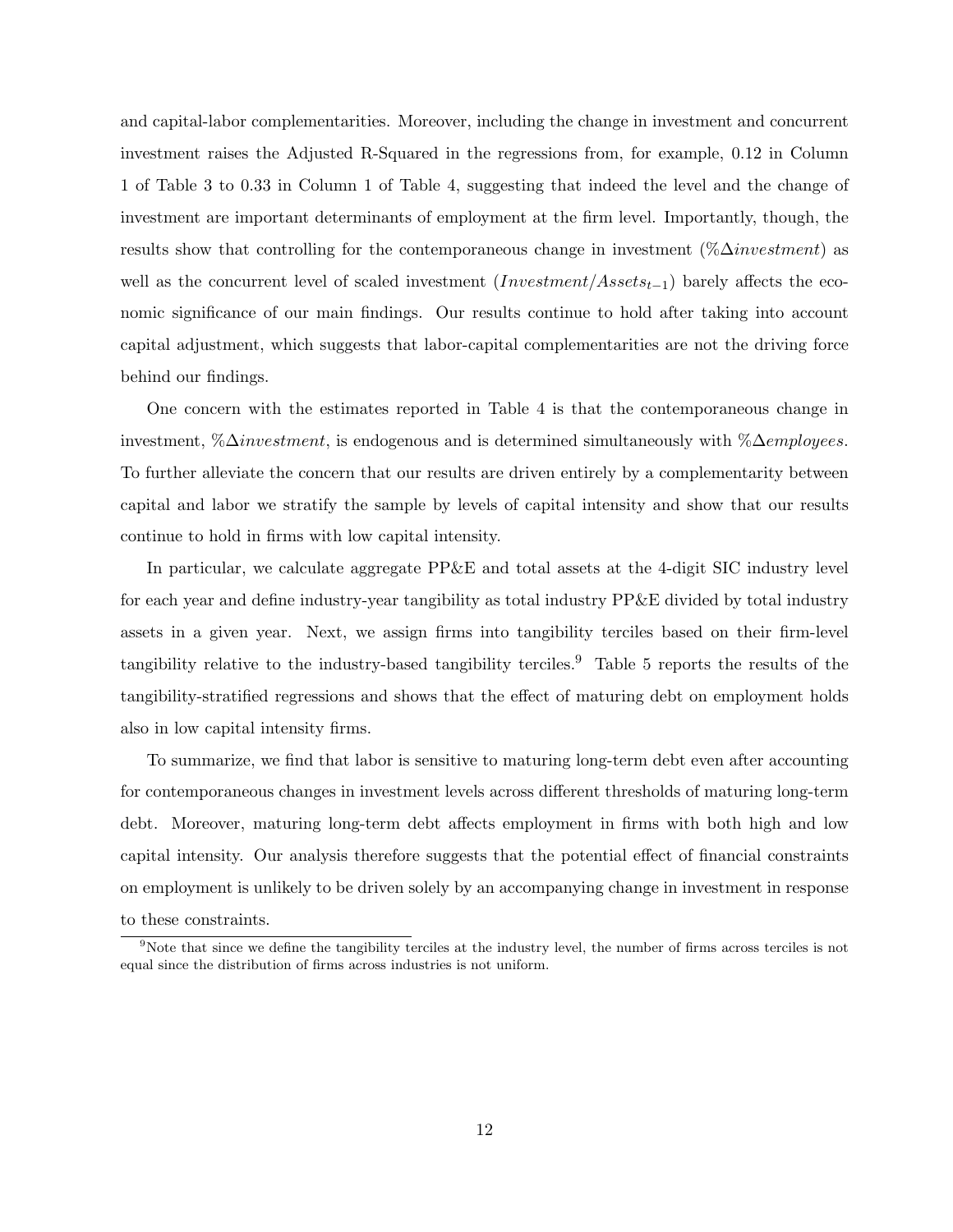## 2.4 Robustness: Using Different Thresholds for Maturing Debt

We next repeat our baseline analysis presented in Table 3 using the dummy variables described above that measures whether the value of long-term debt maturing in year  $t + 1$  and issued two, three, or four years prior to year t is greater than  $5,10,$  or  $15$  percent of the book value of firm assets.

We estimate the following baseline regression specification:

$$
\%\Delta employees_{it} = \alpha + \beta_{LT} \times (Long\ term\ debt\ due)_{it} + \mathbf{X}_{it-1}\lambda + \mathbf{y}_{t}\theta + \mathbf{z}_{it}\psi + \epsilon_{it},\tag{2}
$$

where the dependent variable:  $\% \Delta$ *employees* is the annual percentage change in the number of employees within a firm. Long term debt due<sub>it</sub> is one of the dummy variables described above that measures whether the value of long-term debt maturing in year  $t + 1$  and issued two, three, or four years prior to year t is greater than 5, 10, or 15 percent of the book value of firm assets.  $\mathbf{X}_{it-1}$  is a vector of firm specific control variables. These include lagged values of the firm market-to-book ratio, firm internal liquidity,  $Lightity_{it-1}$ , the log of the book value of firm assets, firm leverage, asset maturity, and profitability. All regressions include year fixed effects,  $y_t$ , and depending on the specification also include either four-digit SIC fixed effects or firm fixed-effects, denoted by the vector z. All regressions are estimated with heteroscedasticity robust standard errors that are clustered by firm. Results are reported in Table 6.

As Table 6 demonstrates, we find that the negative relation between maturing long-term debt and changes in firm level employment is robust to the use of this different, thresholds-based definitions of maturing debt. Indeed, we find that the sensitivity of the change in the number of employees to maturing long-term debt,  $\beta_{LT}$ , is generally increasing with the threshold level. That is, the economic significance of the effect monotonically increases with the threshold level: as firms need to refinance a larger amount of debt, the reduction in employment levels is greater. However, the effects of debt issued at least four years prior to year  $t$  become statistically insignificant when we add firm fixed-effects since there is not sufficient within-firm variation when we combine large maturing debt cutoffs for debt issued long-time ago for the dummy variables.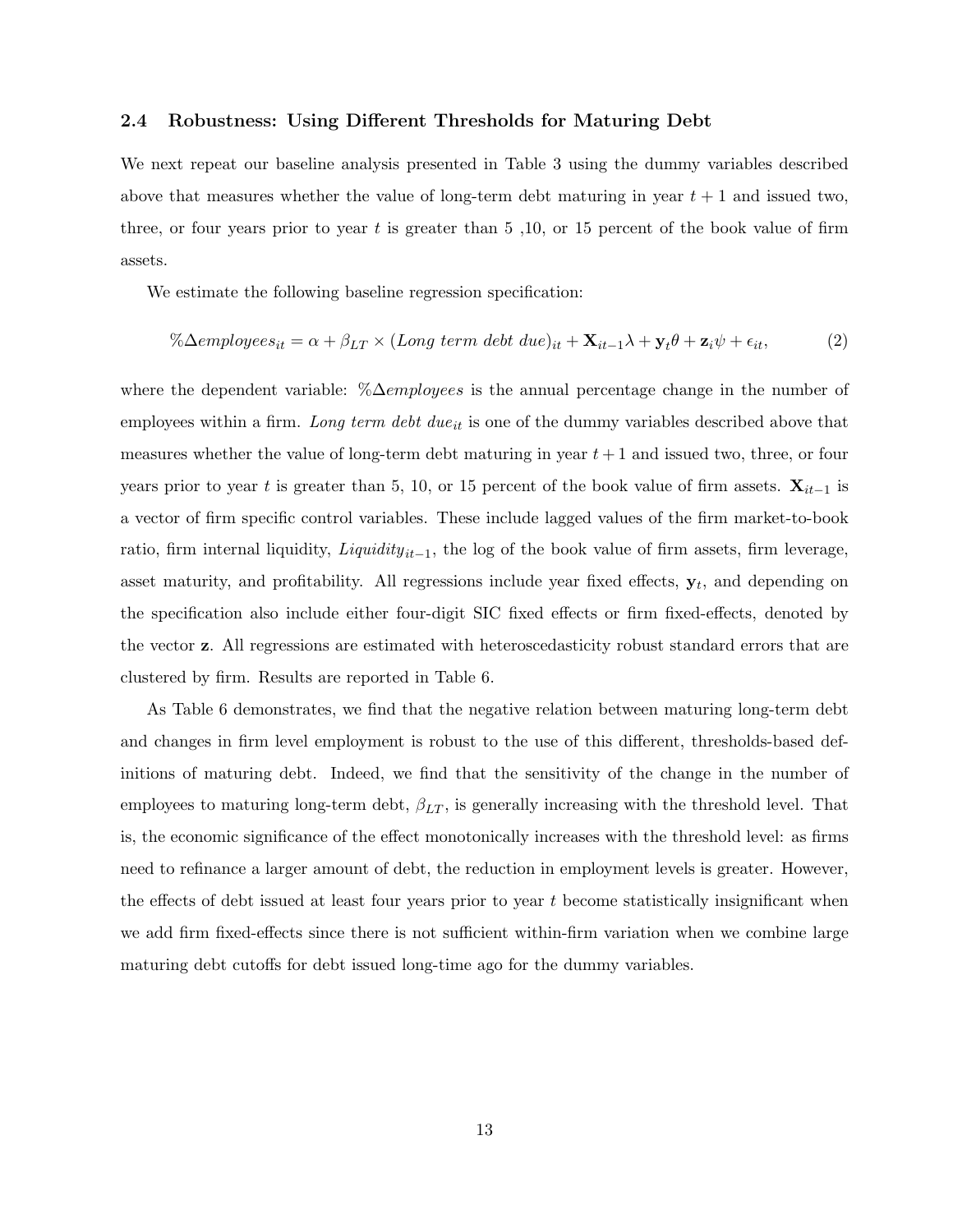# 2.5 Interest Coverage Stratification and the Effect of Maturing Debt on Employment

The rationale behind the maturing long-term debt empirical strategy is that episodes of illiquidity – and in particular long-term debt rollovers – will bring about reductions in employment due to the fact that external finance is costly. In this section, we further hypothesize that the effect of maturing long-term debt will be particularly important among financially weak firms. Raising external finance will be more costly for these firms and they may also lack a cash cushion that can be used to buffer episodes of illiquidity, as in the case of long-term debt rollovers. Thus, we analyze empirically whether the effect of maturing long-term debt on the change in the number of employees is higher for firms that are more likely to be financially constrained. In particular, we examine how the effects documented in the previous section vary by interest coverage levels.<sup>10</sup>

We calculate interest coverage, defined as EBITDA divided by the sum of interest expenses and debt in current liabilities, for each firm and year, associating lower coverage ratios with financially weaker firms. We then segment the entire sample into four groups based on three commonly used interest coverage threshold levels: 0.5, 1, and 2. Thus, the first group comprises all firms with interest coverage less than 0.5, the second group comprises those with interest coverage between 0.5 and 1, etc. We then re-estimate employment regressions similar to regression 1 for each of the groups, relating the percent change in employment to debt issued at least two years, three years, or four years prior to the base year scaled by beginning of the year assets. Table 7 reports the results.

As Panel A of Table 7 demonstrates, the sensitivity of the percentage change in employment to the maturing debt variable is indeed highest for firms with lower interest coverage ratios. For example, Column 1 of Panel A of Table 7 shows that  $\beta_{LT}$ , the coefficient on maturing debt for firms with coverage ratios below 0.5 and those between 0.5 and 1 are -0.167 and -0.215, respectively. In contrast,  $\beta_{LT}$  is -0.003 for firms with coverage rations of more than 2. As hypothesized, the results therefore show that the relation between maturing long-term debt and employment changes is indeed strongest in financially weak firms. Consistent with the notion that the cost of external finance is highest in these firms, financing labor will be more difficult during episodes of illiquidity.

Panels B and C of Table 7 repeat the analysis but consider longer lags of the maturing debt

 $10$ Sorting firms based on a-priori measures of financial constraints has been used in studies of investment such as Fazzari et al. (1988), Hoshi, Kashyap and Scharfstein (1991), Ramirez (1995) and Rauh (2006)) We note that these approaches have to be interpreted with usual caution and caveats as pointed in Kaplan and Zingales (1997). Some other studies discussing the role of financial constraints on investment decisions include Whited (1992), Kashyap, Lamont and Stein (1994), Calomiris and Hubbard (1995) and Gilchrist and Himmelberg (1995).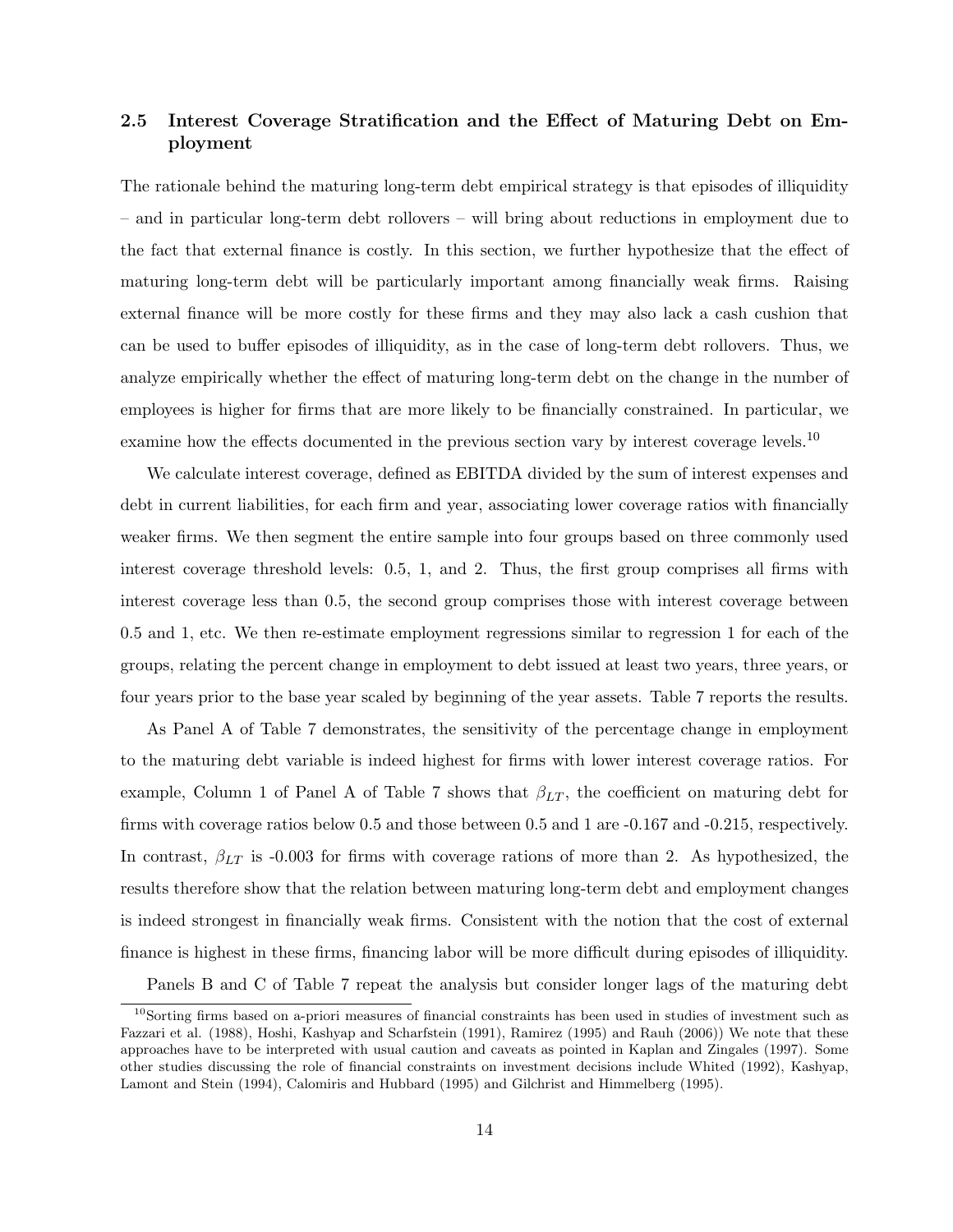variable. As the table demonstrates, the results are quite similar, although when using debt issued at least four years ago some of the results are not statistically significant.

# 2.6 The Effect of Maturing Debt on Employment During Times of Tight Credit

We next turn to study the effect of maturing long-term debt on employment during times of tight credit. The main idea behind this approach is to study the effect of long-term debt that becomes due during times such as the Global Financial Crisis (GFC) and in general times in which credit supply is tight.<sup>11</sup>

We reestimate our baseline specification in regression 1 separately for the pre-GFC years (2004- 2007) and GFC years (2008-2009) and report the results in Table 8. As the table demonstrates, the effect of maturing long term debt on employment – in particular, debt that was issued al least three or four years before the GFC – is larger during the years 2008 and 2009 as compared to the 2004-2007 period, while the effect of debt issued two years before year t is insignificant in both periods. For example, the coefficient on debt issued at least three years earlier is -0.028 during the 2004-2007 period, compared to -0.162 in 2008-2009. Likewise, during the 2004-2007 period, the coefficient on debt issued at least four years earlier is -0.072 compared to -0.133 in 2008-2009.

To further investigate the effect of maturing debt during times of tight credit on firm employment we use data from the Federal Reserve Senior Loan Officer Opinion Survey on Bank Lending Practices (SLOOSBLP). In this quarterly survey the Federal Reserve contacts up to eighty domestic bank and twenty-four U.S. branches and agencies of foreign banks and collects information on lending standards. We use the Net Percentage of Domestic Respondents reporting tightening of C&I Loans to large and medium firms as our measure of credit tightness. For each year in our sample we define  $Tight Credit$  to be the simple average of the quarterly net percentage of loan officers reporting tightening, as compared to easing, of lending standards in that year. Higher values of the measure correspond to years in which credit standards tighten more. For example, in 2004, the net percentage of domestic responders reporting tightening of credit standards was -0.205, implying that most officers were easing rather than tightening credit standards. In contrast, in 2008 and 2009, the net percentage of domestic respondents reporting tightening of credit standard were 0.572 and 0.373, respectively.

We add  $Tight Credit$  to the variables included in regression 1, as well as an interaction-term

<sup>&</sup>lt;sup>11</sup>See Benmelech, Frydman and Papanikolaou (2019) for similar analysis during the Great Depression.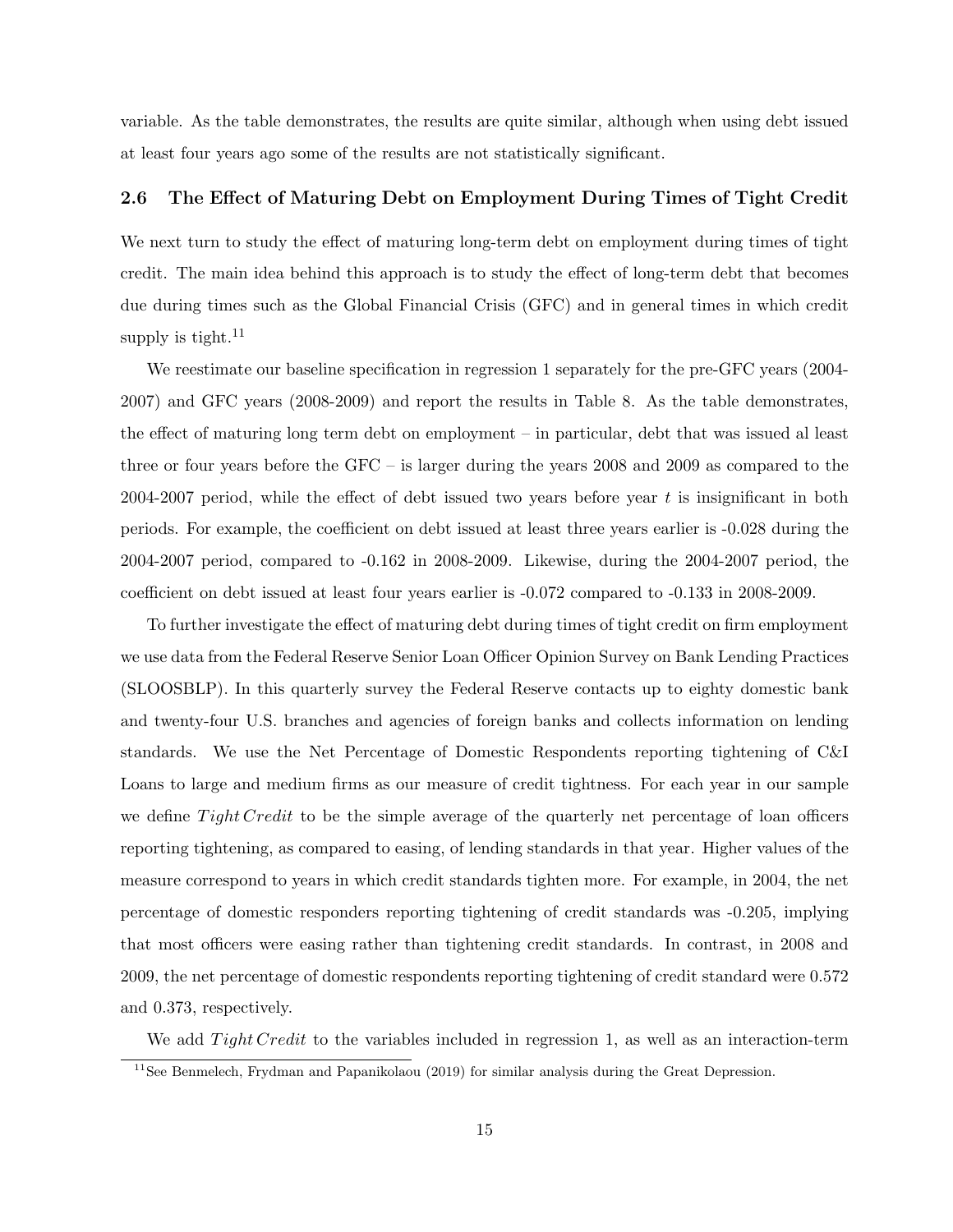between  $Tight Credit$  and the maturing debt variables. We hypothesize that the effect of maturing debt will be amplified during times of tight credit as firms will find it more costly to refinance their maturing obligations. Columns 7-9 of Table 8 report the results from estimating a specification that includes this interaction-term.<sup>12</sup> As Table 8 reports, the coefficients on the interaction-term between Tight Credit and the maturing debt variables are all negative, and two of the three interaction coefficients (those using long-term debt issued three or four years prior to year  $t$ ) are also statistically significant. For example, the results in Column 8 imply that a one standard deviation increase in Tight Credit  $(0.229)$  is associated with an increase of the marginal effect of maturing debt on employment by 77.9 percent (from -0.062 to -0.110). These results confirm our hypothesis regarding the amplification of the maturing debt effect during crisis and lend credence to the maturing-debtbased identification strategy.

# 3. The Effect of Banking Deregulation on Unemployment

In the second 'quasi-experiment' we analyze the impact of bank deregulation on the level of state unemployment. Our methodology follows the seminal work of Jayaratne and Strahan (1996) that utilizes the introduction of state-level bank deregulation laws across the United States. Historically, U.S. banks faced legal restrictions on their ability to expand both within states and across state borders. The Douglas Amendment to the Bank Holding Company Act of 1956 barred, in effect, bank holding companies from expanding across state borders. In addition, most states had laws placing restrictions on the ability of bank holding companies to operate multiple branches in-state.

During the mid-1970s, states began to deregulate the banking industry by removing restrictions on both intrastate and interstate bank branching. States introduced laws that allowed bank holding companies to consolidate their subsidiaries into branches and to open new branches within state lines. Furthermore, states passed laws that allowed out-of-state banks to purchase banks within the state. Bank holding companies were thus enabled to expand across and within state lines. Prior studies have shown that state bank deregulation led to changes in the local banking industry, with associated increases in competition, improved bank efficiency, reductions in bank loan interest rates, and an increased likelihood of borrowing from banks (see e.g. Flannery, 1984; Jayaratne and Strahan, 1996, and Rice and Strahan, 2010). Further, bank deregulation has been shown to be related to real outcomes such as economic growth (Jayaratne and Strahan (1996)), income

<sup>&</sup>lt;sup>12</sup>Note that that the variable  $Tight Credit$  is fully absorbed by the year fixed effects.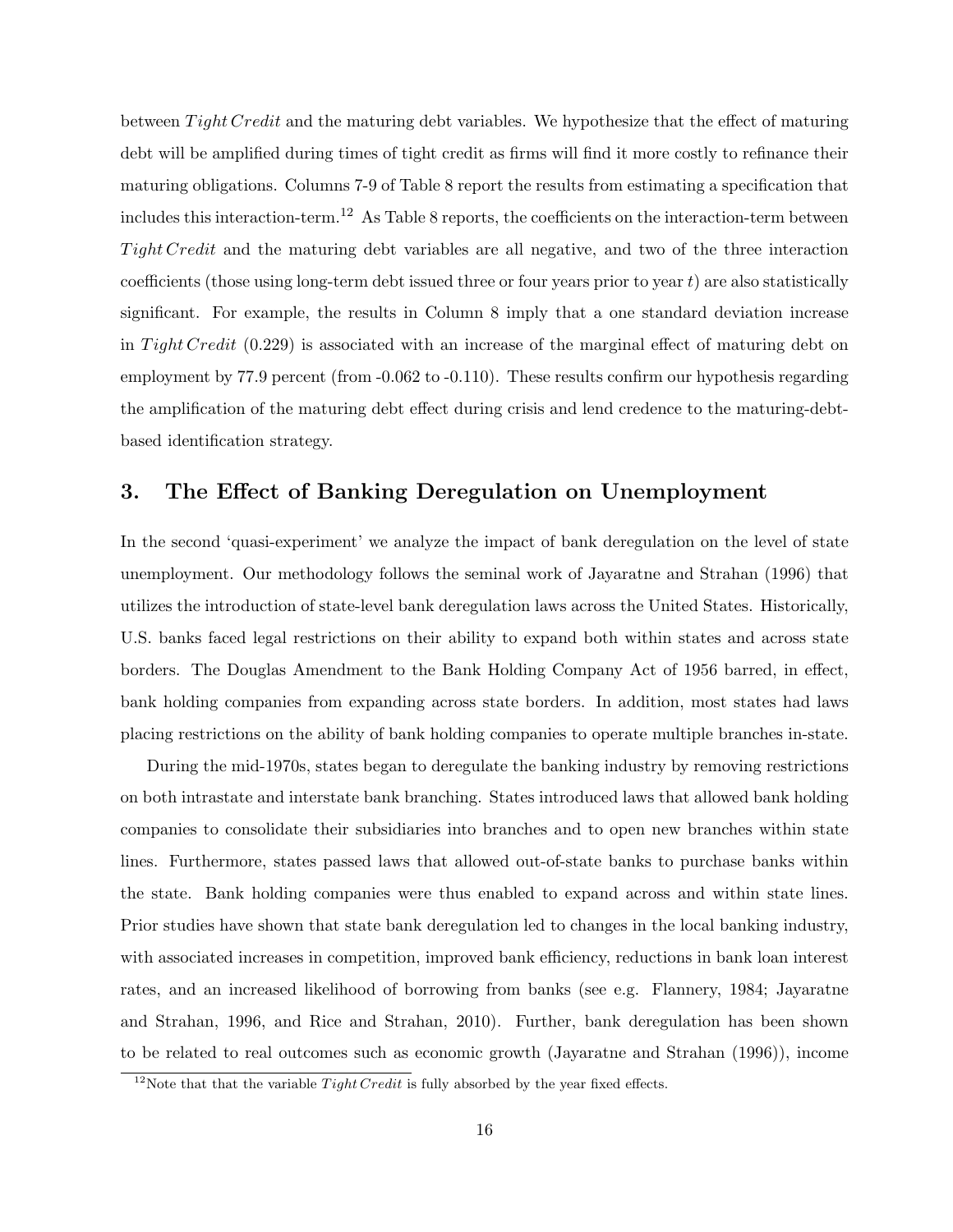distribution (Beck et al. (2010)), and economic volatility (Demyanyk et al. (2007)). In particular, while the main focus in Beck et al.  $(2010)$  is on the relation between finance and income inequality, they also show that intrastate branching deregulation reduced state-level unemployment.

Following these studies, we use cross-sectional and time-series variation in the introduction of all bank deregulation laws  $-$  i.e., both inter- and intra-state  $-$  to analyze the impact of positive shocks to banking markets on local unemployment levels. To do so, we collect information on state level unemployment from the Bureau of Labor Statistics for the period 1976-2009. Next, for each state, we obtain the year of inter- and intra-state banking deregulation. While banking deregulation occurred throughout the sample period, a large fraction of deregulation activity was concentrated in the mid to late 1980s. We use this information to define two dummy variables, Intrastate Bank and Interstate Bank. For any particular state, Intrastate Bank, takes on the value of one in all years following the introduction of the intra-state banking reform in that state. Similarly, *Interstate Bank* takes on the value of one in all years following the introduction of the inter-state banking reform. Our baseline regression specification is then as follows:

$$
UE_{st} = \alpha + \beta \times Bank \, Deregulation_{st} + \mathbf{y}_t \theta + \mathbf{z}_s \psi + \epsilon_{st},\tag{3}
$$

where  $UE_{st}$  is the level of unemployment at state s at time t, Bank Deregulation<sub>st</sub> is one of the two bank deregulation dummy variables Intrastate Bank and Interstate Bank at state s at time t. We also include year fixed effects,  $y_t$  and state fixed-effects,  $z_s$ . Year fixed effects control for nation-wide business cycle effects, while state fixed effects control for non time-varying determinants of state level unemployment such as regulatory predisposition or average tax rates. In some specifications we include state-trends rather than state fixed effects, while in others we include region-by-year fixed effects. Regions are defined as in Jayaratne and Strahan (1996) and split the United States into four groups: the Northeast, Midwest, West, and South. All regressions are estimated with heteroscedasticity robust standard errors which are clustered by state. Since the last state bank deregulation occurs in 1999 — by the state of Iowa — we run the regressions over the time period 1976-1999.<sup>13</sup> Our data comprise 1,152 state-year level observations.

Results of regression (3) are presented in Table 9. As can be seen, we find that banking deregulation is associated with reduced unemployment. Focusing first on intra-state deregulation (the first three columns of the table) we find that the introduction of intra-state deregulation

<sup>&</sup>lt;sup>13</sup>Our results are robust to including additional years in the sample period to allow for a lag in the effect of banking deregulation.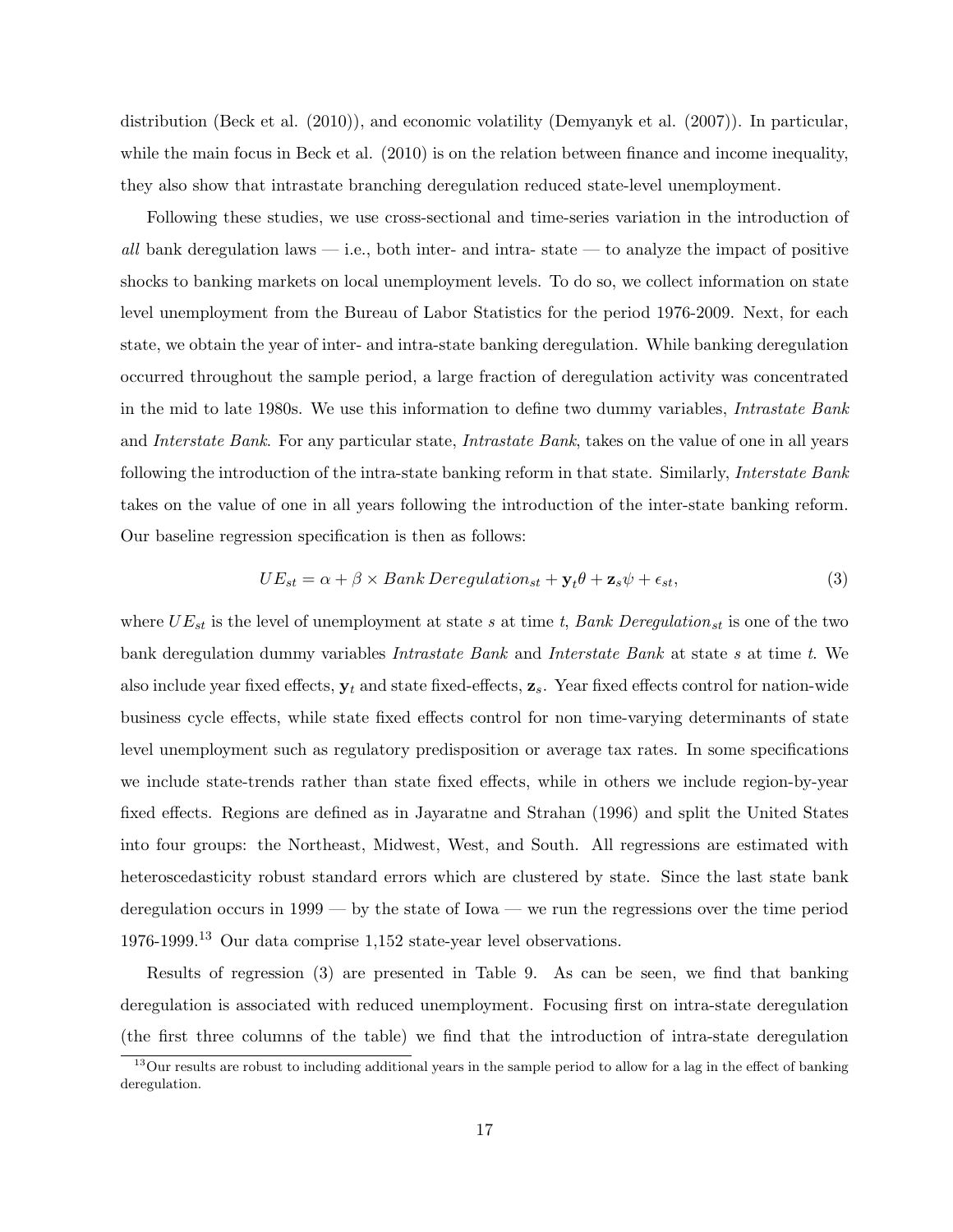reduces unemployment by between 0.45 and 0.86 percentage points. Since the average level of unemployment over the sample period is 6.16% percent, the economic magnitude of the effect is quite substantial. The last three columns of Table 9, analyze the effect of inter-state banking reform. Here too we find a consistent statistically significant negative relation between banking reform and unemployment. The effect also appears to be stronger than that of intra-state reform. Depending on the specification, passing inter-state banking reform laws which allow bank holding companies to expand across state lines reduces unemployment by between 0.84% and 1.14%, representing approximately a 15% decrease of the sample mean unemployment rate. These results are consistent with those presented in Beck et al. (2010) who find that banking deregulation reduces income inequality and with Pagano and Pica (2012) who show that across countries employment growth is associated with financial development.

While the results in Table 9 point to an important link between credit and unemployment they do not pin down the channel through which bank deregulation increase employment. However, coupled with prior evidence in the literature that points to an increase in bank loan allocation efficiency, reduction in interest rates, and diminishing economic volatility following bank deregulation, the results suggest that positive shocks to the financial intermediation environment within which businesses operate may have an important effect on firm employment outcomes.

# 4. The Effect of Japan's Real Estate Decline on Unemployment in the U.S.

The third 'quasi-experiment' provides more evidence on the link between finance and employment using a credit supply-shock experiment. We exploit a plausibly exogenous shock to bank loan supply in certain geographic areas in the U.S. and trace its impact on local unemployment rates. In particular, we study the contraction of loans made by Japanese affiliated banks in the U.S. during the early 1990s following the sharp economic downturn in Japan. As discussed in Peek and Rosengren (2000), this contraction in credit was due to negative shocks to the balance sheets of the Japanese parent banks of these affiliates as a result of the dramatic decline in real estate prices in Japan. While Japanese real estate shocks were arguably exogenous to investment opportunities of firms in the U.S., they led to a contraction in lending in U.S. regions in which Japanese affiliated banks were present.

At their peak in 1992, the penetration of Japanese banks in many real estate markets in the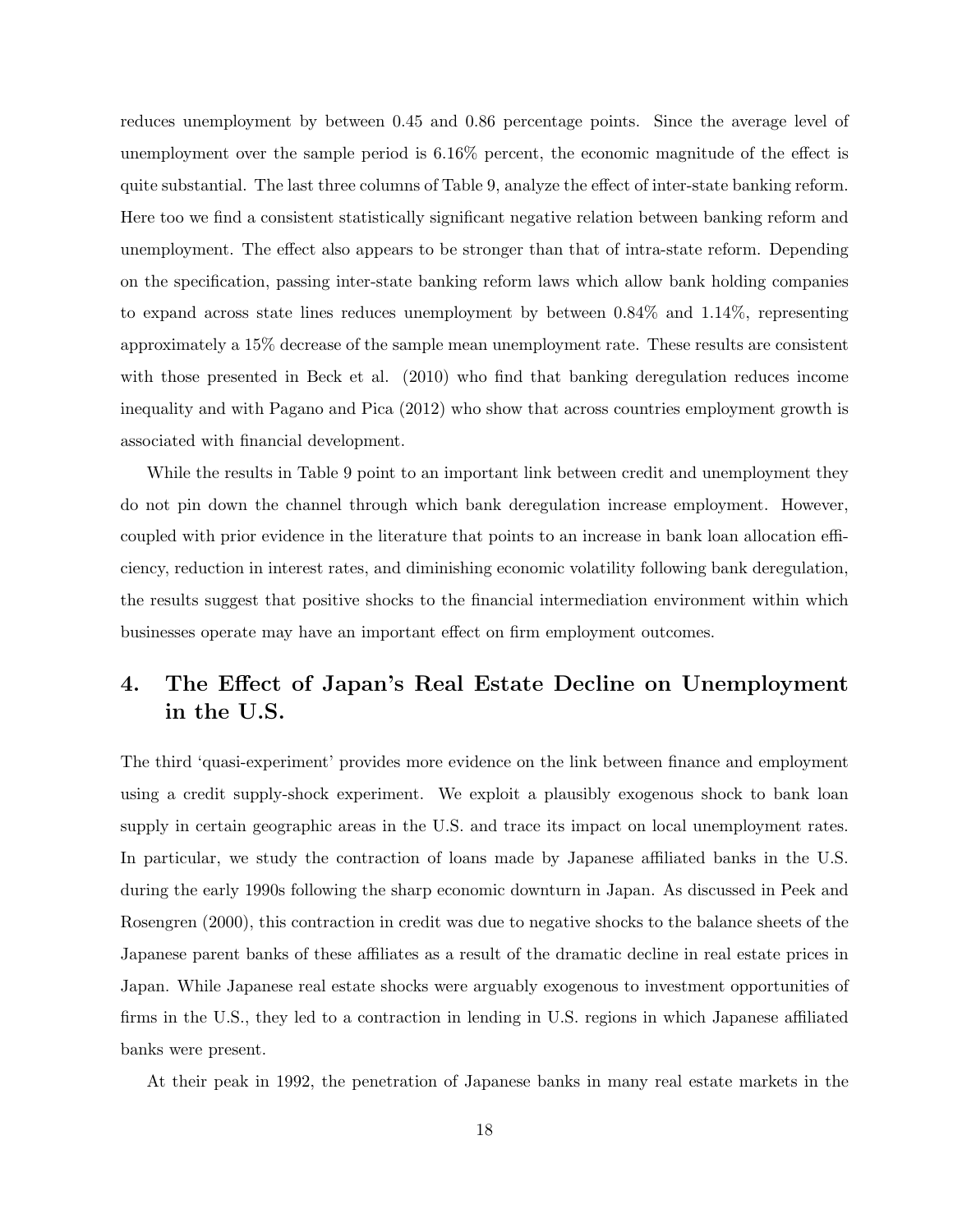U.S. was strikingly large.<sup>14</sup> This suggests that the contraction of such loans to firms in the vicinity of these banks could have a significant impact on the financial health of these firms – for instance by making refinancing of such loans difficult. In addition, reduction in real estate lending by Japanese-affiliated banks is also likely to be correlated with reduction in other types of credit provided by these banks.<sup>15</sup> The empirical strategy we follow mirrors Peek and Rosengren  $(2000)$ and seeks to trace out the impact of contraction of real estate loans by Japanese affiliated banks on unemployment in U.S. regions with substantial presence of these banks before the real estate collapse in Japan. The identification assumption relies on the notion that U.S-based firms in the vicinity of Japanese-affiliated banks will find it difficult to switch banks and escape the supply-side contraction in credit (e.g., due to asymmetric information and adverse selection effects in lending markets).

The data for this experiment are obtained from call reports provided by Chicago Federal Reserve Bank. In particular, we construct the market share (in terms of real estate loans) for Japanese owned banks in a given MSA. We follow Peek and Rosengren (2000) and first identify those entities that have a foreign owner (top holder) that is Japanese. We include those banks and branches where the entity has a U.S bank charter as well as branches of banks that do not have a U.S. charter. For each MSA, we create a panel dataset that includes all large domestically owned commercial banks located in the state that hold real estate loans in their portfolios, as well as Japanese bank branches and subsidiaries within the MSA. The domestically owned banks in these markets provide a comparison group for determining whether Japanese-owned banks presence has a differential effect on unemployment during the real estate crisis in Japan. Similar to Peek and Rosengren (2000) we restrict our analysis to MSAs where Japanese banks were present before the real estate peak in Japan in 1991.

The resulting dataset that we use is similar to the one reported in Peek and Rosengren (2000). Specifically, we find that MSAs in eight states have Japanese-bank-affiliate operations: California, Florida, Georgia, Illinois, New York, Oregon, Texas, and Washington. Two other states (Hawaii

 $14$ Peek and Rosengren (2000) note that, at their peak in 1992, U.S. subsidiaries and branches of Japanese banking organizations accounted for one-fifth of all commercial real estate loans held by domestically owned commercial banks plus foreign bank subsidiaries and branches in the United States. In many major urban markets, the Japanese penetration was far more substantial. Japanese branches and subsidiaries accounted at their peak for 44 percent of commercial real estate loans by large (\$300 million or more in assets) U.S. commercial banks and foreign bank affiliates located in California, 35 percent in New York State, and 23 percent in Illinois.

 $15$ In our empirical analysis we confirm that this is indeed the case.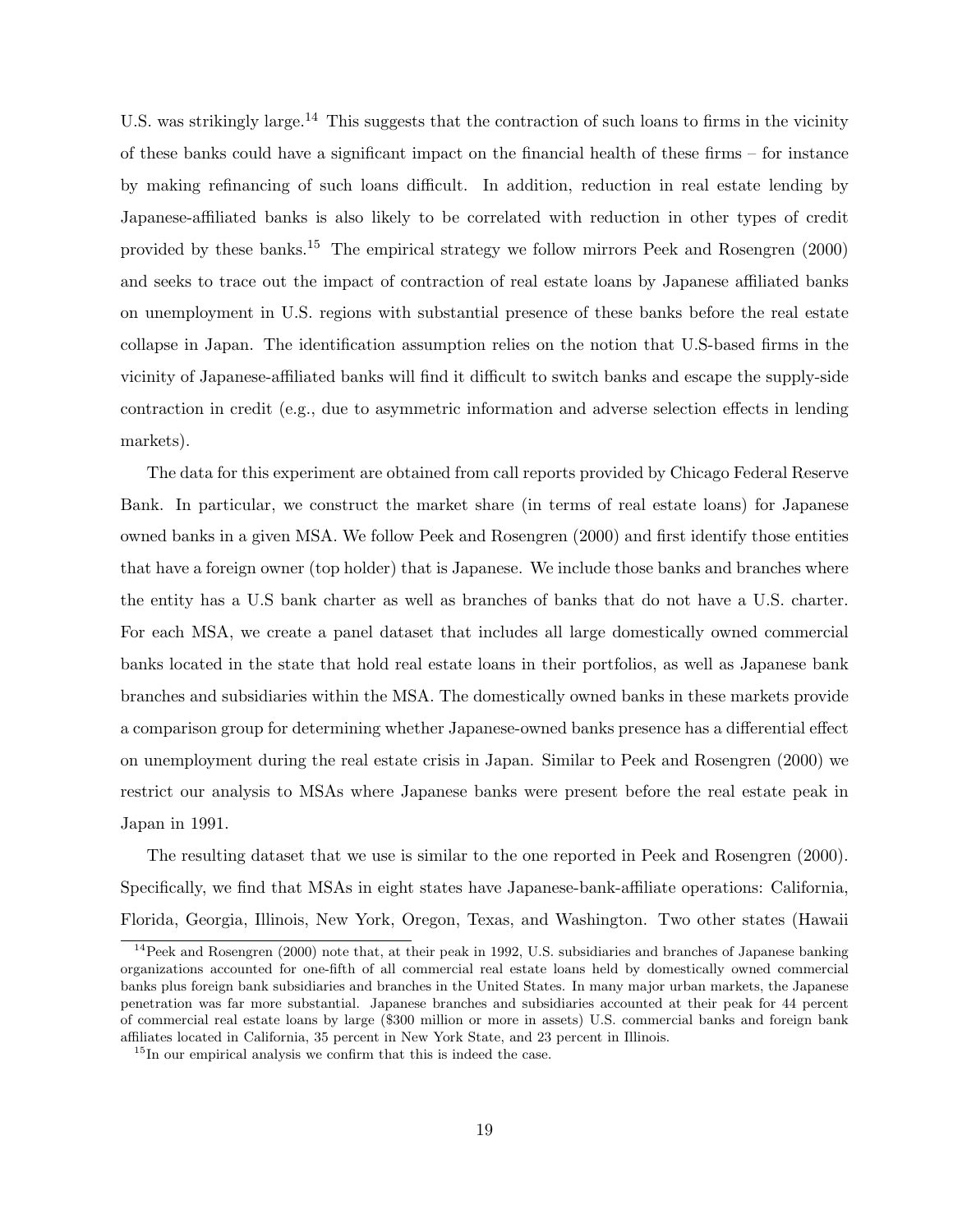and Massachusetts) have Japanese bank presence for part of the sample period.<sup>16</sup>

We use Japanese affiliate real estate lending (log of total real estate loans by Japanese bank branches and subsidiaries located in a MSA) as an explanatory variable in explaining MSA unemployment levels. We obtain data on MSA level unemployment for the sample period from the Bureau of Labor Statistics. The other control variables include lagged log of state GDP, lagged log of labor force in the area, and lagged share of Japanese affiliate real estate lending relative to total real estate loans made by commercial banks in that MSA. We also include state fixed effects and a time trend to account for secular trends in unemployment. The data span the years 1990 to 1996 and all standard errors are clustered at the MSA level.

As Column 1 of Table 10 demonstrates, real estate lending by Japanese banks and affiliates does not explain MSA-level unemployment. In contrast, Column 2 shows that, there is a negative and statistically significant relation between real estate lending by non-Japanese banks (defined as log of total real estate loans by non-Japanese affiliated banks located in a MSA) and MSA unemployment.The results in Columns 1 & 2 provide average correlations across the sample period rather than the isolated effect of credit contraction by Japanese affiliated banks due to real estate decline in Japan. We now turn to the main empirical results in which we identify this effect.

We exploit time-series variation in the real-estate market in Japan using an annual Japanese real estate index as an instrument for the decline in U.S. lending by Japanese-affiliated banks. Column 3 presents the results obtained from the first stage of regressing lending on the Japanese real-estate index. Other controls in this regression are the same as those in Column 1. As can be seen from the table, there is a positive and statistically significant effect of the Japanese real estate index on real estate lending by the Japanese affiliated banks in the U.S. during the sample period. The effects are economically significant as well. In particular, the decline in the real estate index between 1993 and 1995 (about a 40 point change) led to about 24% decline in lending by Japanese affiliates.

Next, we assess how the decline in Japanese real estate prices transmitted into U.S. unemployment by estimating a two-stage least-squares specification — instrumenting the Japanese affiliated lending by the Japanese real estate index. The results are shown in Column 4. As can be seen, the IV estimates show that unemployment significantly increases in MSAs in which there was a

<sup>&</sup>lt;sup>16</sup>The results reported in Table 10 include Hawaii and Massachusetts but are robust if we drop these states from our analysis.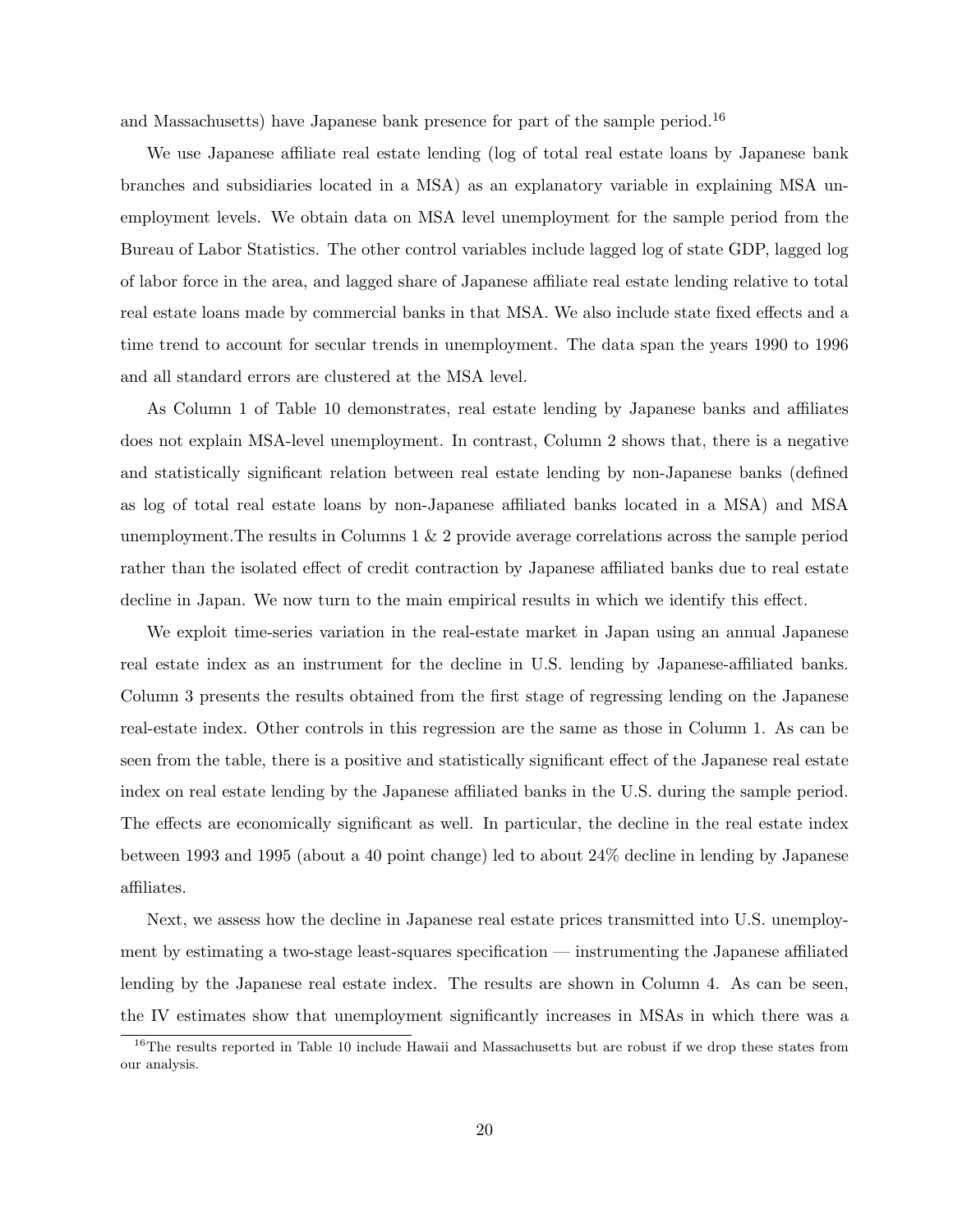contraction in Japanese affiliated banks following the real estate decline in Japan. These results are robust to the inclusion of state fixed-effects, as well as to time trends and state-trends (Column 5). The effects are economically large as well. The 24% contraction in lending by Japanese affiliated banks discussed above lead to a one percentage point increase in MSA-level unemployment. This is a reasonably large effect relative to mean unemployment rate of around 7.5% for these MSAs during the period of our analysis. These findings are consistent with those in Peek and Rosengren (2000) who show a drop in employment growth of construction workers in states with Japanese-affiliated lending after the real-estate collapse in Japan in early 1990s. However, our findings represent a broader decline in unemployment since we examine the impact of credit supply shock on unemployment rates across sectors within MSAs.

As a back of the envelope calculation, it is instructive to utilize these estimates to calculate the effect on unemployment caused by the negative loan supply shock that resulted from the real-estate price drop in the United States during the Great Recession. To this end, we use the Case-Shiller real estate index according to which average U.S. real-estate declined by approximately 30 percent during and in the aftermath of the recession. This drop is equivalent to a 60 point drop in the Japanese Index, which given our estimates, implies a 36% drop in real estate lending in the United States. Using the IV estimate from Column (5), this reduction in lending translates into a 1.9 percentage point increase in the MSA unemployment level. Since average unemployment in the US increased by around 5 percent points during the great recession, under the assumption that our estimates are externally valid, about 38 percent of the unemployment increase could be explained by the contraction in loan supply.

We next assess the robustness of our findings by conducting a placebo test. In particular, we estimate similar regressions to those in Columns 3-5, but instead instrument the non-Japanese affiliated bank lending by the Japanese real estate index. If the instrument is valid, changes in the real estate index in Japan should not be correlated with changes in the non-Japanese affiliated bank lending – and therefore should not correlate with changes in unemployment in the second stage. As can be observed in Column 6, the first stage reveals that there is indeed no correlation between movements of the Japanese real estate index and real estate lending by the non-Japanese affiliated banks in the U.S. Moreover, the second stage IV regressions in Columns 7 and 8 produce a statistically insignificant relationship between unemployment and non-Japanese affiliated bank lending – as instrumented by the Japanese real estate index. These tests therefore alleviate endogeneity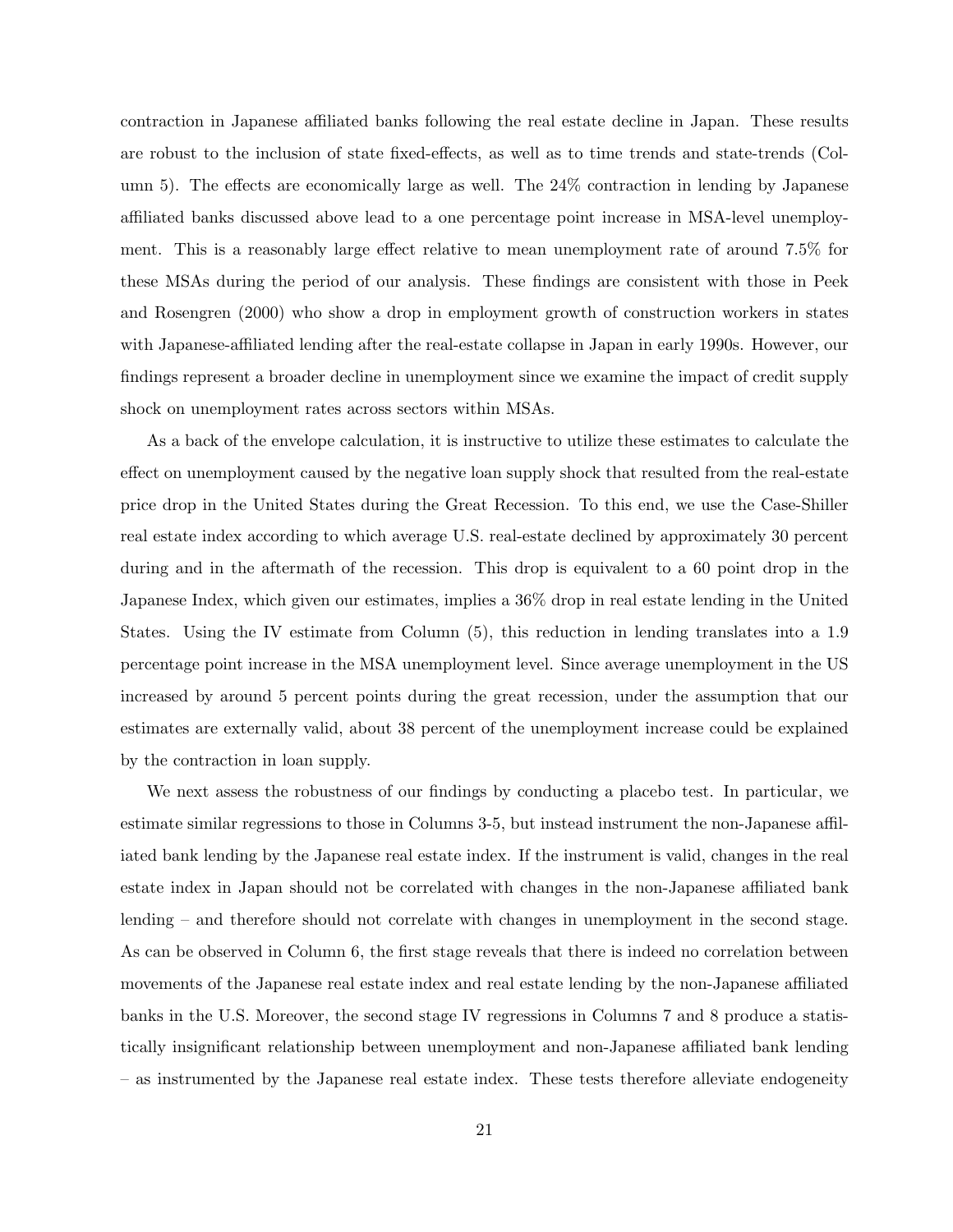concerns and concerns that the results found earlier are driven by spurious correlations.

Finally, in unreported tests we confirm that the reduction in real estate lending by Japaneseaffiliated banks is also correlated with reduction in other type of credit by these banks. All the results reported in this section are qualitatively similar when using total loans instead of real estate loans granted by Japanese and non-Japanese affiliated banks. Overall, we find a strong relationship between loan supply contraction and higher unemployment, further corroborating our central thesis that credit affects employment.

# 5. Conclusion

We analyze the effect of financial constraints, maturing debt, bank deregulation and bank balancesheets shocks on firm employment and local-unemployment outcomes. By doing so we provide a collage of evidence showing that labor is sensitive to financial constraints and that unemployment is affected by the provision of credit. Finance appears to plays an important role in firm-level employment decisions. While most of our results are based on micro-level data or local measures of unemployment, our study has a broader message. Financial constraints and the availability of credit are important for employment and can potentially amplify variation in employment levels over the business cycle.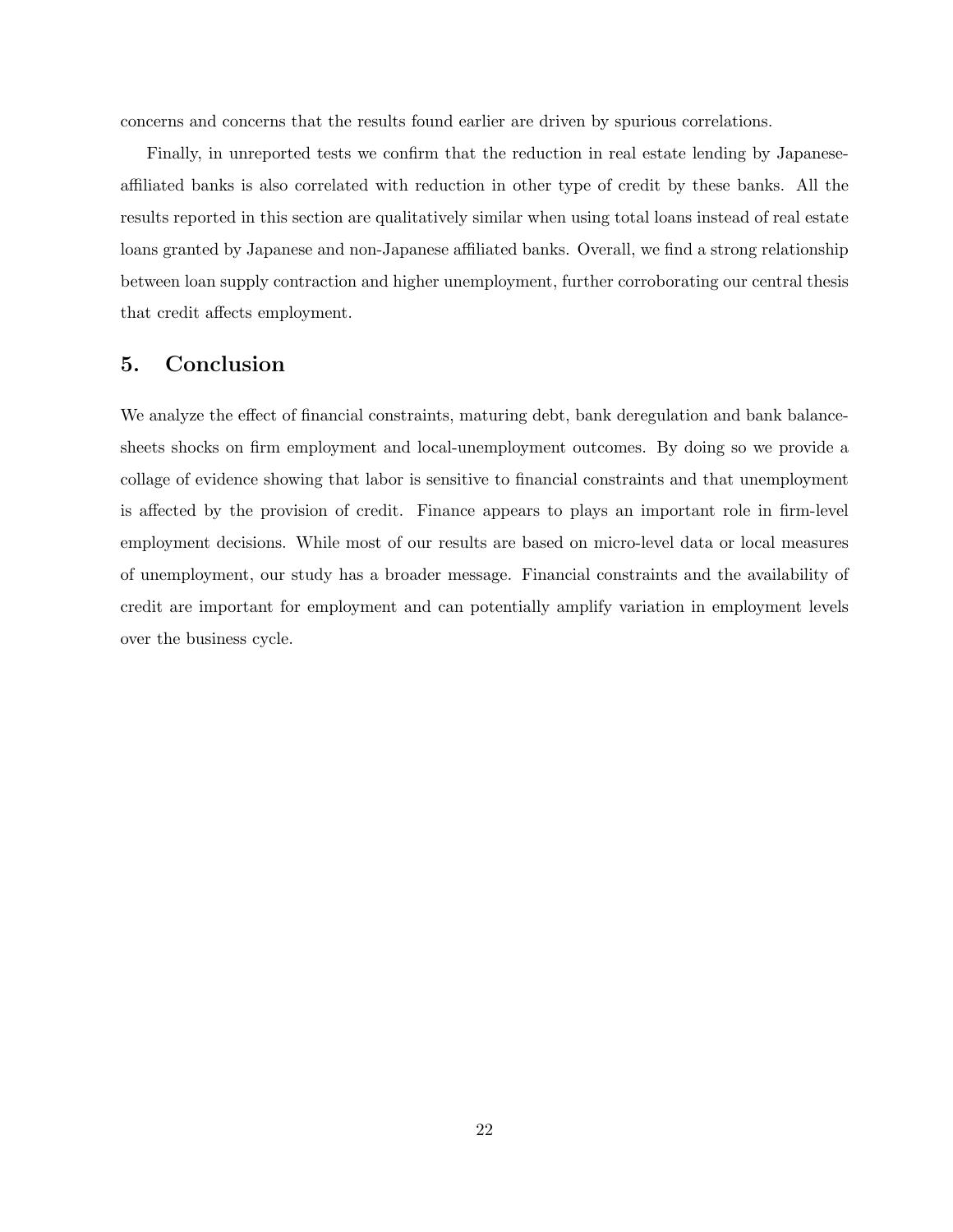# References

Almeida, H., Campbello, M, Laranjeira, B., and Weisbenner, S. 2012: Corporate debt maturity and the real effects of the 2007 credit crisis, Critical Finance Review 1, 3-58.

Bakke, Tor-Erik, and Whited, T. 2012: Threshold events and identification: A study of cash shortfalls, Journal of Finance 68, 1083-1111.

Beck, T., Levine, R., and Levkov, A. 2010: Big bad banks: the winners and losers from bank deregulation in the United States, Journal of Finance 65(5), 1637-1667.

Benmelech, E., Bergman, N., and Seru, A. 2011: Financing labor, NBER WP 17144.

Benmelech, E., Frydman, C., and Papanikolaou, D. 2019: Financial frictions and employment during the great depression, Journal of Financial Economics 133(3) 541-563.

Bernanke, B., and Gertler, M. 1995: Inside the blackbox: the credit channel of monetary policy transmission, Journal of Economic Perspectives 9, 27-48.

Calomiris, C., and Hubbard, G. 1995: Internal finance and investment: evidence from the undistributed profits tax of 1936-1937, Journal of Business, 68, 443-482.

Calomiris, C., Orphanides, A., and Sharpe, S. 1994: Leverage as a state variable for employment, inventory accumulation, and fixed investment, Working Paper, Board of Governors of the Federal Reserve System.

Campello, M., Giambona, E., Graham, J. R., and Campbell R., H. 2011: Liquidity management and corporate investment during a financial crisis, Review of Financial Studies 24, 1944-1979.

Campello, M., Graham, J. R., and Campbell R., H. 2010: The real effects of financial constraints: evidence from a financial crisis, Journal of Financial Economics 97, 470-487.

Chodorow-Reich, G., 2014: The employment effects of credit market disruptions: Firm-level evidence from the 2008-09 financial crisis, Quarterly Journal of Economics 129, 1-59.

Demyanyk, Y., Ostergaard, C., and Sorensen, B. E. 2007: U.S. banking deregulation, small businesses, and interstate insurance of personal income, Journal of Finance 62, 2763-2801.

Duygan-Bump, B.,, A. L., and Montoriol-Garriga, J. 2015: Financing constraints and unemployment: evidence from the great recession, Journal of Monetary Economics 75, 89-105.

Falato, A., and Liang, N. 2016: Do creditor rights increase employment risk? evidence from loan covenants, Journal of Finance, 71, 2545-2590.

Fazzari, S., Hubbard, G. and Petersen, B. 1988: Financing constraints and corporate investment, Brookings Papers on Economic Activity 1, 141-195.

Farmer, R. E. A. 1985: Implicit contracts with asymmetric information and bankruptcy: the effect of interest rates on layoffs, Review of Economic Studies 52(3), 427-442.

Flannery, M., J. 1984: The social costs of unit banking restrictions, Journal of Monetary Economics 13, 237-249.

Garmaise, M., J. 2008: Production in entrepreneurial firms: the effects of financial constraints on labor and capital, Review of Financial Studies 21, 543-577.

Gilchrist, S. and Himmelberg, C. 1995: Evidence on the role of cash flow for investment, *Journal* of Monetary Economics 36, 531-572.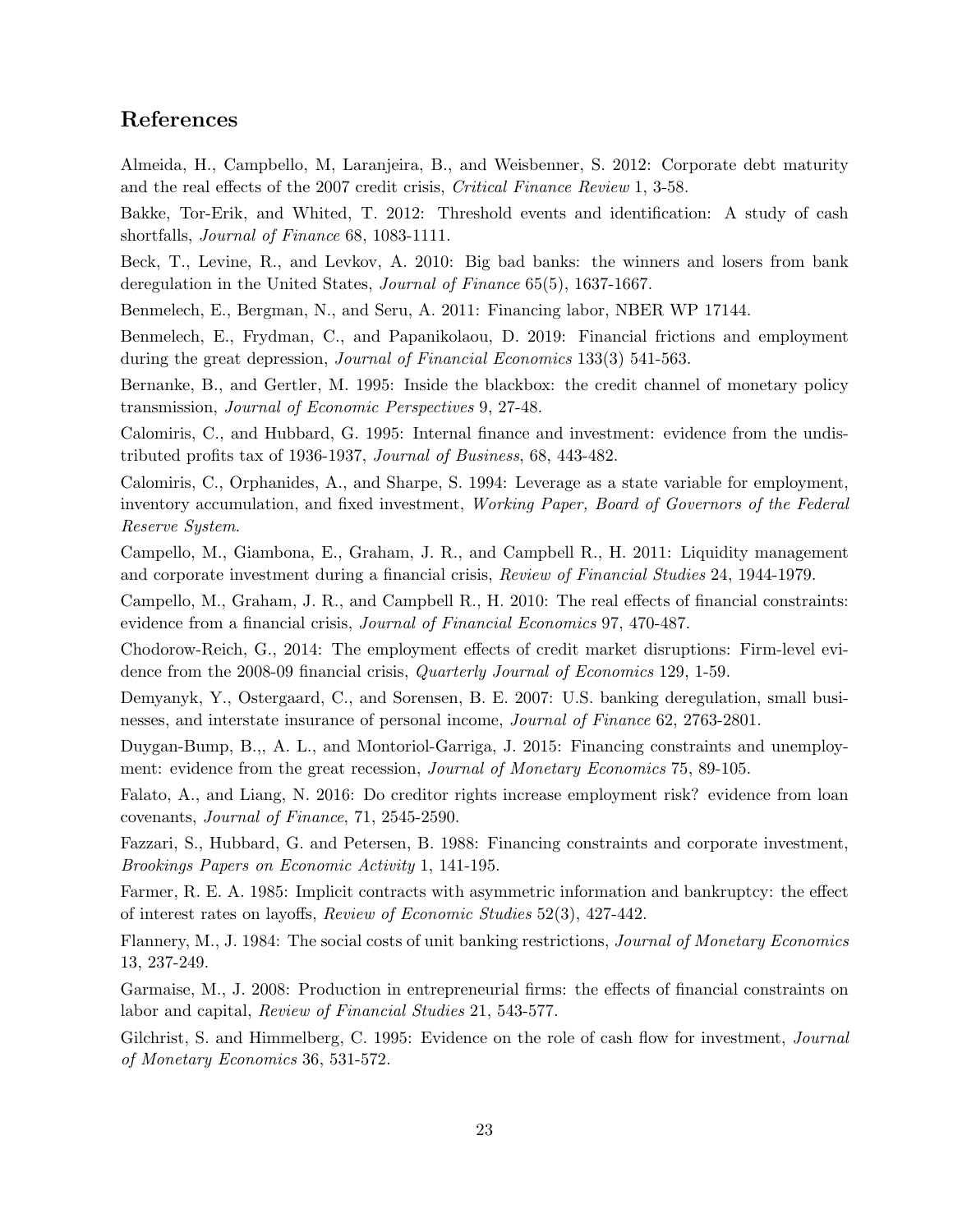Giroud, X. and Mueller, H., M. 2017: Firm leverage, consumer demand, and employment losses during the great recession, Quarterly Journal of Economics 132, 271-316.

Greenwald, B. and Stiglitz, J., E. 1986: Externalities in economies with imperfect information and incomplete markets, Quarterly Journal of Economics 101, 229-264.

Hamermesh, D. 1989: Labor demand and the structure of adjustment costs, American Economic Review 79, 674-689.

Hamermesh, D. and Pfann, G. 1996: Adjustment costs in factor demand, Journal of Economic Literature 34, 1264-1292.

Hanka, G., 1998: Debt and the terms of employment, Journal of Financial Economics 48 (3), 245-82.

Hoshi, T., Kashyap, A., and Scharfstein, D. 1991: Corporate structure, liquidity, and investment: evidence from Japanese industrial groups, *Quarterly Journal of Economics* 106, 33-60.

Hubbard, G. 1998: Capital-market imperfections and investment, Journal of Economic Literature 36, 193-225.

Jayaratne, J. and Strahan, P. E. 1996: The finance-growth nexus: evidence from bank branch deregulation, *Quarterly Journal of Economics* 110, 639-670.

Kaplan, S. and Zingales, L. 1997: Do investment-cash flow sensitivities provide useful measures of financing constraints?, Quarterly Journal of Economics 112, 159-216.

Kashyap, A., Lamont, O. and Stein, J. 1994: Credit conditions and the cyclical behavior of inventories, Quarterly Journal of Economics 109, 555-82.

Michaels, R., Page, T., and Whited, T. 2019: Labor and capital dynamics under financing frictions, Review of Finance 23, 279-323.

Myers, S. and Majluf, N. 1984: Corporate financing and investment decisions when firms have information that investors do not have, Journal of Financial Economics 13, 187-222.

Ofek, E. 1993: Capital structure and firm response to poor performance, Journal of Financial Economics 34, 3-30.

Oi, W. 1962: Labor as a quasi-fixed factor, Journal of Political Economy 70, 538-555.

Pagano, M. 2010: Labour and finance, Clarendon Lectures in Finance, Oxford University.

Pagano, M. and Pica, G. 2012: Finance and employment, *Economic Policy* 69, 5-55.

Pagano, M. and Volpin, P. 2008: Labor and finance, London Business School Working Paper.

Peek, J. and Rosengren, E. 2000: Collateral damage: effects of the Japanese real estate collapse on credit availability and real activity in the United States, American Economic Review 90, 30-45.

Poterba, J. 1988: Comment on financing constraints and corporate investment, *Brookings Papers* on Economic Activity 1, 200-204.

Ramirez, C. 1995: Did J.P. Morgan's men add liquidity? corporate investment, cash flow, and financial structure at the turn of the century, Journal of Finance 50, 661-678.

Rauh, J. 2006: Investment and financing constraints: evidence from the funding of corporate plans, Journal of Finance 61, 33-71.

Rice, T. and Strahan, P. E. 2010: Does credit competition affect small-firm finance?, Journal of Finance, 65, 861-889.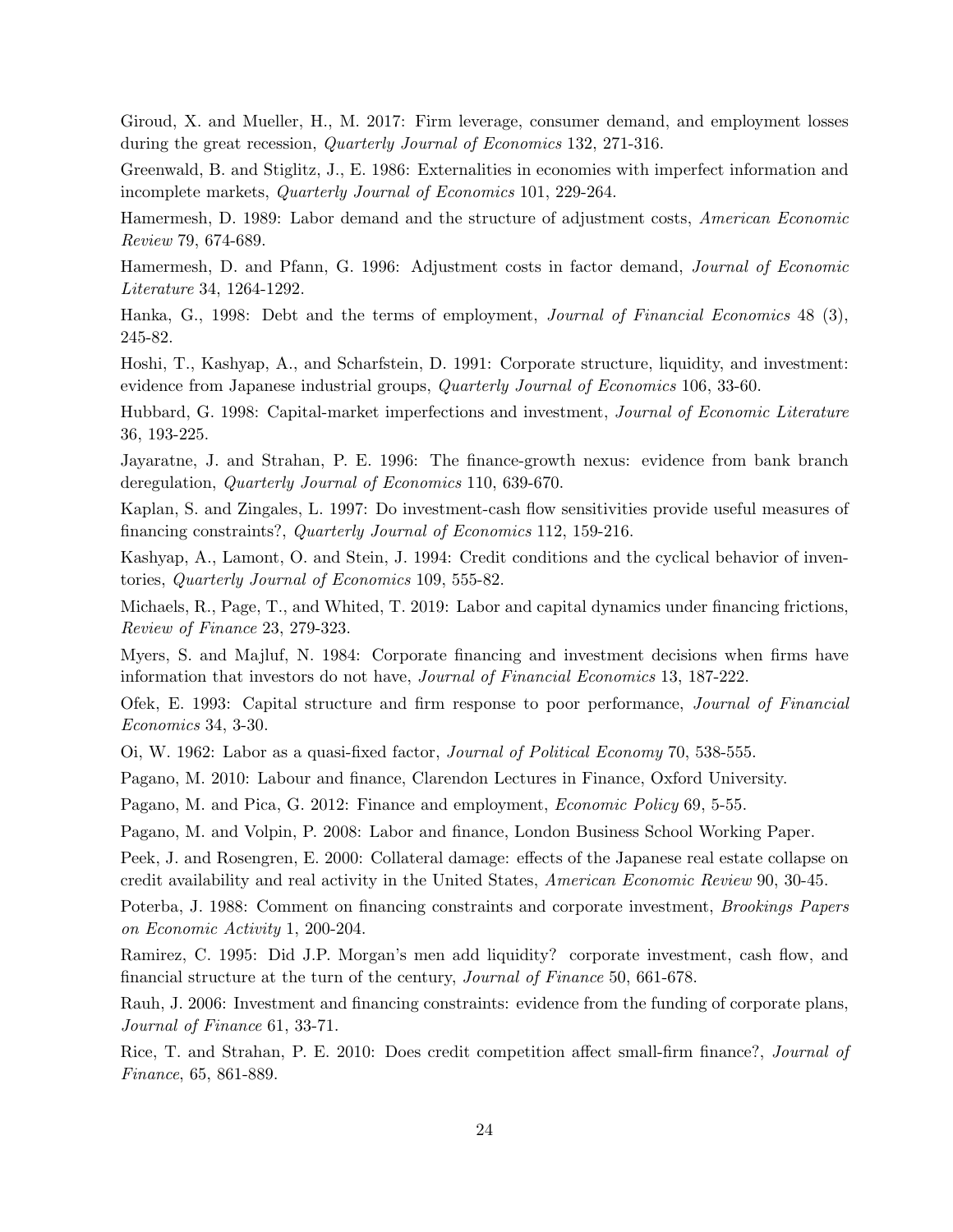Roberts, M. and Whited, T. 2012: Endogeneity in empirical corporate finance, Handbook of the Economics and Finance, Edited by G.M. Constantinidies, M. Harris and R. Stulz Volume 2.

Sharpe, S. 1994: Financial market imperfections, firm leverage, and the cyclicality of employment, American Economic Review 84, 1060-74.

Stein, J. 2003: Agency, information and corporate investment, Handbook of the Economics and Finance, Edited by G.M. Constantinidies, M. Harris and R. Stulz.

Whited, T. 1992: Debt, liquidity constraints, and corporate investment: evidence from panel data, Journal of Finance 47, 1425-1460.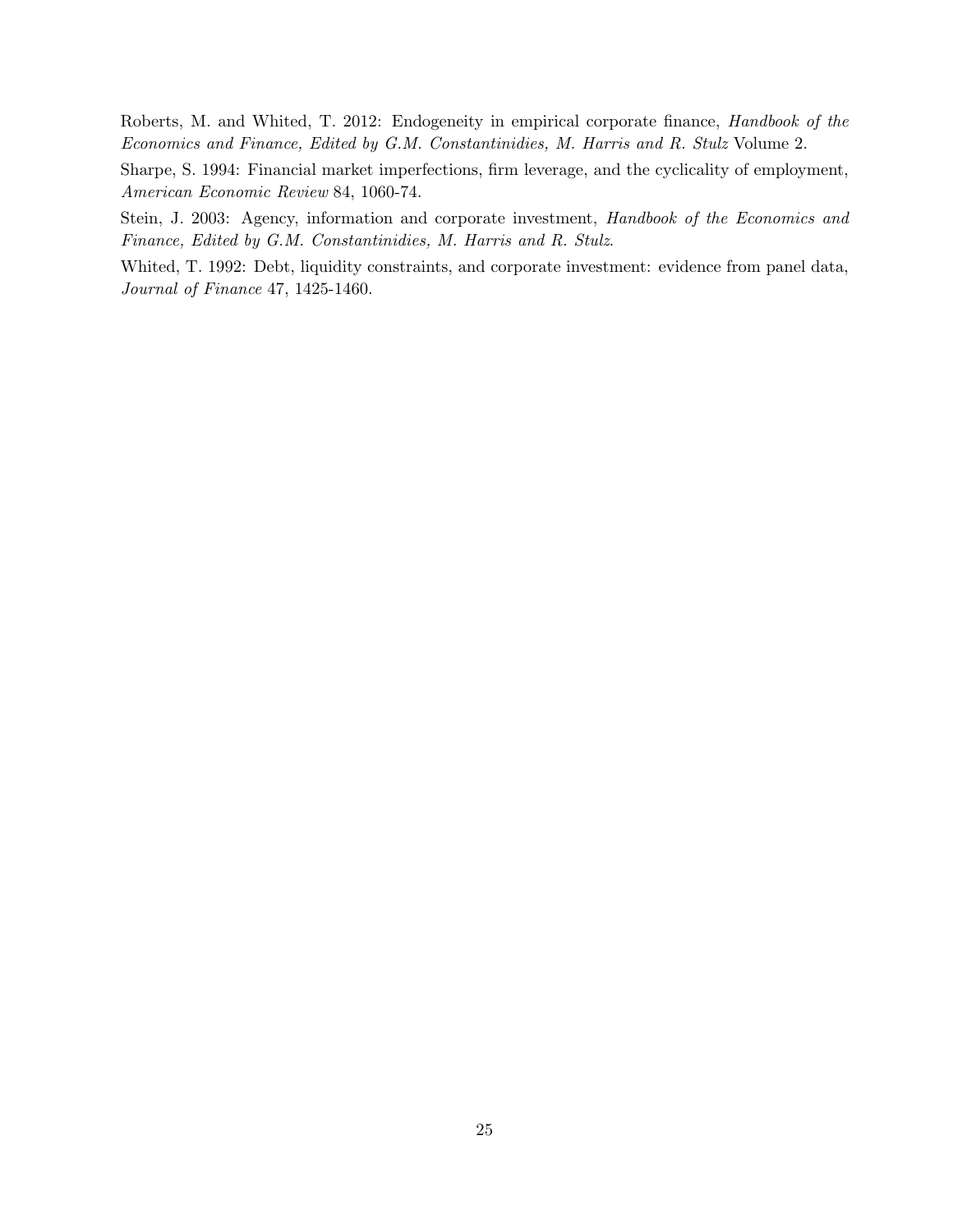# Appendix A: Variable description and construction

For reference, the following is a list of the main variables used in the paper, their construction and their sources.

%∆ employees : the percentage change in number of employees from t-1 to t [Compustat annual item emp]. (source: Compustat).

% $\Delta$  investment: the percentage change in investment from t-1 to t [Compustat annual item capx]. (source: Compustat).

 $I/K$ : capital expenditure scaled by beginning of period's assets. [Compustat annual item capx<sub>t</sub> divided by  $at_{t-1}$ ]. (source: Compustat).

Size: either the dollar book value or the natural logarithm of the book value of the assets [Compustat annual Item at] (Source: Compustat).

*Market to Book:* book value of assets [Compustat annual item  $at$ ] plus the market value of equity [Compustat annual items  $at+(csho*prcc_f)]$  minus the book value of equity and deferred taxes [Compustat annual item  $ceq+txdb$ ], all over (book value of assets \*0.9 [Compustat annual item  $at$  + market value of assets \*0.10. (Source: Compustat).

Profitability: EBITDA [Compustat annual item oibdp] over beginning of period assets [Compustat annual item at] (Source: Compustat).

Leverage: total debt [Compustat annual items  $dltt+dtcl$  divided by total assets [Compustat annual item at]. (Source: Compustat).

Asset maturity: net property, plant, and equipment [Compustat annual item *ppegt*] divided by annual depreciation expenses [Compustat annual item  $dp$ ]. (Source: Compustat).

Liquidity: cash plus marketable securities [Compustat annual item *cashplus*] divided by total assets [Compustat annual item at] (Source: Compustat).

Long-term debt due issued t years ago: a dummy that take the value of 1 if the amount of long-term debt maturing t+1 years after the annual reporting date [Compustat annual item  $dd3$  lagged by t years divided by total assets [Compustat annual item  $at$ ] is higher than 5%, 10%, 15% or 20%. (Source: Compustat).

Credit Rating Dummy: A dummy variable that takes the value of one and zero otherwise, if the firm has an S&P Long-Term Domestic Issuer Credit Rating. (Source: Standard and Poors).

Interest coverage: EBITDA [Compustat annual item *oibdp*] over the sum of interest expenses [Compustat annual item xint and debt in current liabilities. [Compustat annual item dlc] (Source: Compustat).

Tight Credit: The simple average of the quarterly net percentage of loan officers reporting tightening, as compared to easing, of lending standards in that year. (Source: Federal Reserve Senior Loan Officer Opinion Survey on Bank Lending Practices).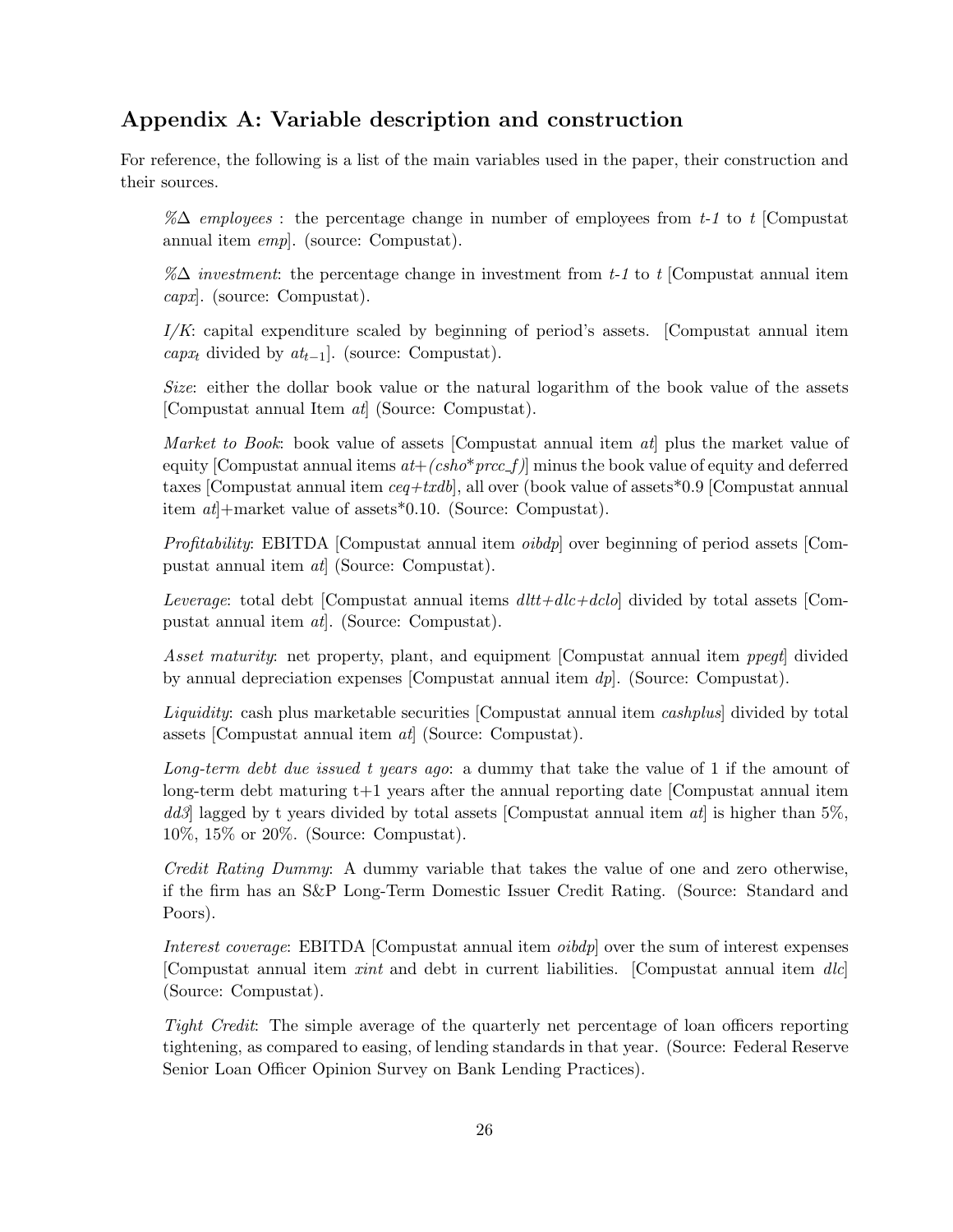#### Table 1: Maturing Long-term Debt Approach: Summary Statistics

This table provides descriptive statistics for the variables used in the analysis that uses the 'maturity-debt' approach. In Panel A we report the summary statistics of the amount of long-term debt coming due in the upcoming year as a percent of assets. In Panels B, C and D we report summary statistics of the dummy variable that takes a value of 1 if the maturing debt exceeds 5 percent, 10 percent and 15 percent of the firm's total assets, respectively. In each of the panels we take the long-term debt coming due in the upcoming year with an original maturity of greater than two, three, and four years. We report mean, median, 25th and 75th percentiles, standard deviation and the minimum and maximum values of these variables. Appendix A provides information on construction and definitions of these variables.

|                                                                   |       | 25th                                        |        | 75th       | Standard  |       |       |
|-------------------------------------------------------------------|-------|---------------------------------------------|--------|------------|-----------|-------|-------|
|                                                                   | Mean  | Percentile                                  | Median | Percentile | Deviation | Min   | Max   |
|                                                                   |       |                                             |        |            |           |       |       |
|                                                                   |       | Panel A: Long-term debt due to total assets |        |            |           |       |       |
| Long-term debt due issued 2 years ago                             | 0.027 | 0.001                                       | 0.011  | 0.030      | 0.054     | 0.000 | 2.799 |
| Long-term debt due issued 3 years ago                             | 0.025 | 0.001                                       | 0.009  | 0.026      | 0.059     | 0.000 | 3.781 |
| Long-term debt due issued 4 years ago                             | 0.025 | 0.000                                       | 0.007  | 0.023      | 0.066     | 0.000 | 3.690 |
|                                                                   |       |                                             |        |            |           |       |       |
| Panel B: Long-term debt due>5% of total assets (dummy variables)  |       |                                             |        |            |           |       |       |
| Long-term debt due issued 2 years ago                             | 0.136 | 0.000                                       | 0.000  | 0.000      | 0.343     | 0.000 | 1.000 |
| Long-term debt due issued 3 years ago                             | 0.120 | 0.000                                       | 0.000  | 0.000      | 0.325     | 0.000 | 1.000 |
| Long-term debt due issued 4 years ago                             | 0.116 | 0.000                                       | 0.000  | 0.000      | 0.320     | 0.000 | 1.000 |
|                                                                   |       |                                             |        |            |           |       |       |
| Panel C: Long-term debt due>10% of total assets (dummy variables) |       |                                             |        |            |           |       |       |
| Long-term debt due issued 2 years ago                             | 0.053 | 0.000                                       | 0.000  | 0.000      | 0.224     | 0.000 | 1.000 |
| Long-term debt due issued 3 years ago                             | 0.048 | 0.000                                       | 0.000  | 0.000      | 0.213     | 0.000 | 1.000 |
| Long-term debt due issued 4 years ago                             | 0.051 | 0.000                                       | 0.000  | 0.000      | 0.219     | 0.000 | 1.000 |
|                                                                   |       |                                             |        |            |           |       |       |
| Panel D: Long-term debt due>15% of total assets (dummy variables) |       |                                             |        |            |           |       |       |
| Long-term debt due issued 2 years ago                             | 0.027 | 0.000                                       | 0.000  | 0.000      | 0.163     | 0.000 | 1.000 |
| Long-term debt due issued 3 years ago                             | 0.027 | 0.000                                       | 0.000  | 0.000      | 0.162     | 0.000 | 1.000 |
| Long-term debt due issued 4 years ago                             | 0.030 | 0.000                                       | 0.000  | 0.000      | 0.170     | 0.000 | 1.000 |
|                                                                   |       |                                             |        |            |           |       |       |
|                                                                   |       |                                             |        |            |           |       |       |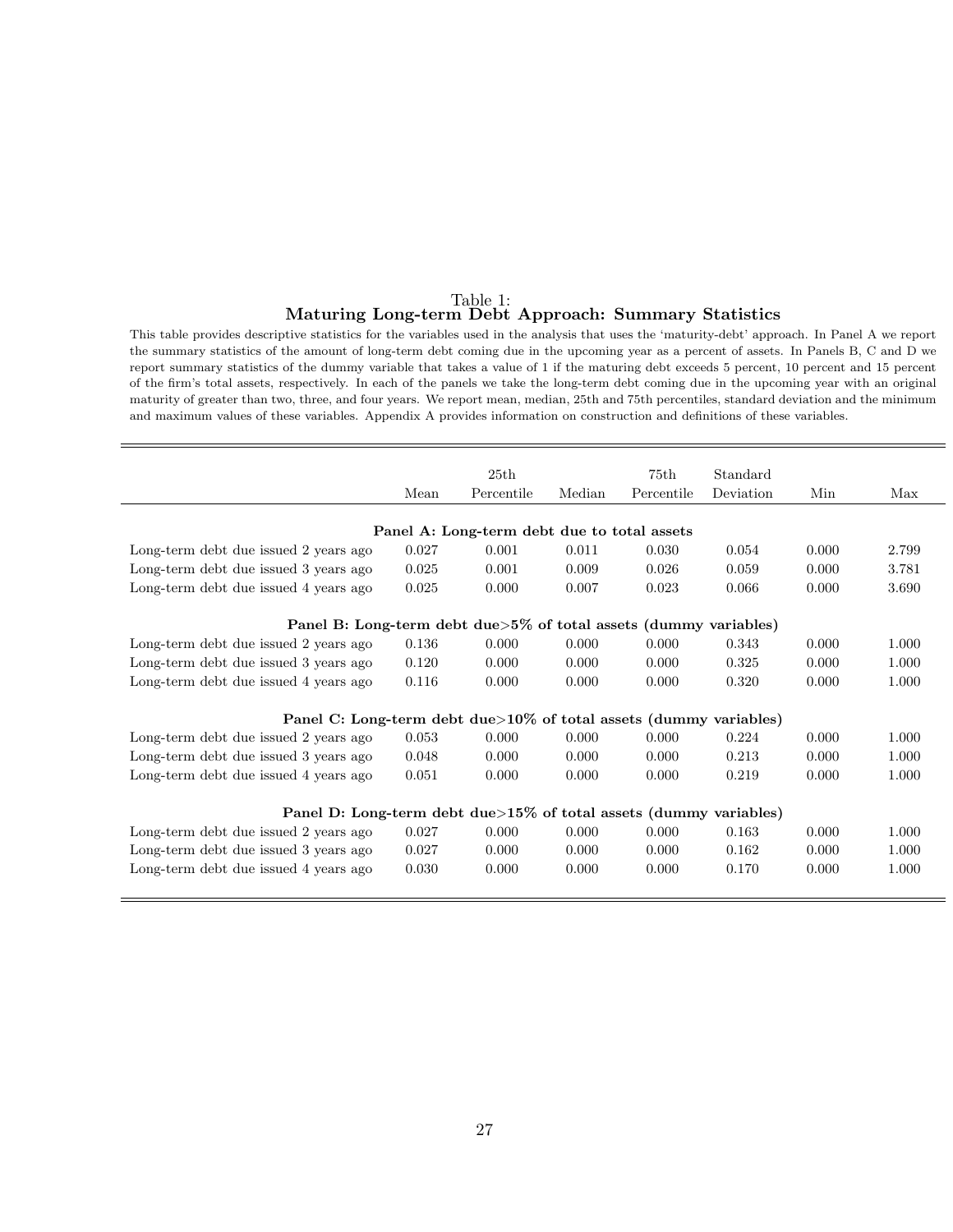#### Table 2: Descriptive Statistics: Main Variables

This table provides descriptive statistics for the variables used in the empirical analysis. We report mean, median, 25th and 75th percentiles, standard deviation and the minimum and maximum values of these variables. Appendix A provides information on construction and definitions of these variables.

|                                      | Mean     | 25th<br>Percentile | Median  | 75th<br>Percentile | Standard<br>Deviation | Min         | Max        |
|--------------------------------------|----------|--------------------|---------|--------------------|-----------------------|-------------|------------|
|                                      |          |                    |         |                    |                       |             |            |
| <b>Employees</b>                     | 10.684   | 1,373              | 3,400   | 10,637             | 18,354                | 500         | 123,600    |
| $\%\Delta$ employees                 | 5.239\%  | $-3.846\%$         | 1.497\% | $9.091\%$          | 22.351\%              | $-72.727\%$ | 233.075\%  |
| $\%\Delta$ investment                | 21.735\% | $-18.109\%$        | 7.072\% | 39.988\%           | 75.319\%              | $-100.0\%$  | 1400.021\% |
| $Investment/Assets_{t-1}$            | 0.075    | 0.031              | 0.056   | 0.095              | 0.071                 | 0.000       | 0.818      |
| $log($ assets $)_t$                  | 6.663    | 5.252              | 6.548   | 7.953              | 1.864                 | 1.150       | 12.801     |
| Asset Maturity $_{t-1}$              | 16.493   | 10.300             | 14.435  | 19.938             | 9.548                 | 0.120       | 99.211     |
| $Q_{t-1}$                            | 1.355    | 0.956              | 1.158   | 1.543              | 0.644                 | 0.151       | 9.576      |
| Liquidity $_{t-1}$                   | 0.095    | 0.016              | 0.048   | 0.127              | 0.121                 | 0.000       | 0.979      |
| Leverage <sub><math>t-1</math></sub> | 0.298    | 0.156              | 0.288   | 0.408              | 0.209                 | 0.000       | 5.106      |
| $Profitability_t$                    | 0.148    | 0.094              | 0.139   | 0.196              | 0.102                 | $-1.997$    | 0.644      |
| Interest coverage $_t$               | 7.675    | 1.129              | 2.305   | 4.874              | 26.882                | $-274.391$  | 346.413    |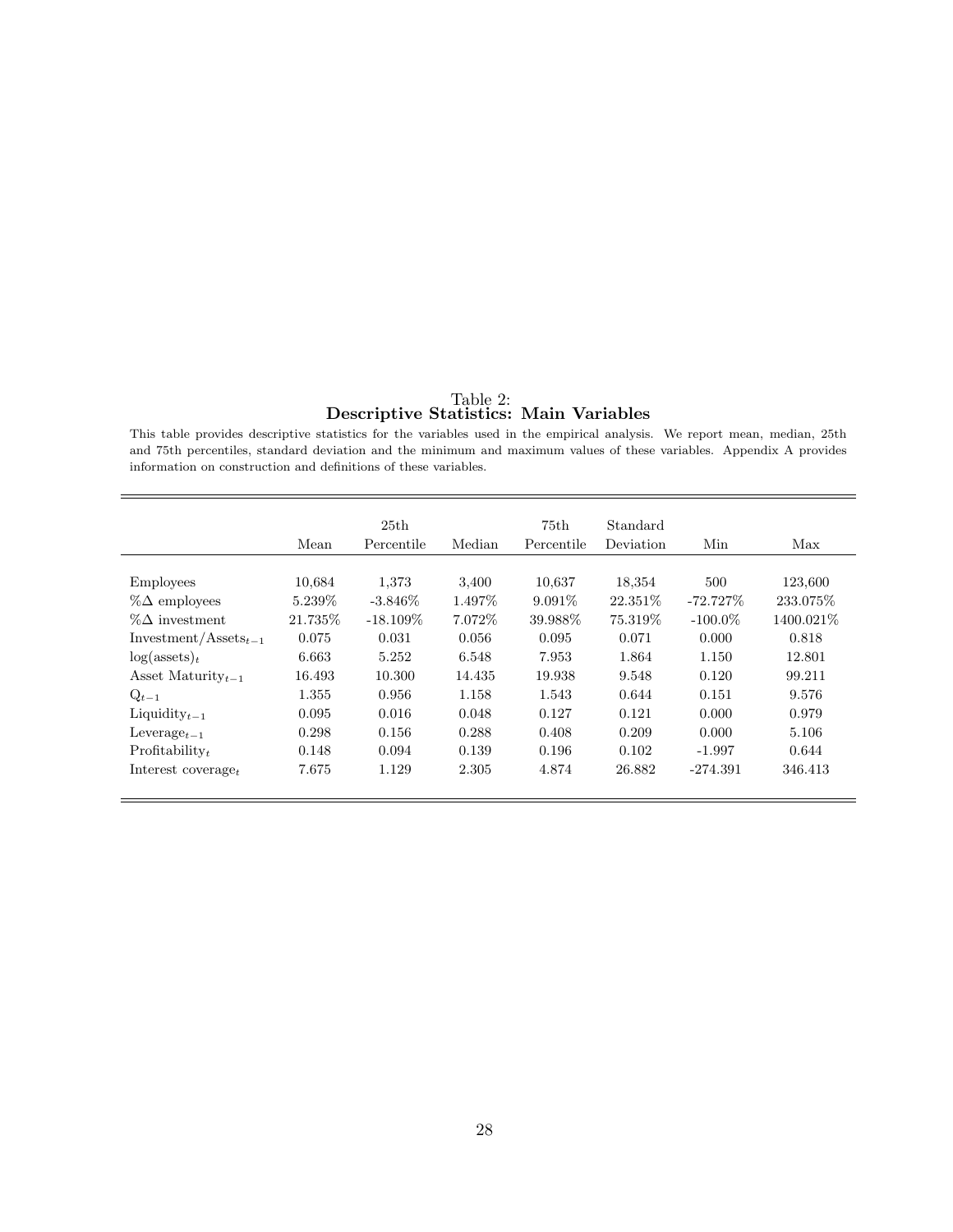# Table 3: The Effect of Maturing Long-term Debt on Employment:

This table reports the results of regressions relating employment decision of firms to their maturing long-term debt for firms in our sample. The dependent variable used in the regressions is %∆employees. All regressions include lagged values of the firm market-to-book ratio, firm internal liquidity, the log of the book value of firm assets, firm leverage, asset maturity, profitability and year fixed effects. The regressions also include four-digit SIC fixed effects or firm fixed effects. All regressions are estimated with heteroscedasticity robust standard errors which are clustered by firm and reported in parentheses. Variable definitions are provided in Appendix A. a, b and c denote statistical significance at the 1%, 5%, and 10% levels, respectively.

|                                      | $\%\Delta$          | $\% \Delta$         | $\% \Delta$         | $\% \Delta$         | $\% \Delta$         | $\%\Delta$          |
|--------------------------------------|---------------------|---------------------|---------------------|---------------------|---------------------|---------------------|
|                                      | employees           | employees           | employees           | employees           | employees           | employees           |
|                                      | (1)                 | (2)                 | (3)                 | (4)                 | (5)                 | (6)                 |
| Long-term debt due                   | $-0.064$ a          | $-0.055$ b          |                     |                     |                     |                     |
| issued 2 years ago                   | (0.023)             | (0.022)             |                     |                     |                     |                     |
|                                      |                     |                     |                     |                     |                     |                     |
| Long-term debt due                   |                     |                     | $-0.096$ a          | $-0.0391$ b         |                     |                     |
| issued 3 years ago                   |                     |                     | (0.020)             | (0.020)             |                     |                     |
|                                      |                     |                     |                     |                     |                     |                     |
| Long-term debt due                   |                     |                     |                     |                     | $-0.079$ a          | $-0.012$            |
| issued 4 years ago                   |                     |                     |                     |                     | (0.020)             | (0.021)             |
|                                      |                     |                     |                     |                     |                     |                     |
| $Q_{t-1}$                            | 0.039a              | $0.032\ \mathrm{a}$ | $0.031\ \mathrm{a}$ | $0.025$ b           | $0.023$ a           | $0.017$ a           |
|                                      | (0.005)             | (0.006)             | (0.005)             | (0.006)             | (0.004)             | (0.006)             |
| Liquidity $t-1$                      | $0.243\ \mathrm{a}$ | $0.345\ \mathrm{a}$ | $0.226\ \mathrm{a}$ | $0.322\ \mathrm{a}$ | $0.212\ \mathrm{a}$ | $0.309~\mathrm{a}$  |
|                                      | (0.018)             | (0.029)             | (0.018)             | (0.029)             | (0.018)             | (0.029)             |
| Log size $_{t-1}$                    | $-0.006$            | $0.039\ \mathrm{a}$ | $-0.005$            | $0.044~\rm{a}$      | $-0.003$ a          | $0.046\ \mathrm{a}$ |
|                                      | (0.001)             | (0.004)             | (0.001)             | (0.004)             | (0.001)             | (0.005)             |
| Leverage <sub><math>t-1</math></sub> | $-0.009$            | $-0.099$ a          | $-0.009$            | $-0.087$ a          | $-0.009$            | $-0.091$ a          |
|                                      | (0.010)             | (0.013)             | (0.010)             | (0.014)             | (0.009)             | (0.015)             |
| Asset maturity $_{t-1}$              | $0.001$ a           | 0.004a              | $0.001$ a           | 0.004a              | $0.001$ a           | 0.004a              |
|                                      | (0.0002)            | (0.001)             | (0.0003)            | (0.001)             | (0.0002)            | (0.0005)            |
| Profitability $_t$                   | $0.408\ \mathrm{a}$ | $0.726\ \mathrm{a}$ | $0.423~\rm{a}$      | $0.723~\mathrm{a}$  | $0.456\ \mathrm{a}$ | $0.747~\rm{a}$      |
|                                      | (0.030)             | (0.038)             | (0.031)             | (0.039)             | (0.028)             | (0.038)             |
|                                      |                     |                     |                     |                     |                     |                     |
| Adjusted $R^2$                       | 0.12                | $0.25\,$            | $0.11\,$            | 0.23                | 0.11                | $\rm 0.23$          |
| Fixed-Effects                        |                     |                     |                     |                     |                     |                     |
| Year                                 | Yes                 | Yes                 | Yes                 | Yes                 | Yes                 | Yes                 |
| 4-digit SIC                          | Yes                 | $\rm No$            | Yes                 | No                  | Yes                 | No                  |
| Firm                                 | $\rm No$            | Yes                 | No                  | Yes                 | No                  | Yes                 |
| Number of firms                      | 4,421               | 4,421               | 4,055               | 4,055               | 3,695               | 3,695               |
| Observations                         | 39,706              | 39,706              | 35,636              | 35,636              | 31,921              | 31,921              |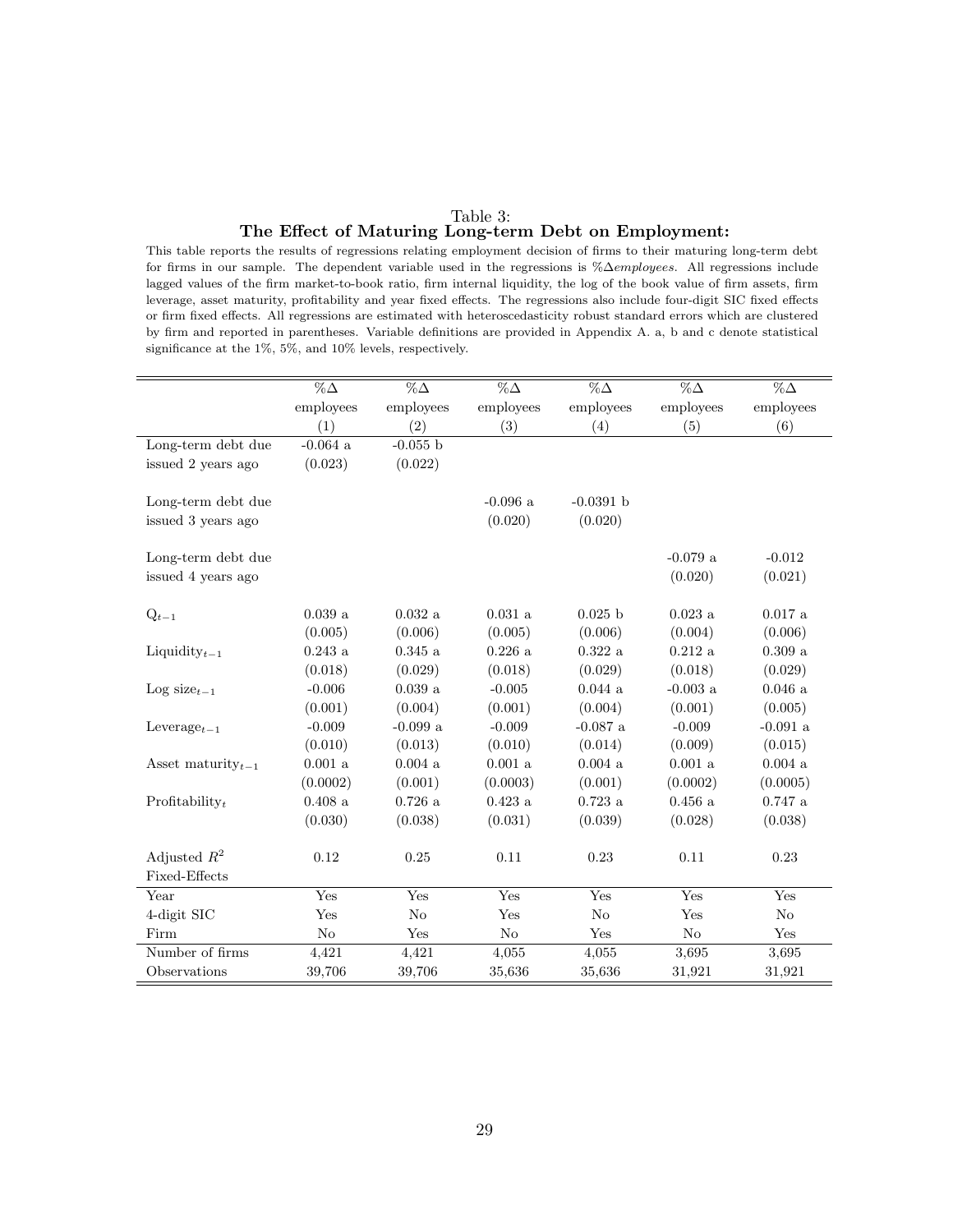#### Table 4: Capital Adjustments and the Effect of Maturing Long-term Debt on Employment:

This table reports the results of regressions relating employment decision of firms to their maturing long-term debt for firms in our sample. The dependent variable used in the regressions is %∆employees. All regressions include lagged values of the firm market-to-book ratio, firm internal liquidity, the log of the book value of firm assets, firm leverage, asset maturity, profitability and year fixed effects. We also control for contemporaneous investment change in the firm. The regressions also include four-digit SIC fixed effects or firm fixed effects. All regressions are estimated with heteroscedasticity robust standard errors which are clustered by firm and reported in parentheses. Variable definitions are provided in Appendix A. a, b and c denote statistical significance at the 1%, 5%, and 10% levels, respectively.

|                                    | $\overline{\%}\Delta$ | $\overline{\% \Delta}$ | $\overline{\%}\Delta$ | $\overline{\%}\Delta$ | $\overline{\%}\Delta$ | $\overline{\%}\Delta$ |
|------------------------------------|-----------------------|------------------------|-----------------------|-----------------------|-----------------------|-----------------------|
|                                    | employees             | employees              | employees             | employees             | employees             | employees             |
|                                    | (1)                   | (2)                    | (3)                   | (4)                   | (5)                   | (6)                   |
| Long-term debt due                 | $-0.060$ a            | $-0.063$ b             |                       |                       |                       |                       |
| issued 2 years ago                 | (0.017)               | (0.019)                |                       |                       |                       |                       |
| Long-term debt due                 |                       |                        | $-0.071$ a            | $-0.043$ a            |                       |                       |
| issued 3 years ago                 |                       |                        | (0.015)               | (0.017)               |                       |                       |
|                                    |                       |                        |                       |                       |                       |                       |
| Long-term debt due                 |                       |                        |                       |                       | $-0.053$ a            | $-0.017$              |
| issued 4 years ago                 |                       |                        |                       |                       | (0.016)               | (0.020)               |
|                                    |                       |                        |                       |                       |                       |                       |
| $\%\Delta$ investment <sub>t</sub> | $0.271$ a             | $0.254\ \mathrm{a}$    | $0.269\ \mathrm{a}$   | $0.251$ a             | $0.270\ \mathrm{a}$   | 0.001                 |
|                                    | (0.009)               | (0.009)                | (0.010)               | (0.011)               | (0.010)               | (0.005)               |
| $I/K_t$                            | $0.419\ \rm{a}$       | $0.418\ \mathrm{a}$    | $0.399\ \rm{a}$       | $0.431\ \mathrm{a}$   | $0.341~\rm{a}$        | $0.366\ \rm{a}$       |
|                                    | (0.028)               | (0.032)                | (0.029)               | (0.035)               | (0.030)               | (0.037)               |
| $Q_{t-1}$                          | $0.012\ \mathrm{a}$   | 0.007                  | $0.010\ \mathrm{a}$   | 0.006                 | $0.005\ \mathrm{a}$   | 0.001                 |
|                                    | (0.003)               | (0.005)                | (0.004)               | (0.005)               | (0.003)               | (0.005)               |
| Liquidity $_{t-1}$                 | $0.142\ \rm{a}$       | $0.196\ \rm{a}$        | $0.135~\mathrm{a}$    | $0.194\ \rm{a}$       | $0.124\ \rm{a}$       | $0.178\ \mathrm{a}$   |
|                                    | (0.015)               | (0.023)                | (0.015)               | (0.023)               | (0.015)               | (0.024)               |
| Log size $_{t-1}$                  | -0.003 $\,\mathrm{a}$ | $0.023~\mathrm{a}$     | -0.002 $\rm{a}$       | $0.027~\mathrm{a}$    | $-0.002$ b            | $0.029~\mathrm{a}$    |
|                                    | (0.001)               | (0.003)                | (0.001)               | (0.004)               | (0.001)               | (0.004)               |
| Leverage $_{t-1}$                  | 0.002                 | $-0.051\ \mathrm{a}$   | 0.002                 | $-0.040$ a            | 0.003                 | $-0.040$ a            |
|                                    | (0.007)               | (0.012)                | (0.006)               | (0.012)               | (0.007)               | (0.012)               |
| Asset maturity $_{t-1}$            | $-0.0003$             | $0.002~\mathrm{a}$     | $-0.0002$             | $0.002~\mathrm{a}$    | 0.0001                | $0.002~\mathrm{a}$    |
|                                    | (0.0002)              | (0.0003)               | (0.0002)              | (0.0004)              | (0.0002)              | (0.0004)              |
| Profitability $_t$                 | $0.238~\mathrm{a}$    | $0.432\ \mathrm{a}$    | $0.242~\rm{a}$        | $0.411~\rm{a}$        | $0.275~\mathrm{a}$    | $0.439\ \rm{a}$       |
|                                    | (0.024)               | (0.011)                | (0.028)               | (0.031)               | (0.021)               | (0.031)               |
|                                    |                       |                        |                       |                       |                       |                       |
| Adjusted $R^2$                     | 0.33                  | 0.40                   | 0.32                  | 0.38                  | 0.32                  | 0.38                  |
| Fixed-Effects                      |                       |                        |                       |                       |                       |                       |
| Year                               | Yes                   | Yes                    | $\operatorname{Yes}$  | Yes                   | Yes                   | $\operatorname{Yes}$  |
| 4-digit SIC                        | Yes                   | $\rm No$               | Yes                   | $\rm No$              | Yes                   | $\rm No$              |
| Firm                               | $\rm No$              | Yes                    | $\rm No$              | Yes                   | No                    | $\operatorname{Yes}$  |
| Number of firms                    | 4,168                 | 4,168                  | 3,824                 | 3,824                 | 3,499                 | 3,499                 |
| Observations                       | 37,561                | 37,561                 | 33,731                | 33,731                | 30,239                | 30,239                |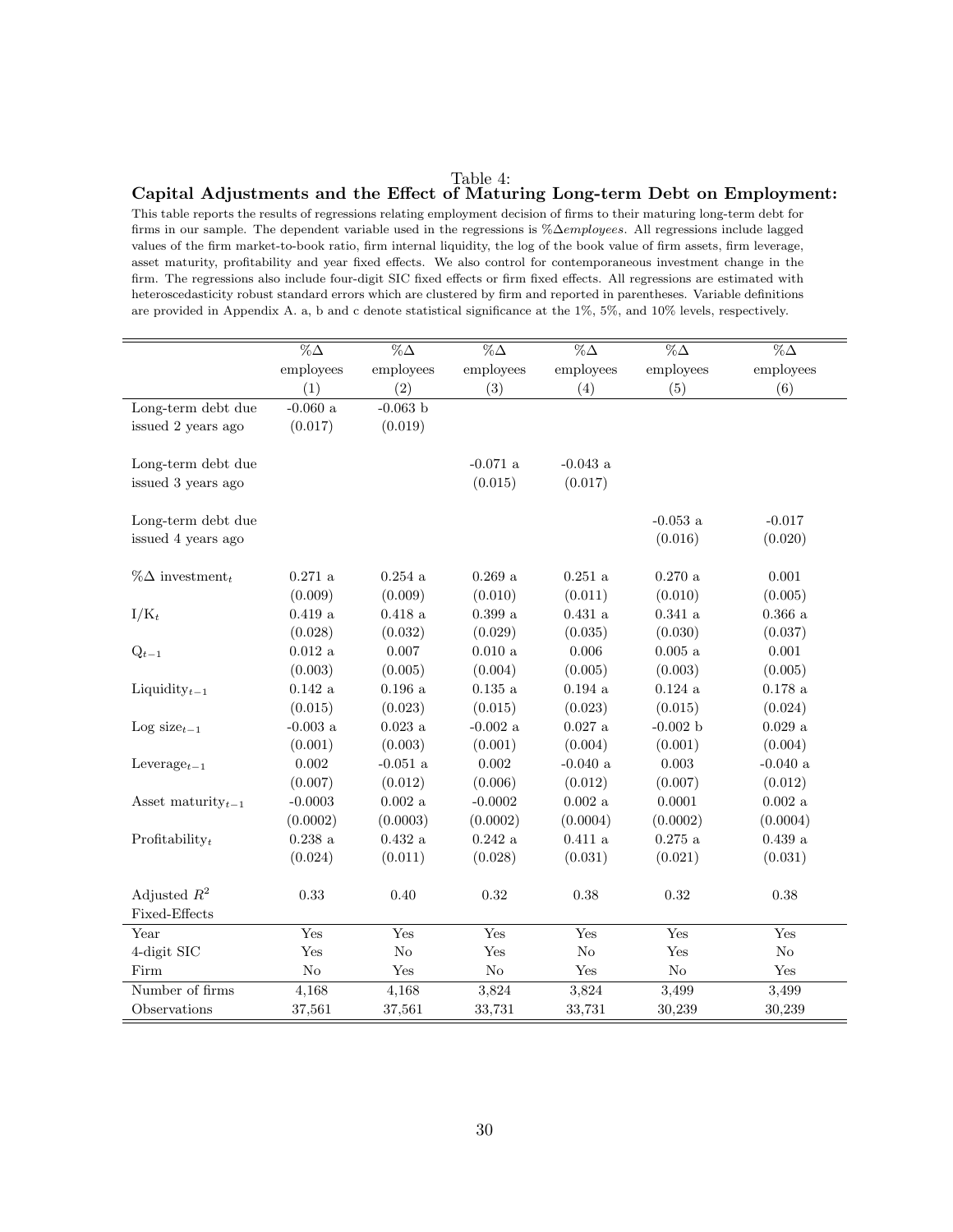#### Table 5: The Effect of Maturing Long-term Debt on Employment Stratified by Tangibility

This table reports the results of regressions relating employment decision of firms to their maturing long-term debt for firms in our sample. The dependent variable used in the regressions is %∆employees. All regressions include lagged values of the firm market-to-book ratio, firm internal liquidity, the log of the book value of firm assets, firm leverage, asset maturity, profitability and industry and year fixed effects. We stratify the regressions by industry-level tangibility terciles. All regressions are estimated with heteroscedasticity robust standard errors which are clustered by firm and reported in parentheses. Variable definitions are provided in Appendix A. a, b and c denote statistical significance at the 1%, 5%, and 10% levels, respectively.

|                                                  | Dependent variable: $\%\Delta$ employees |                       |                       |                     |                       |                       |                       |                       |                       |
|--------------------------------------------------|------------------------------------------|-----------------------|-----------------------|---------------------|-----------------------|-----------------------|-----------------------|-----------------------|-----------------------|
|                                                  | <b>First Tercile</b>                     |                       |                       | Second Tercile      |                       |                       | Third Tercile         |                       |                       |
|                                                  | (1)                                      | (2)                   | (3)                   | (4)                 | (5)                   | (6)                   | (7)                   | (8)                   | (9)                   |
| LT debt due<br>issued 2 years ago                | $-0.083$ c<br>(0.049)                    |                       |                       | $-0.031$<br>(0.042) |                       |                       | $-0.074$ b<br>(0.030) |                       |                       |
| LT debt due<br>issued 3 years ago                |                                          | $-0.075$ c<br>(0.044) |                       |                     | $-0.098$ a<br>(0.028) |                       |                       | $-0.094$ a<br>(0.035) |                       |
| LT debt due<br>issued 4 years ago                |                                          |                       | $-0.069 b$<br>(0.035) |                     |                       | $-0.078$ b<br>(0.032) |                       |                       | $-0.080 b$<br>(0.039) |
| Adjusted $R^2$<br>Firm Controls<br>Fixed-Effects | 0.15<br>Yes                              | 0.15<br>Yes           | 0.14<br>Yes           | 0.12<br>Yes         | 0.12<br>Yes           | 0.12<br>Yes           | 0.11<br>Yes           | 0.10<br>Yes           | 0.10<br>Yes           |
| Year                                             | Yes                                      | Yes                   | Yes                   | Yes                 | Yes                   | Yes                   | Yes                   | Yes                   | Yes                   |
| 4-digit SIC<br>Number of Firms                   | Yes<br>1,743                             | Yes<br>1,550          | Yes<br>1,386          | Yes<br>2,105        | Yes<br>1,917          | Yes<br>1,726          | Yes<br>2,366          | Yes<br>2,191          | Yes<br>2,011          |
| Observations                                     | 8,773                                    | 7,647                 | 6,663                 | 11,724              | 10,530                | 9,408                 | 19,209                | 17,459                | 15,850                |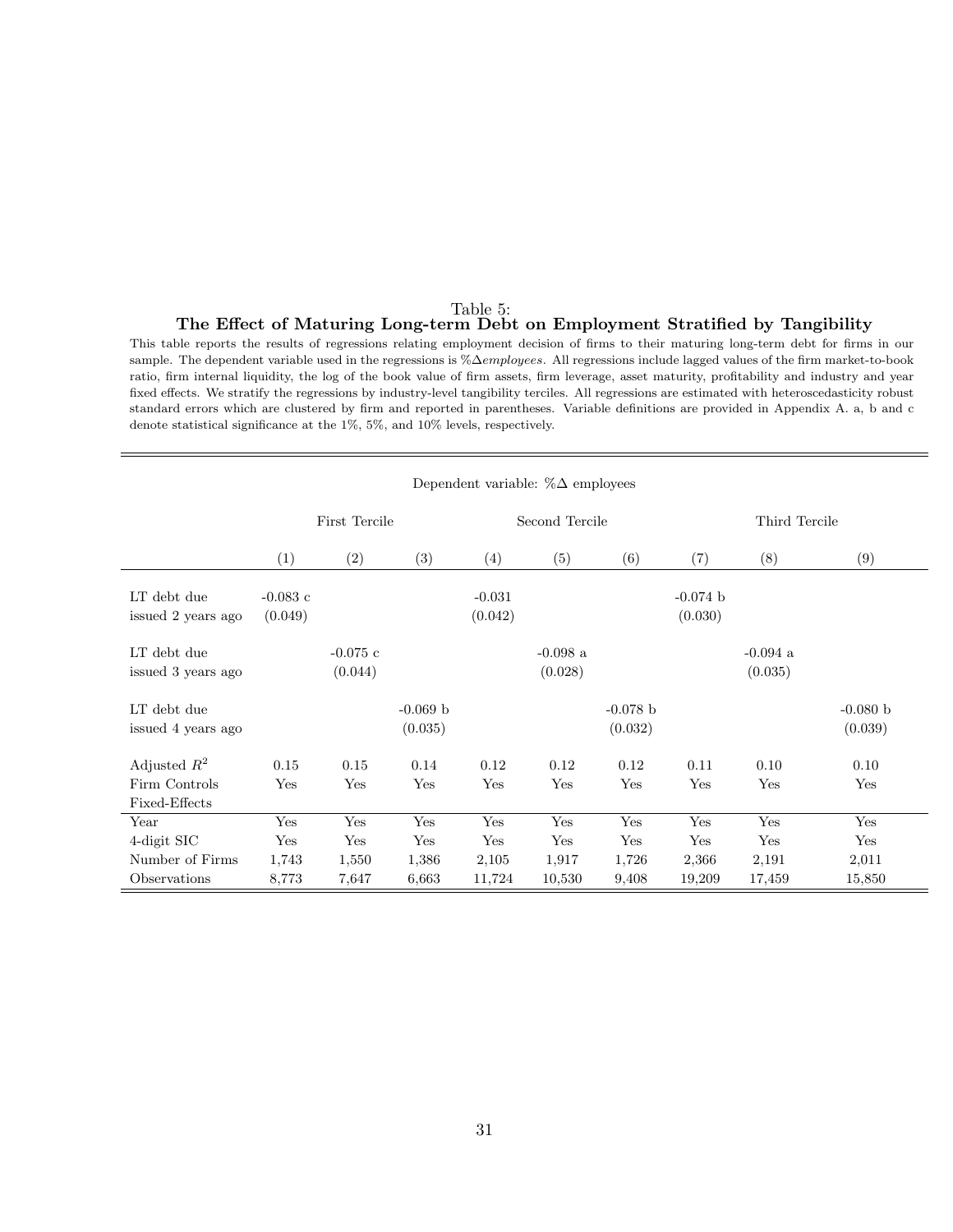#### Table 6: The Effect of Maturing Long-term Debt on Employment: Maturing Debt at least X% of Firm's Assets

This table reports the results of regressions relating employment decision of firms to their maturing long-term debt for firms in our sample. The dependent variable used in the regressions is %∆employees. All regressions include lagged values of the firm market-to-book ratio, firm internal liquidity, the log of the book value of firm assets, firm leverage, asset maturity, profitability and year fixed effects. The regressions also include four-digit SIC fixed effects or firm fixed effects. All regressions are estimated with heteroscedasticity robust standard errors which are clustered by firm and reported in parentheses. Variable definitions are provided in Appendix A. a, b and c denote statistical significance at the 1%, 5%, and 10% levels, respectively.

|                        | $\overline{\%}\Delta$ | $\overline{\%}\Delta$                            | $\overline{\%}\Delta$ | $\overline{\% \Delta}$                               | $\overline{\%}\Delta$ | $\overline{\%}\Delta$ |
|------------------------|-----------------------|--------------------------------------------------|-----------------------|------------------------------------------------------|-----------------------|-----------------------|
|                        | employees             | employees                                        | employees             | employees                                            | employees             | employees             |
|                        | (1)                   | (2)                                              | (3)                   | (4)                                                  | (5)                   | (6)                   |
|                        |                       | Panel A: Long-term debt due > 5% of total assets |                       |                                                      |                       |                       |
| Long-term debt due     | $-0.003$              | $-0.005$                                         |                       |                                                      |                       |                       |
| issued 2 years ago     | (0.003)               | (0.004)                                          |                       |                                                      |                       |                       |
| Long-term debt due     |                       |                                                  | $-0.015$ a            | $-0.010 b$                                           |                       |                       |
| issued 3 years ago     |                       |                                                  | (0.004)               | (0.004)                                              |                       |                       |
| Long-term debt due     |                       |                                                  |                       |                                                      | $-0.013$ a            | $-0.005$              |
| issued 4 years ago     |                       |                                                  |                       |                                                      | (0.004)               | (0.004)               |
| Adjusted $R^2$         | 0.12                  | 0.25                                             | 0.11                  | 0.23                                                 | 0.11                  | 0.23                  |
|                        |                       |                                                  |                       | Panel B: Long-term debt due > $10\%$ of total assets |                       |                       |
| Long-term debt due     | $-0.015 \text{ a}$    | $-0.014$ b                                       |                       |                                                      |                       |                       |
| issued 2 years ago     | (0.005)               | (0.005)                                          |                       |                                                      |                       |                       |
| Long-term debt due     |                       |                                                  | $-0.023$ a            | $-0.012 b$                                           |                       |                       |
| issued 3 years ago     |                       |                                                  | (0.005)               | (0.005)                                              |                       |                       |
| Long-term debt due     |                       |                                                  |                       |                                                      | $-0.016$ a            | $-0.004$              |
| issued 4 years ago     |                       |                                                  |                       |                                                      | (0.006)               | (0.006)               |
| Adjusted $R^2$         | 0.12                  | 0.25                                             | 0.11                  | 0.23                                                 | 0.11                  | 0.23                  |
|                        |                       |                                                  |                       | Panel C: Long-term debt due > $15\%$ of total assets |                       |                       |
| Long-term debt due     | $-0.022$ a            | $-0.017$ b                                       |                       |                                                      |                       |                       |
| issued 2 years ago     | (0.007)               | (0.007)                                          |                       |                                                      |                       |                       |
| Long-term debt due     |                       |                                                  | $-0.018$ a            | $-0.0001$                                            |                       |                       |
| issued 3 years ago     |                       |                                                  | (0.007)               | (0.008)                                              |                       |                       |
| Long-term debt due     |                       |                                                  |                       |                                                      | $-0.132$ c            | $-0.001$              |
| issued 4 years ago     |                       |                                                  |                       |                                                      | (0.007)               | (0.009)               |
| Adjusted $R^2$         | 0.12                  | 0.25                                             | 0.11                  | 0.23                                                 | 0.11                  | 0.23                  |
|                        |                       |                                                  |                       |                                                      |                       |                       |
| Firm Controls          | Yes                   | Yes                                              | Yes                   | Yes                                                  | Yes                   | Yes                   |
| Fixed-Effects: Year FE | Yes                   | Yes                                              | Yes                   | Yes                                                  | Yes                   | Yes                   |
| 4-digit SIC FE         | Yes                   | No                                               | Yes                   | $\rm No$                                             | Yes                   | $\rm No$              |
| Firm FE                | No                    | Yes                                              | N <sub>o</sub>        | Yes                                                  | No                    | Yes                   |
| Number of firms        | 4,421                 | 4,421                                            | 4.055                 | 4.055                                                | 3,695                 | 3,695                 |
| Observations           | 39,709                | 39,709                                           | 35,636                | 35,636                                               | 31,921                | 31,921                |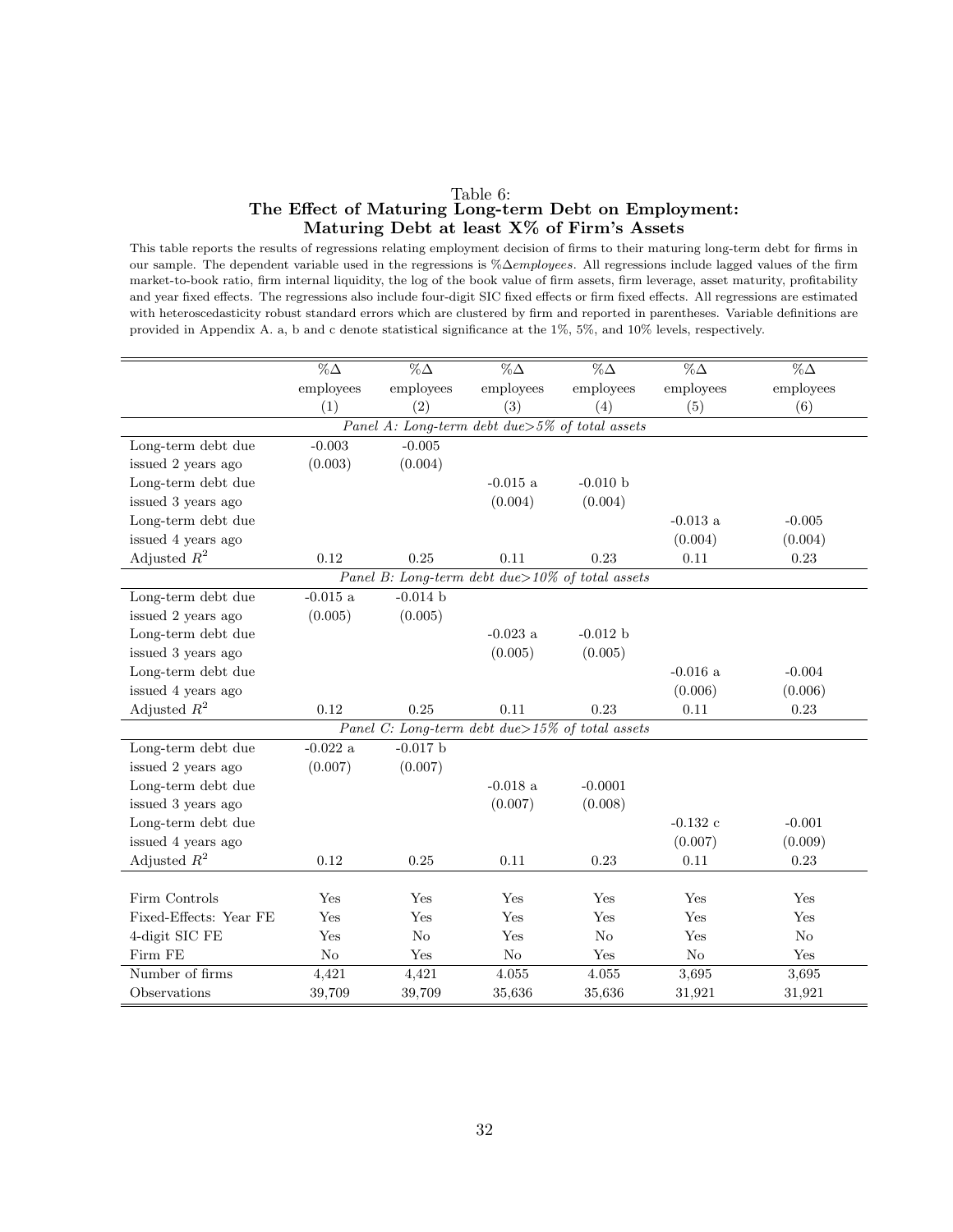Table 7:

## The Effect of Maturing Long-term Debt on Employment Stratified by Interest Coverage

This table reports the results of regressions relating employment decision of firms to their maturing long-term debt for firms in our sample. The dependent variable used in the regressions is %∆employees. All regressions include lagged values of the firm marketto-book ratio, firm internal liquidity, the log of the book value of firm assets, firm leverage, asset maturity, profitability and year fixed effects. We stratify the regressions by interest coverage ratios. The regressions also include four-digit SIC fixed effects or firm fixed effects. All regressions are estimated with heteroscedasticity robust standard errors which are clustered by firm and reported in parentheses. Variable definitions are provided in Appendix A. a, b and c denote statistical significance at the 1%, 5%, and 10% levels, respectively.

|                        | $\%\Delta$        | $\% \Delta$       | $\%\Delta$        | $\%\Delta$        |
|------------------------|-------------------|-------------------|-------------------|-------------------|
|                        | employees         | employees         | employees         | employees         |
|                        | $\left( 1\right)$ | $\left( 2\right)$ | $\left( 3\right)$ | $\left( 4\right)$ |
| Interest Coverage (IC) | IC<0.5            | $0.5 <$ IC $<$ 1  | $1<$ IC $<$ 2     | $2<$ IC           |
| Long-term debt due     | $-0.167$ a        | $-0.215$ a        | $-0.153$ a        | $-0.003$          |
| issued 2 years ago     | (0.054)           | (0.067)           | (0.042)           | (0.031)           |
| Firm Controls          | Yes               | Yes               | Yes               | Yes               |
| Year Fixed-Effects     | Yes               | Yes               | Yes               | Yes               |
| Industry Fixed-Effect  | $_{\rm Yes}$      | Yes               | Yes               | Yes               |
| <b>Observations</b>    | 4,202             | 4,082             | 8,567             | 22,855            |
| Number of Firms        | 1,728             | 1,650             | 2,382             | 3,399             |
| Adjusted $R^2$         | 0.16              | 0.15              | 0.17              | 0.14              |

|                        | $\%\Delta$        | $\%\Delta$       | $\% \Delta$       | $\% \Delta$ |
|------------------------|-------------------|------------------|-------------------|-------------|
|                        | employees         | employees        | employees         | employees   |
|                        | $\left( 1\right)$ | (2)              | $\left( 3\right)$ | (4)         |
| Interest Coverage (IC) | IC<0.5            | $0.5 <$ IC $<$ 1 | $1<$ IC $<$ 2     | $2<$ IC     |
| Long-term debt due     | $-0.162$ a        | $-0.197$ a       | $-0.136$ a        | $-0.071$ a  |
| issued 3 years ago     | (0.052)           | (0.071)          | (0.041)           | (0.025)     |
| Firm Controls          | Yes               | $_{\rm Yes}$     | Yes               | Yes         |
| Year Fixed-Effects     | Yes               | Yes              | Yes               | Yes         |
| Industry Fixed-Effect  | Yes               | Yes              | Yes               | Yes         |
| Adjusted $R^2$         | 0.15              | 0.14             | 0.16              | 0.13        |
| Number of Firms        | 1,516             | 1,498            | 2,178             | 3,126       |
| Observations           | 3.635             | 3,676            | 7,747             | 20,578      |

|                        | $\%\Delta$        | $\%\Delta$        | $\% \Delta$       | $\%\Delta$ |
|------------------------|-------------------|-------------------|-------------------|------------|
|                        | employees         | employees         | employees         | employees  |
|                        | $\left( 1\right)$ | $\left( 2\right)$ | $\left( 3\right)$ | (4)        |
| Interest Coverage (IC) | IC<0.5            | $0.5 <$ IC $<$ 1  | $1<$ IC $<$ 2     | $2<$ IC    |
| Long-term debt due     | $-0.080$          | $-0.108$          | $-0.101$ c        | $-0.072$ a |
| issued 4 years ago     | (0.061)           | (0.083)           | (0.059)           | (0.023)    |
| Firm Controls          | Yes               | Yes               | Yes               | Yes        |
| Year Fixed-Effects     | Yes               | Yes               | Yes               | Yes        |
| Industry Fixed-Effect  | Yes               | Yes               | Yes               | Yes        |
| Adjusted $R^2$         | 0.15              | 0.13              | 0.15              | 0.13       |
| Number of Firms        | 1,351             | 1,372             | 1,985             | 2,867      |
| Observations           | 3,176             | 3,289             | 6,991             | 18,465     |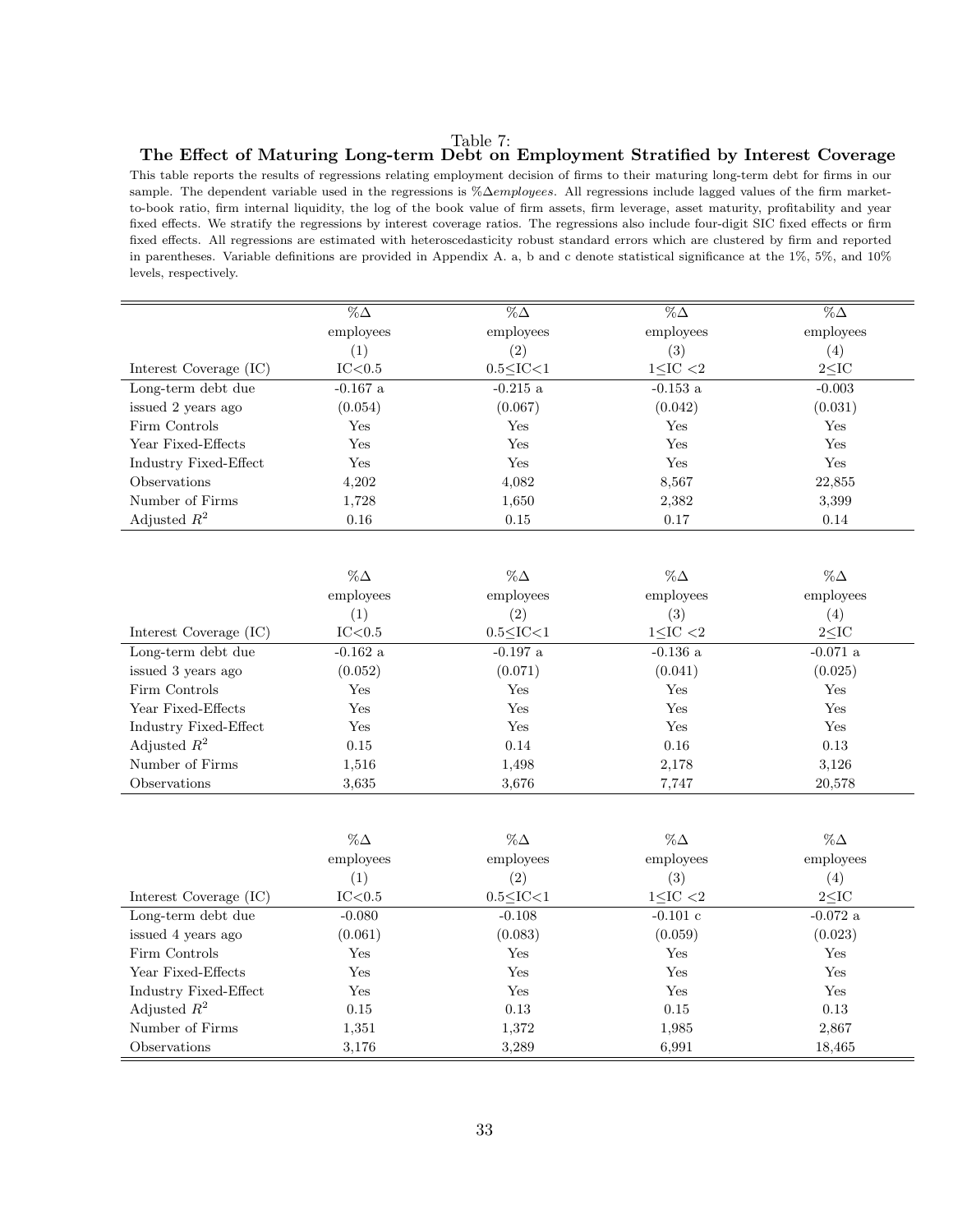#### Table 8: The Effect of Maturing Long-term Debt on Employment: Crisis vs. Non-Crisis Years

This table reports the results of regressions relating employment decision of firms to their maturing long-term debt for firms in our sample. The dependent variable used in the regressions is %∆employees. All regressions include lagged values of the firm market-to-book ratio, firm internal liquidity, the log of the book value of firm assets, firm leverage, asset maturity, profitability and year fixed effects. The regressions also include four-digit SIC fixed effects or firm fixed effects. Columns (7)-(9) also include interaction terms between Tight Credit and LT debt due. The regressions in Columns  $(1)$ ,  $(3)$  and  $(5)$  are estimated during the pre-crisis years (2004-2007). The regressions in Columns (2), (4) and (6) are estimated during the crisis years (2008-2009). The regressions in Columns (7)-(9) are estimated during the 2000-2019 period. All regressions are estimated with heteroscedasticity robust standard errors which are clustered by firm and reported in parentheses. Variable definitions are provided in Appendix A. a, b and c denote statistical significance at the 1%, 5%, and 10% levels, respectively.

|                                                        | Dependent variable: $\%\Delta$ employees      |                              |                                               |                              |                                                |                                                            |                                                |                               |                               |
|--------------------------------------------------------|-----------------------------------------------|------------------------------|-----------------------------------------------|------------------------------|------------------------------------------------|------------------------------------------------------------|------------------------------------------------|-------------------------------|-------------------------------|
|                                                        | (1)<br>2004-<br>2007                          | (2)<br>2008-<br>2009         | (3)<br>2004-<br>2007                          | (4)<br>2008-<br>2009         | (5)<br>2004-<br>2007                           | (6)<br>2008-<br>2009                                       | (7)<br>$2000 -$<br>2019                        | (8)<br>2000-<br>2019          | (9)<br>$2000 -$<br>2019       |
| LT debt due<br>issued 2 years ago                      | $-0.031$<br>(0.061)                           | $-0.029$<br>(0.109)          |                                               |                              |                                                |                                                            | $-0.050$ b<br>(0.024)                          |                               |                               |
| LT debt due<br>issued 3 years ago                      |                                               |                              | $-0.028$<br>(0.042)                           | $-0.162$ b<br>(0.076)        |                                                |                                                            |                                                | $-0.062$ a<br>(0.019)         |                               |
| LT debt due<br>issued 4 years ago                      |                                               |                              |                                               |                              | $-0.072$ c<br>(0.043)                          | $-0.133 b$<br>(0.061)                                      |                                                |                               | $-0.059$ a<br>(0.019)         |
| Tight Credit×<br>LT debt due<br>issued 2 years ago     |                                               |                              |                                               |                              |                                                |                                                            | $-0.121$<br>(0.115)                            |                               |                               |
| Tight Credit×<br>LT debt due<br>issued 3 years ago     |                                               |                              |                                               |                              |                                                |                                                            |                                                | $-0.211 b$<br>(0.085)         |                               |
| Tight Credit×<br>LT debt due<br>issued 4 years ago     |                                               |                              |                                               |                              |                                                |                                                            |                                                |                               | $-0.153$ c<br>(0.083)         |
| Adjusted $R^2$<br>Firm Controls<br>Fixed-Effects       | 0.15<br>Yes                                   | 0.17<br>Yes                  | 0.14<br>Yes                                   | 0.15<br>Yes                  | 0.13<br>Yes                                    | 0.13<br>Yes                                                | 0.15<br>Yes                                    | 0.14<br>Yes                   | 0.13<br>Yes                   |
| Year<br>4-digit SIC<br>Number of Firms<br>Observations | Yes<br>$\operatorname{Yes}$<br>1,413<br>3,809 | Yes<br>Yes<br>1,120<br>1,917 | Yes<br>$\operatorname{Yes}$<br>1,304<br>3,460 | Yes<br>Yes<br>1,043<br>1,771 | Yes<br>$\operatorname{Yes}$<br>1,188<br>3,1808 | Yes<br>$\operatorname{Yes}$<br>$\boldsymbol{955}$<br>1,597 | Yes<br>$\operatorname{Yes}$<br>17,861<br>2,539 | Yes<br>Yes<br>2,381<br>16,540 | Yes<br>Yes<br>2,225<br>15,159 |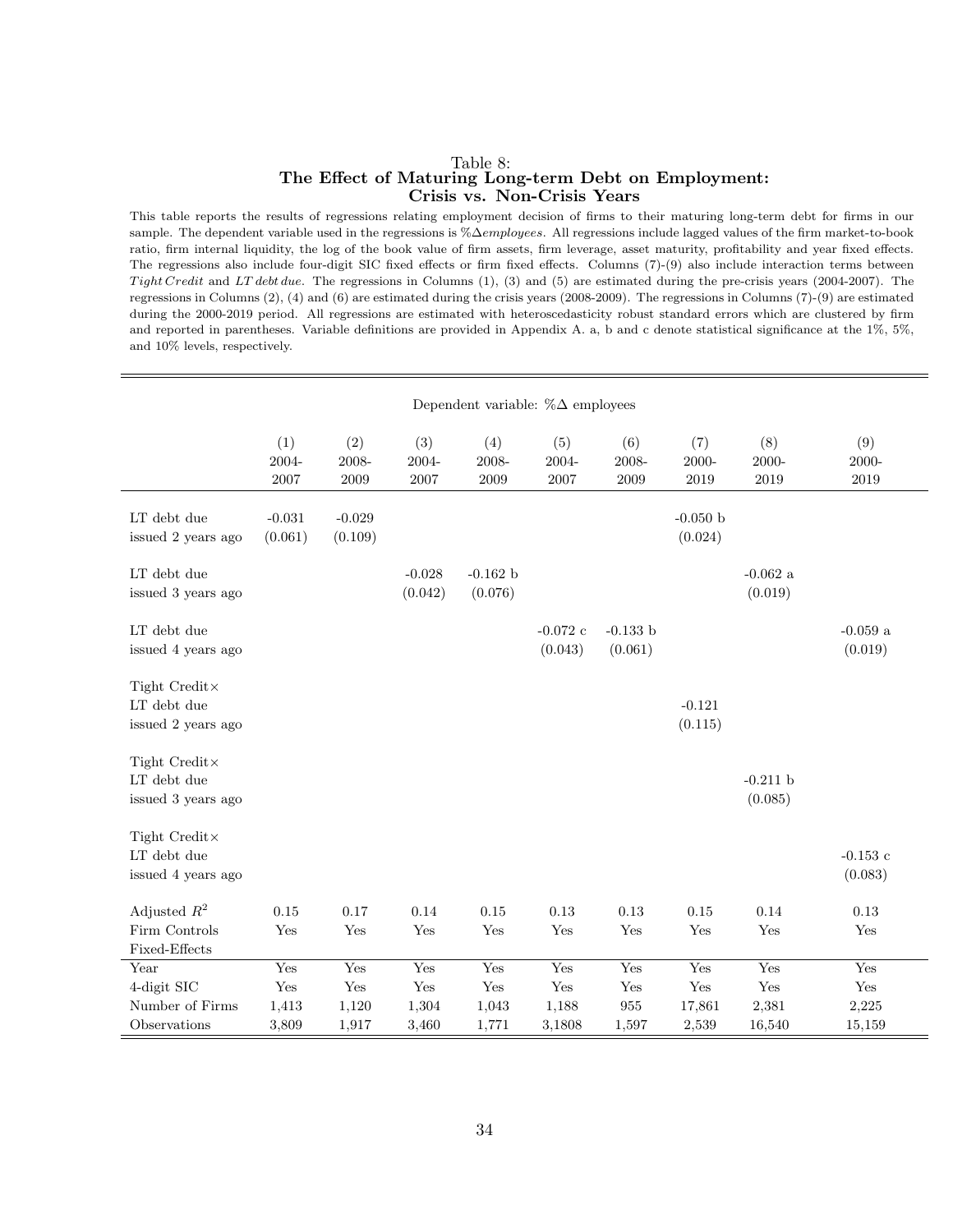# Table 9: Banking Deregulation and Unemployment

This table reports the results of regressions relating unemployment rates to the passing of state-level bank deregulation laws . The dependent variable is the state-level unemployment rates over the sample period 1976-1999. For each state, the two independent variables, Intra-bank deregulation and Inter-bank deregulation are dummy variables taking on the values of one in years following the passage of the state Intra- and Inter- banking deregulation laws. Region fixed effects are defined based on four U.S. geographic regions: Northeast, Midwest, West, and South. All regressions are estimated with heteroscedasticity robust standard errors which are clustered by state and are reported in parentheses. a, b and c denote statistical significance at the 1%, 5%, and 10% levels, respectively.

|                | Unemployment   | Unemployment | Unemployment | Unemployment | Unemployment   | Unemployment |
|----------------|----------------|--------------|--------------|--------------|----------------|--------------|
| Intra-bank     | $-0.449$ c     | $-0.856$ b   | $-0.556 b$   |              |                |              |
| deregulation   | (0.236)        | (0.359)      | (0.227)      |              |                |              |
|                |                |              |              |              |                |              |
| Inter-bank     |                |              |              | $-0.839a$    | $-1.081$ a     | $-1.142$ a   |
| deregulation   |                |              |              | (0.280)      | (0.286)        | (0.257)      |
|                |                |              |              |              |                |              |
| Adjusted $R^2$ | 0.74           | 0.78         | 0.74         | 0.74         | 0.78           | 0.75         |
|                |                |              |              |              |                |              |
| Fixed-Effects  |                |              |              |              |                |              |
| Year           | Yes            | Yes          | Yes          | Yes          | Yes            | Yes          |
| <b>State</b>   | Yes            | Yes          | Yes          | Yes          | Yes            | Yes          |
| State trends   | N <sub>o</sub> | Yes          | No           | $\rm No$     | Yes            | No           |
| Region*Year    | N <sub>o</sub> | No           | Yes          | No           | N <sub>o</sub> | Yes          |
| Observations   | 1,152          | 1,152        | 1,152        | 1,152        | 1,152          | 1,152        |
|                |                |              |              |              |                |              |